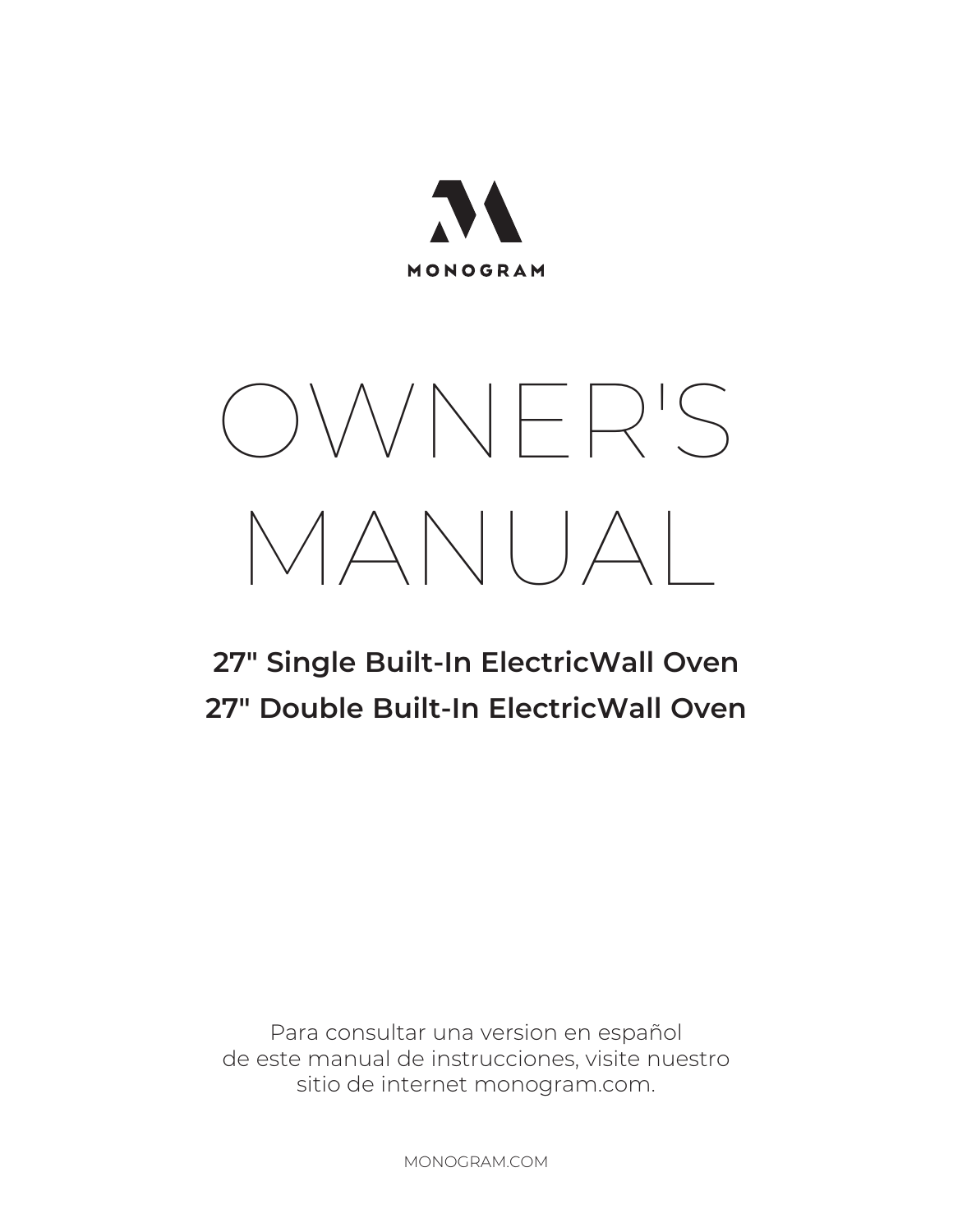## **TABLE OF CONTENTS**

| <b>USING THE OVEN</b> |
|-----------------------|
|                       |
|                       |
| Settings              |
|                       |
|                       |
|                       |
|                       |
|                       |
|                       |
|                       |
|                       |
|                       |
|                       |
|                       |
|                       |
|                       |
| Oven Light            |
|                       |
| <b>FSSORIFS</b>       |
|                       |

## **MODEL INFORMATION**

## **MODEL NUMBERS**

ZKD90DSSN, ZKS90DSSN

ZKD90DPSN, ZKS90DPSN

## **WRITE DOWN THE MODEL AND SERIAL NUMBERS**

You can find them on a label on the side trim or on the front of the (lower) oven behind the oven door.

Use these numbers in any correspondence or service calls concerning your appliance.

Please write these numbers here:

Model Number

Serial Number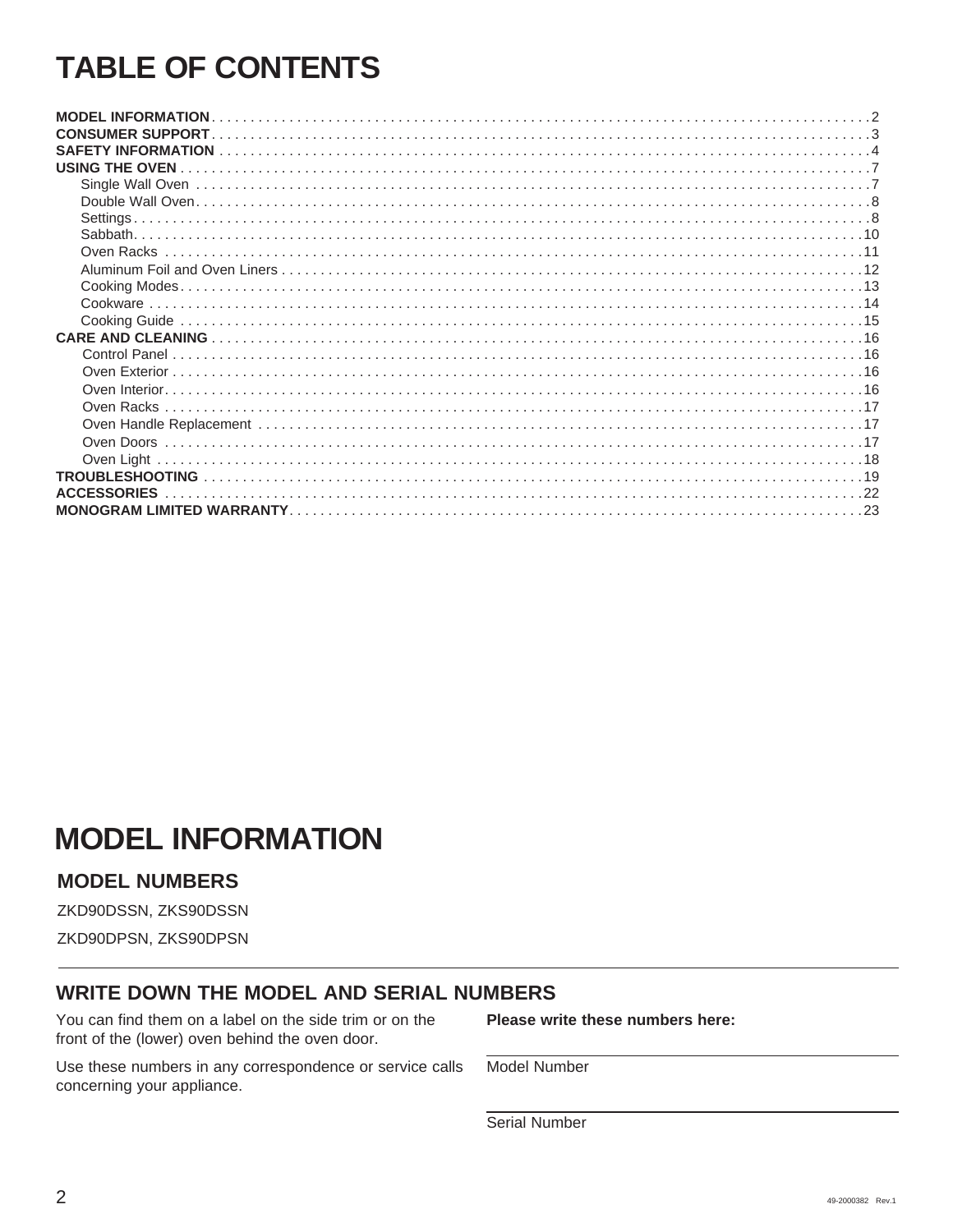## **CONSUMER SUPPORT**

## **MONOGRAM WEBSITE**

Have a question or need assistance with your appliance? Try the Monogram website 24 hours a day, any day of the year! You can also shop for more great Monogram products and take advantage of all our on-line support services designed for your convenience. In the US: **monogram.com**

## **REGISTER YOUR APPLIANCE**

Register your new appliance on-line at your convenience! Timely product registration will allow for enhanced communication and prompt service under the terms of your warranty, should the need arise. You may also mail in the pre-printed registration card included in the packing material. In the US: **monogram.com/register**

## **SCHEDULE SERVICE**

Expert Monogram repair service is only one step away from your door. Get on-line and schedule your service at your convenience any day of the year.

In the US: **monogram.com**

## **REMOTE CONNECTIVITY**

For assistance with wireless network connectivity (for models with remote enable), visit our website at **monogram.com/connect** in the US only.

## **PARTS AND ACCESSORIES**

Individuals qualified to service their own appliances can have parts or accessories sent directly to their homes (VISA, MasterCard and Discover cards are accepted). Order on-line today 24 hours every day. In the US: **monogram.com/use-and-care/parts**

**Instructions contained in this manual cover procedures to be performed by any user. Other servicing generally should be referred to qualified service personnel. Caution must be exercised, since improper servicing may cause unsafe operation.**

## **CONTACT US**

If you are not satisfied with the service you receive from Monogram, contact us on our website with all the details including your phone number, or write to:

In the US: General Manager, Customer Relations | Monogram Appliances, Appliance Park | Louisville, KY 40225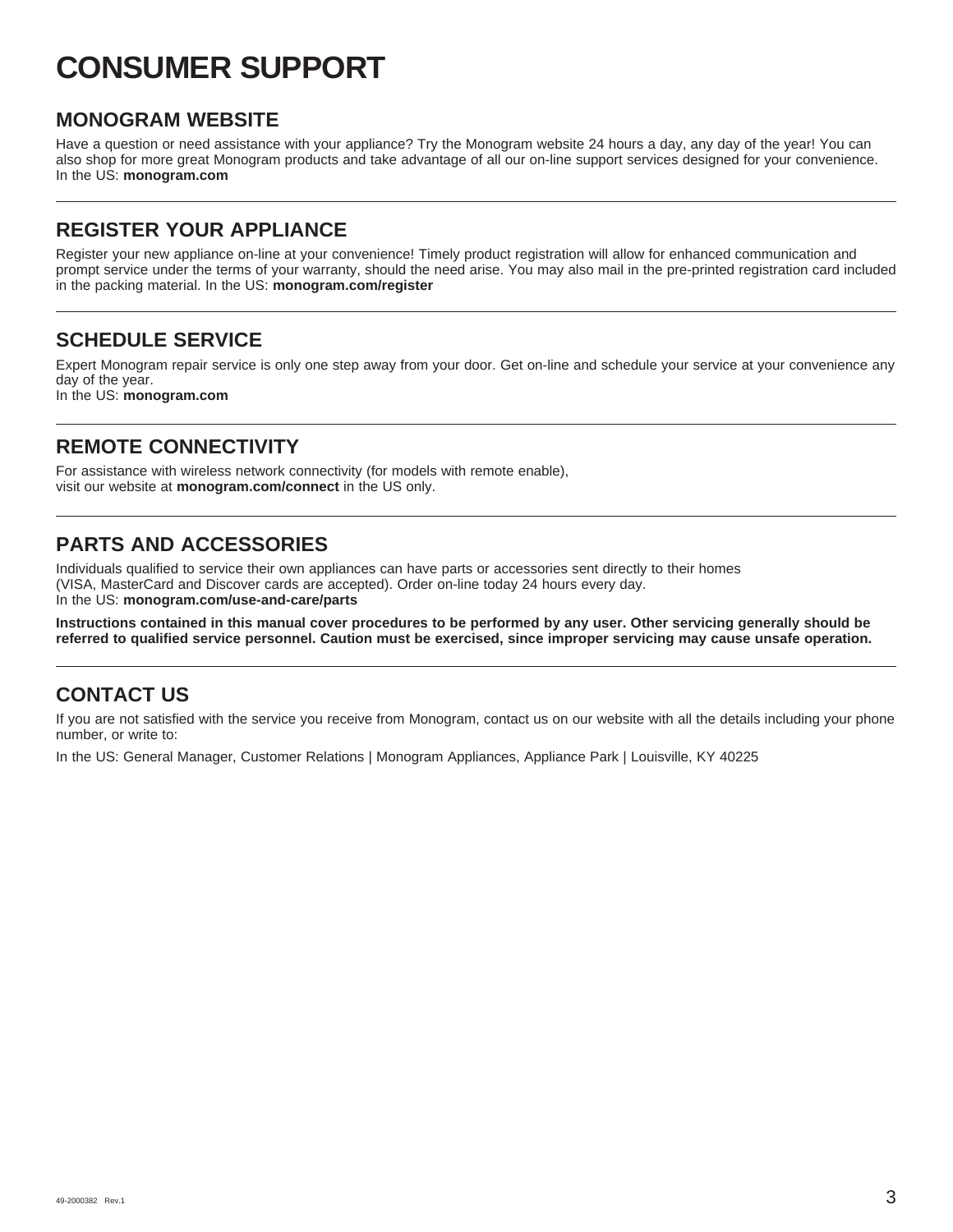## **IMPORTANT SAFETY INFORMATION READ ALL INSTRUCTIONS BEFORE USING THE APPLIANCE**

**AWARNING** Read all safety instructions before using the product. Failure to follow these instructions may result in fire, electrical shock, serious injury or death.

## **WARNING GENERAL SAFETY INSTRUCTIONS**

- $\blacksquare$  Use this appliance only for its intended purpose as described in this Owner's Manual.
- $\blacksquare$  Be sure your appliance is properly installed and grounded by a qualified installer in accordance with the provided installation instructions.
- $\blacksquare$  Do not attempt to repair or replace any part of your oven unless it is specifically recommended in this manual. All other servicing should be performed by a qualified technician.
- $\blacksquare$  Before performing any service, disconnect the power supply at the household distribution panel by removing the fuse or switching off the circuit breaker.
- Do not leave children alone—children should not be left alone or unattended in an area where an appliance is in use. They should never be allowed to climb, sit or stand on any part of the appliance.
- **ACAUTION** Do not store items of interest to children in cabinets above an oven - children climbing on the oven to reach items could be seriously injured.
- $\blacksquare$  Use only dry pot holders—moist or damp pot holders on hot surfaces may result in burns from steam. Do not let pot holders touch hot heating elements. Do not use a towel or other bulky cloth in place of pot holders.
- $\blacksquare$  Never use your appliance for warming or heating the room.
- $\blacksquare$  Do not touch the heating elements or the interior surface of the oven. These surfaces may be hot enough to burn even though they are dark in color. During and after use, do not touch, or let clothing or other flammable materials contact any interior area of the oven; allow sufficient time for cooling first. Other surfaces of the appliance may become hot enough to cause burns. Potentially hot surfaces include the oven vent opening, surfaces near the opening and crevices around the oven door.
- Do not heat unopened food containers. Pressure could build up and the container could burst, causing an injury.
- Do not use any type of foil or liner to cover the oven bottom or anywhere in the oven, except as described in this manual. Oven liners can trap heat or melt, resulting in damage to the product and risk of shock, smoke or fire.
- Avoid scratching or impacting glass doors or control panels. Doing so may lead to glass breakage. Do not cook on a product with broken glass. Shock, fire or cuts may occur.
- Cook meat and poultry thoroughly-meat to at least an internal temperature of 160°F and poultry to at least an internal temperature of 180°F. Cooking to these temperatures usually protects against foodborne illness.

## **WARNING KEEP FLAMMABLE MATERIALS AWAY FROM THE OVEN Failure to do so may result in fire or personal injury.**

- Do not store or use flammable materials in or near an oven, including paper, plastic, pot holders, linens, wall coverings, curtains, drapes and gasoline or other flammable vapors and liquids.
- **Remote Operation -** This appliance is configurable to allow remote operation at any time. Do not store any flammable materials or temperature sensitive items inside of the appliance.
- Never wear loose-fitting or hanging garments while using the appliance. These garments may ignite if they contact hot surfaces, causing severe burns.
- Do not let cooking grease or other flammable materials accumulate in or near the oven. Grease in the oven or near the oven may ignite.

## **READ AND SAVE THESE INSTRUCTIONS**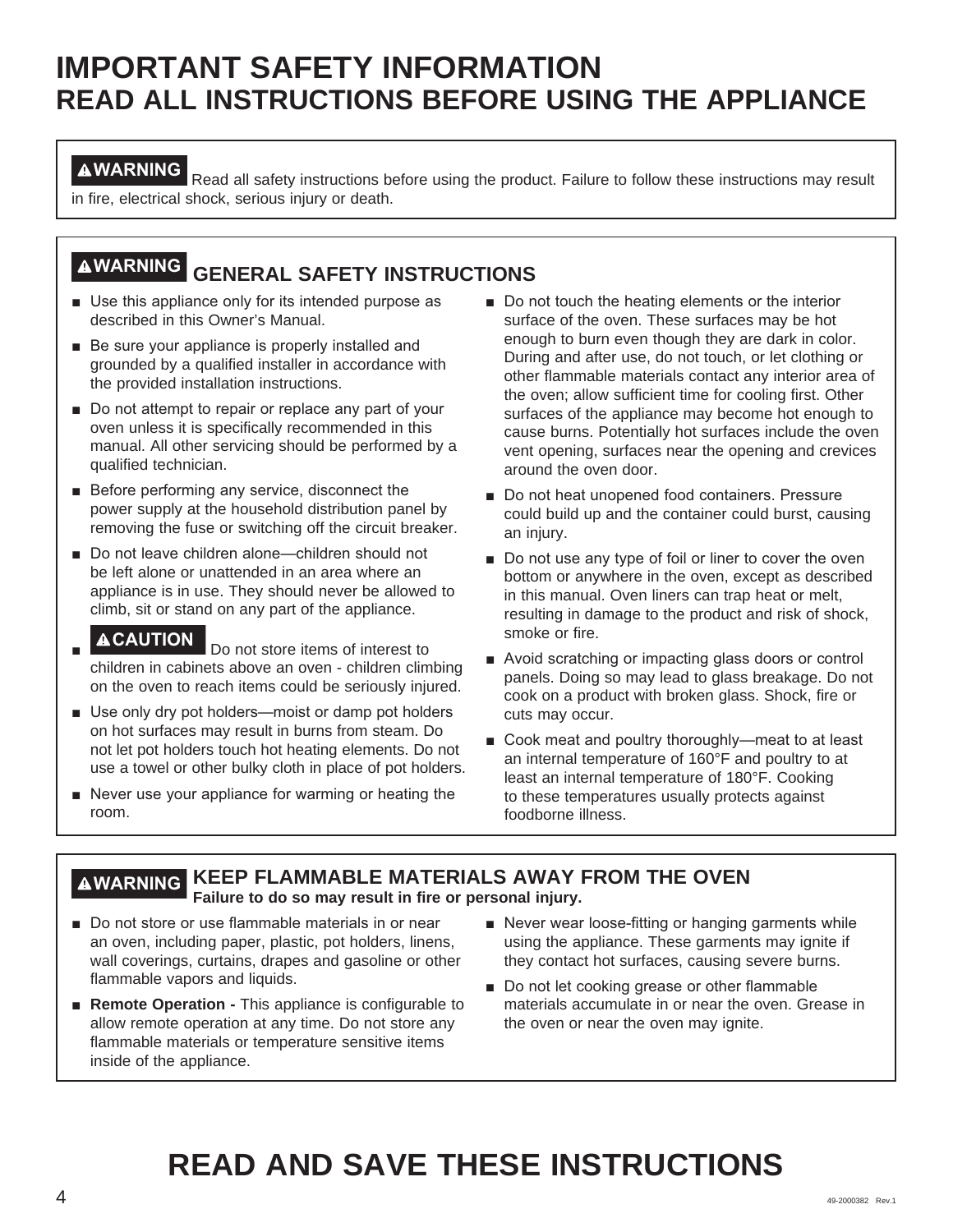## **IMPORTANT SAFETY INFORMATION READ ALL INSTRUCTIONS BEFORE USING THE APPLIANCE**

## **WARNING IN THE EVENT OF A FIRE, TAKE THE FOLLOWING STEPS TO PREVENT INJURY AND FIRE SPREADING**

- Do not use water on grease fires. Never pick up a flaming pan.
- $\blacksquare$  If there is a fire in the oven during baking, smother the fire by closing the oven door and turning the oven off or by using a multi-purpose dry chemical or foam-type fire extinguisher.
- $\blacksquare$  If there is a fire in the oven during self-clean, turn the oven off and wait for the fire to go out. Do not force the door open. Introduction of fresh air at self-clean temperatures may lead to a burst of flame from the oven.

## **WARNING OVEN SAFETY INSTRUCTIONS**

- Stand away from the oven when opening the oven door. Hot air or steam which escapes can cause burns to hands, face and/or eyes.
- Keep the oven vent unobstructed.
- Keep the oven free from grease buildup. Grease in the oven may ignite.
- **Place oven racks in desired location while oven is** cool. If rack must be moved while oven is hot, do not let pot holder contact hot heating element in oven.
- When using cooking or roasting bags in the oven, follow the manufacturer's directions.
- Pulling out the standard racks to their stop-locks or the extension rack to its fully open position is a convenience in lifting heavy foods. It is also a precaution against burns from touching hot surfaces of the door or oven walls.
- Do not leave items such as paper, cooking utensils or food in the oven when not in use. Items stored in an oven can ignite.
- Never place cooking utensils, pizza or baking stones, or any type of foil or liner on the oven floor. These items can trap heat or melt, resulting in damage to the product and risk of shock, smoke or fire.

## **WARNING SELF-CLEANING OVEN SAFETY INSTRUCTIONS**

The self-cleaning feature operates the oven at temperatures high enough to burn away food soils in the oven. Follow these instructions for safe operation.

- Do not touch oven surfaces during self-clean operation. Keep children away from the oven during self-cleaning. Failure to follow these instructions may cause burns.
- $\blacksquare$  Before self-cleaning the oven, remove shiny silver colored oven racks (on some models), the probe, any aluminum foil, and any broiler pan, grid, and other cookware. Only porcelain coated oven racks may be left in the oven.
- $\blacksquare$  Before operating the self-clean cycle, wipe grease and food soils from the oven. Excessive amount of grease may ignite, leading to smoke damage to your home.
- $\blacksquare$  If the self-cleaning mode malfunctions, turn the oven off and disconnect the power supply. Have it serviced by a qualified technician.
- Do not clean the door gasket. The door gasket is essential for a good seal. Care should be taken not to rub, damage or move the gasket.
- Do not use oven cleaners. No commercial oven cleaner or oven liner protective coating of any kind should be used in or around any part of the oven.

## **READ AND SAVE THESE INSTRUCTIONS**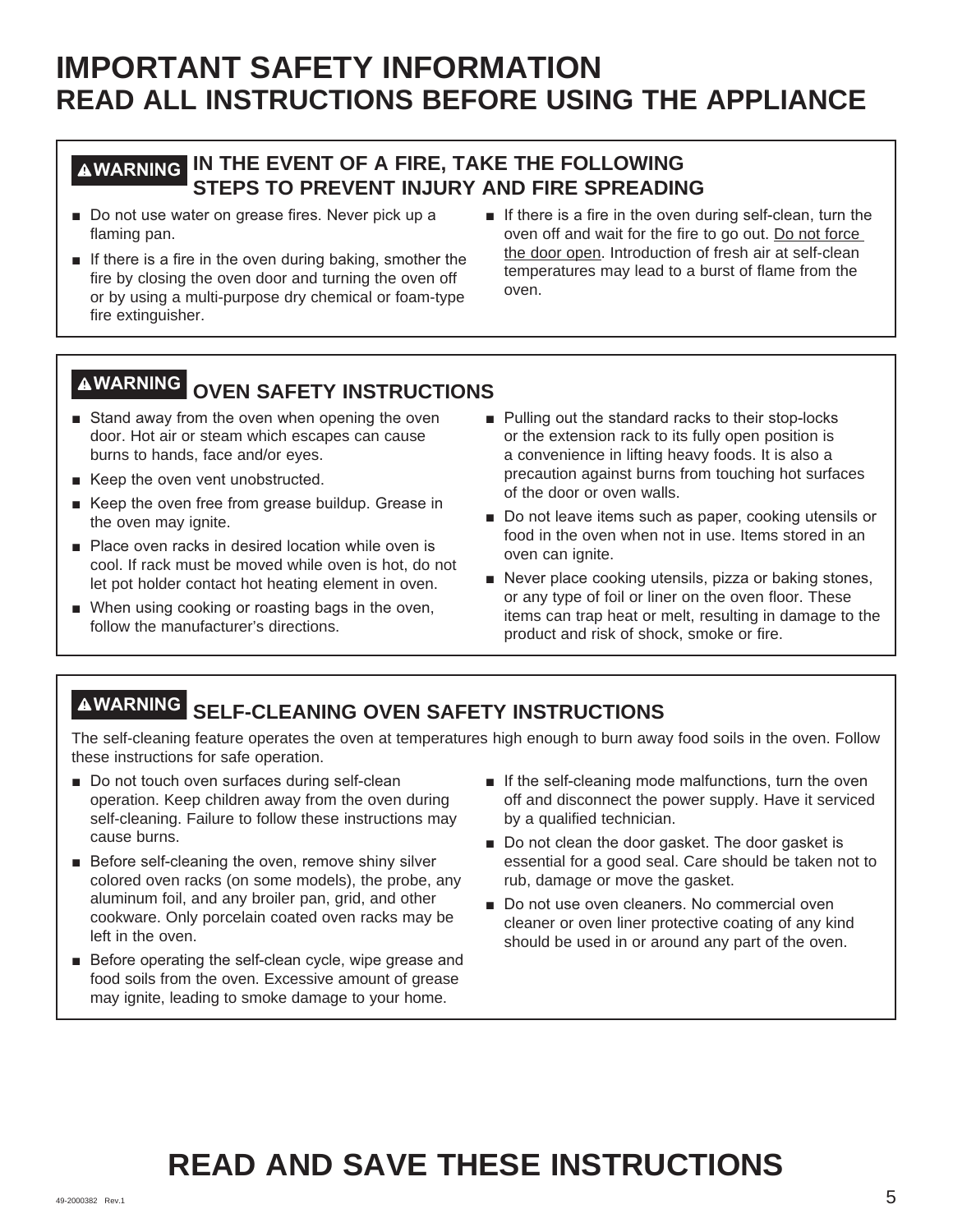## **IMPORTANT SAFETY INFORMATION READ ALL INSTRUCTIONS BEFORE USING THE APPLIANCE**

The remote enable equipment installed on this oven has been tested and found to comply with the limits for a Class B digital device, pursuant to part 15 of the FCC Rules. These limits are designed to:

**(a)** provide reasonable protection against harmful interference in a residential installation. This equipment generates, uses and can radiate radio frequency energy and, if not installed and used in accordance with the instructions, may cause harmful interference to radio communications. However, there is no guarantee that interference will not occur in a particular installation. If this equipment does cause harmful interference to radio or television reception, which can be determined by turning the equipment off and on, the user is encouraged to try to correct the interference by one or more of the following measures:

- Reorient or relocate the receiving antenna.
- $\blacksquare$  Increase the separation between the equipment and receiver.
- Connect the equipment into an outlet on a circuit different from that to which the receiver is connected.
- Consult the dealer or an experienced radio/TV technician for help.

**(b)** accept any interference received, including interference that may cause undesired operation of the device.

**Note** that any changes or modifications to the wireless communication device installed on this oven that are not expressly approved by the manufacturer could void the user's authority to operate the equipment.

## **How to Remove Protective Shipping Film and Packaging Tape**

Carefully grasp a corner of the protective shipping film with your fingers and slowly peel it from the appliance surface. Do not use any sharp items to remove the film. Remove all of the film before using the appliance for the first time.

To assure no damage is done to the finish of the product, the safest way to remove the adhesive from packaging tape on new appliances is an application of a household liquid dishwashing detergent. Apply with a soft cloth and allow to soak.

**NOTE:** The adhesive must be removed from all parts. It cannot be removed if it is baked on.

## **READ AND SAVE THESE INSTRUCTIONS**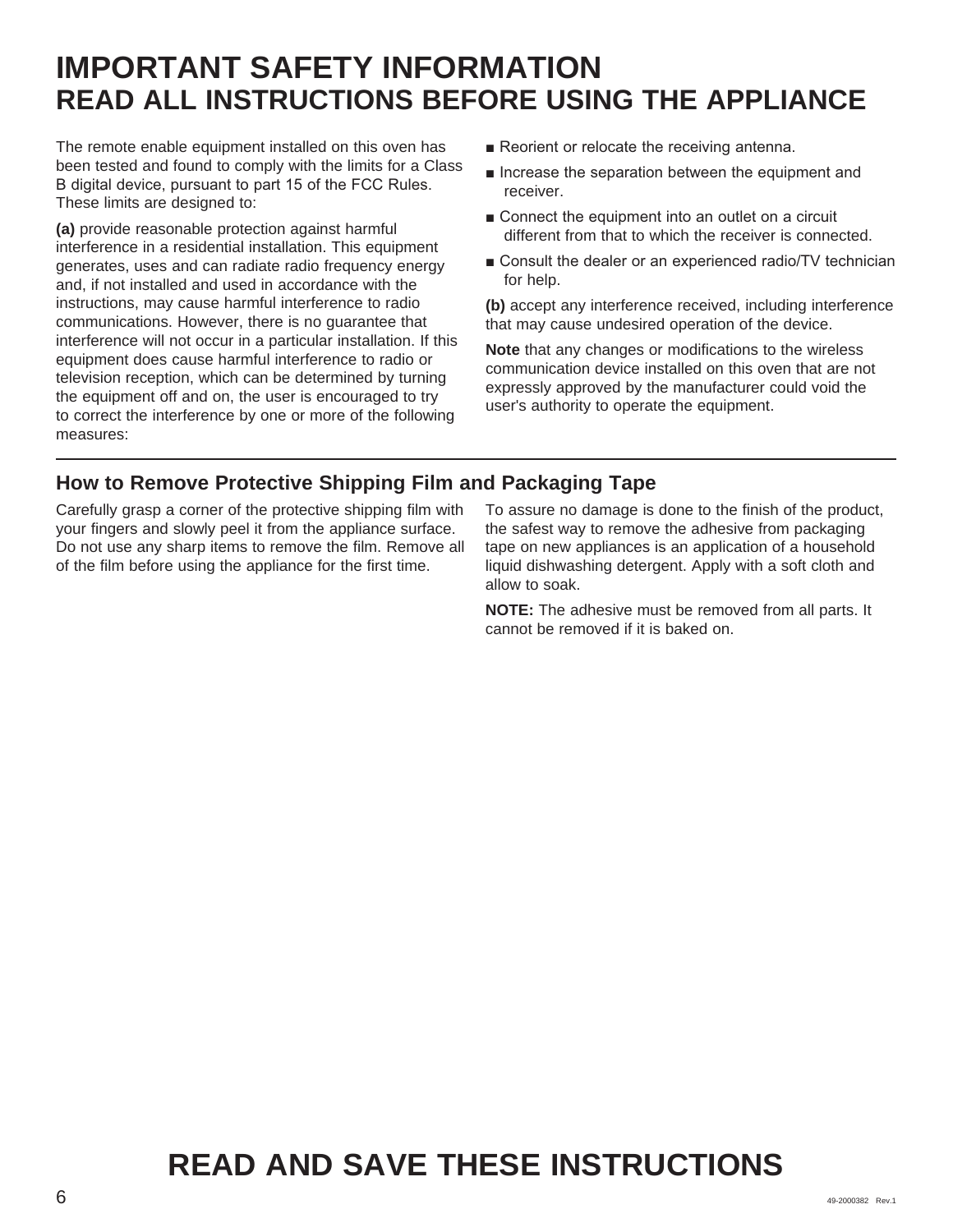## **SINGLE WALL OVEN**



## m. → GET CONNECTED More  $\phi$ 吊 Single Wall Oven Main Menu

Double Wall Oven Main Menus

## **Upper Oven and Lower Oven**

When using a double oven you can set separate modes in each oven. The selected oven will appear above the cooking modes. **NOTE:** If using a single oven, there will not be an oven selection.

## **Bake**

This option allows the user to access traditional the traditional bake mode.

## **Broil**

Broil can be selected to access Broil Low and Broil High. See the Cooking Modes section for more information.

## **Convect (upper oven only on double oven models)**

This option allows you to utilize the convection system to cook in a variety of modes. See the Cooking Modes section for more information.

## **More**

Select this option to access the Proof, Warm, Self Clean, and Steam Clean options.

## **Oven Light**

To turn on or off the oven cavity lights, press the  $\vee$ . Both cavity lights will be illuminated if using a double oven.

## **Settings**

Press the  $\circledS$  to access the Settings. See the Settings section for more information.

## **Favorite**

**Control graphics are representative; your oven may have alternate graphic appearances.**

This option allows the user to save their favorite cycles for easy access in the future. After selecting a cooking mode and setting the temperature and any timers, press the  $\heartsuit$ to save it as a favorite for future use. After saving a cycle, press the  $\heartsuit$  on the main menu to quickly access the saved mode.

## **Kitchen Timer**

This feature works as a countdown timer. Press the  $\heartsuit$ , select the amount of time for the timer to operate, and press **Start**. The oven will continue to operate once the timer countdown is complete. To turn off the timer, select the  $\hat{\circ}$  and press **Clear**.

## **Cook Time**

This function counts down cooking time and turns off the oven when the cooking time is complete. Press the  $\heartsuit$ during a cycle, select **Cook Time**, then select the amount of cooking time, and press **Start**.

## **Delay Time**

This feature delays the start time for an oven cycle. Use this feature to set a time when you want the oven to start. Select a cycle, then press the  $\odot$  and then select **Delay TIme.** Select the time of day for the oven to turn on and press **Start**. A cook time can also be programmed if desired.

## **Wi-Fi & Remote Enable**

Press  $\widehat{\tau}$  GET CONNECTED to connect your oven to Wi-Fi. This option allows you to download content to your oven and control it remotely. The oven must be connected to Wi-Fi before Remote Enable can be activated. For instructions on how to connect your oven, see the Wi-Fi Connect/Remote Enable section under Settings in this manual.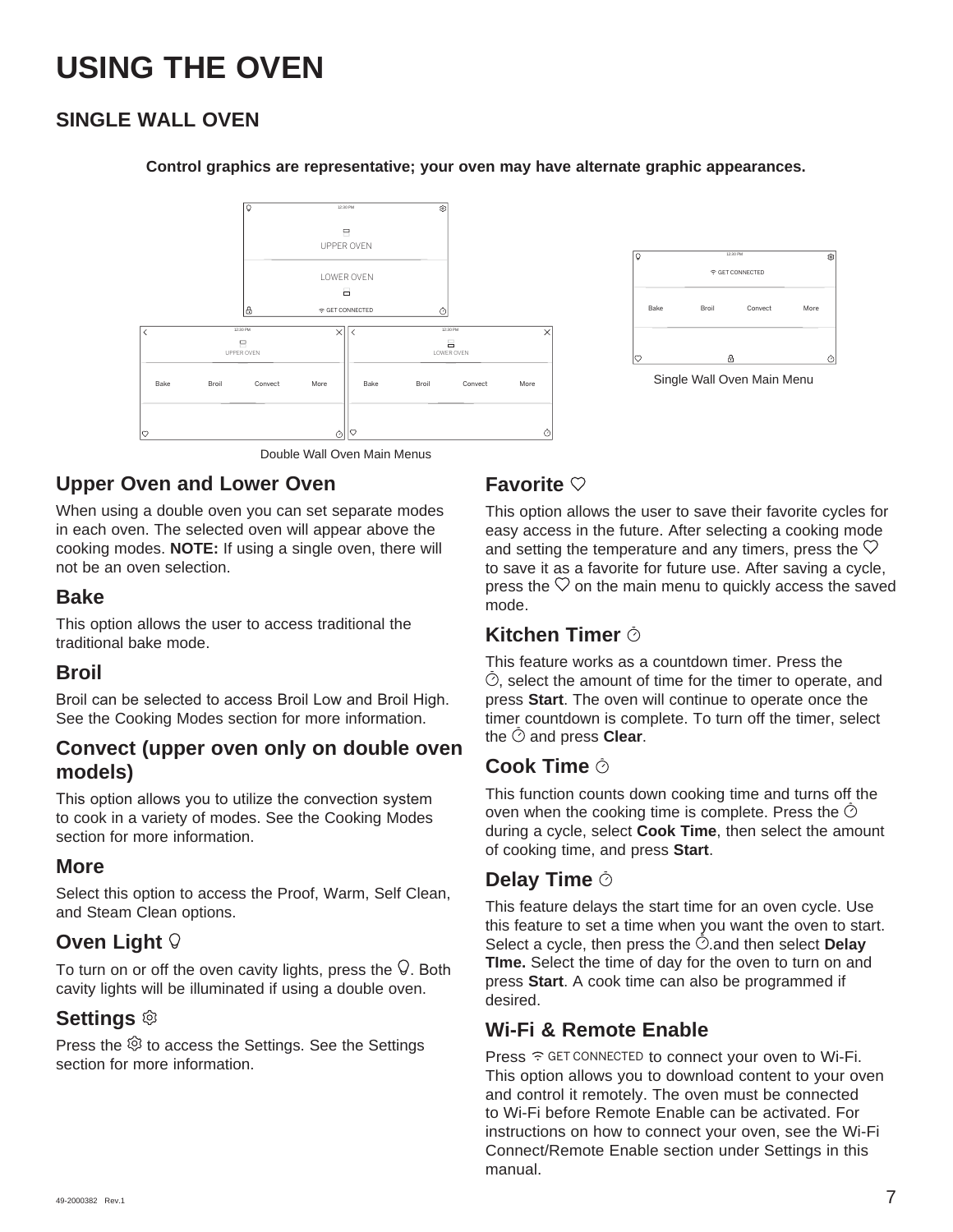## **DOUBLE WALL OVEN**

When using both cavities to cook, the control will allow you to switch back and forth between the upper and lower oven to review the cycle selection for each. When viewing the cooking mode screen you can access the alternate cavity by pressing on the banner at the top or bottom of the screen.



## **SETTINGS**

There are numerous settings that are accessed by pressing  $\mathcal{D}$  in the top right corner of the main screen.

| 12:30 PM                                      |      |                | 12:30 PM        |  |
|-----------------------------------------------|------|----------------|-----------------|--|
| <b>SETTINGS</b>                               |      |                | <b>SETTINGS</b> |  |
| $\widehat{\mathcal{F}}$ Wi-Fi & REMOTE ENABLE | ☆    | SABBATH        |                 |  |
| SET CLOCK<br>Ò                                | Φ    | SOUND          |                 |  |
| <b>A LOCK CONTROL</b>                         | ▫    | <b>DISPLAY</b> |                 |  |
| SABBATH<br>☆                                  | Æ    | <b>COOKING</b> |                 |  |
| SOUND<br>40                                   | গ্রি | <b>SYSTEM</b>  |                 |  |
|                                               |      |                |                 |  |

Slide up and down to access all the settings

## **WI-FI & REMOTE ENABLE**

This appliance is configurable to allow remote operation at any time. Do not store any flammable materials or temperature sensitive items inside. By using the Wi-Fi Connect feature, you will be able to control essential oven operations such as temperature settings, timers and cooking modes using your smartphone or tablet.\*

Select the  $\otimes$  then **Wi-Fi & Remote Enable** - follow the instructions on your oven display and phone app. It is necessary to turn on Wi-Fi before using Remote Enable on your oven.

### **Connecting your Wi-Fi Connect Enabled oven**

- 1. Have your smart phone or tablet ready with the ability to access the internet and download apps.
- 2. You will need to know the password of your home Wi-Fi router. Have this password ready while you are setting up your GE Appliances oven.
- 3. On your smart phone or tablet, visit **GEAppliances.com/connect** to learn more about connected appliance features and to download the app to connect to your oven.
- 4. Follow the onscreen instructions in the app to connect your GE Appliances oven. When connected, your oven

should show that it is connected to your home Wi-Fi network.

5. If there are issues connecting wirelessly to your oven, please call 800.220.6899 and ask for assistance regarding oven wireless connectivity.

To connect additional smart devices, repeat steps 3 and 4.

### Remote Starting your Oven  $\Box$

To be able to start the oven remotely once connected to Wi-Fi, press **Remote Enable** on the main menu or access **Wi-Fi & Remote Enable** in the settings menu and turn Remote Enable on. The oven can now be started remotely using a connected device. The  $\Box$  icon must be active to start the oven remotely. To disconnect your phone from Remote Enable, access the **Wi-Fi & Remote Enable** settings and turn Remote Enable off.

**NOTE:** Foods that spoil easily-such as milk, eggs, fish, stuffings, poultry and pork-should not be allowed to sit for more than 1 hour before or after cooking. Room temperature promotes the growth of harmful bacteria. Be sure that the oven light is off because heat from the bulb will speed harmful bacteria growth.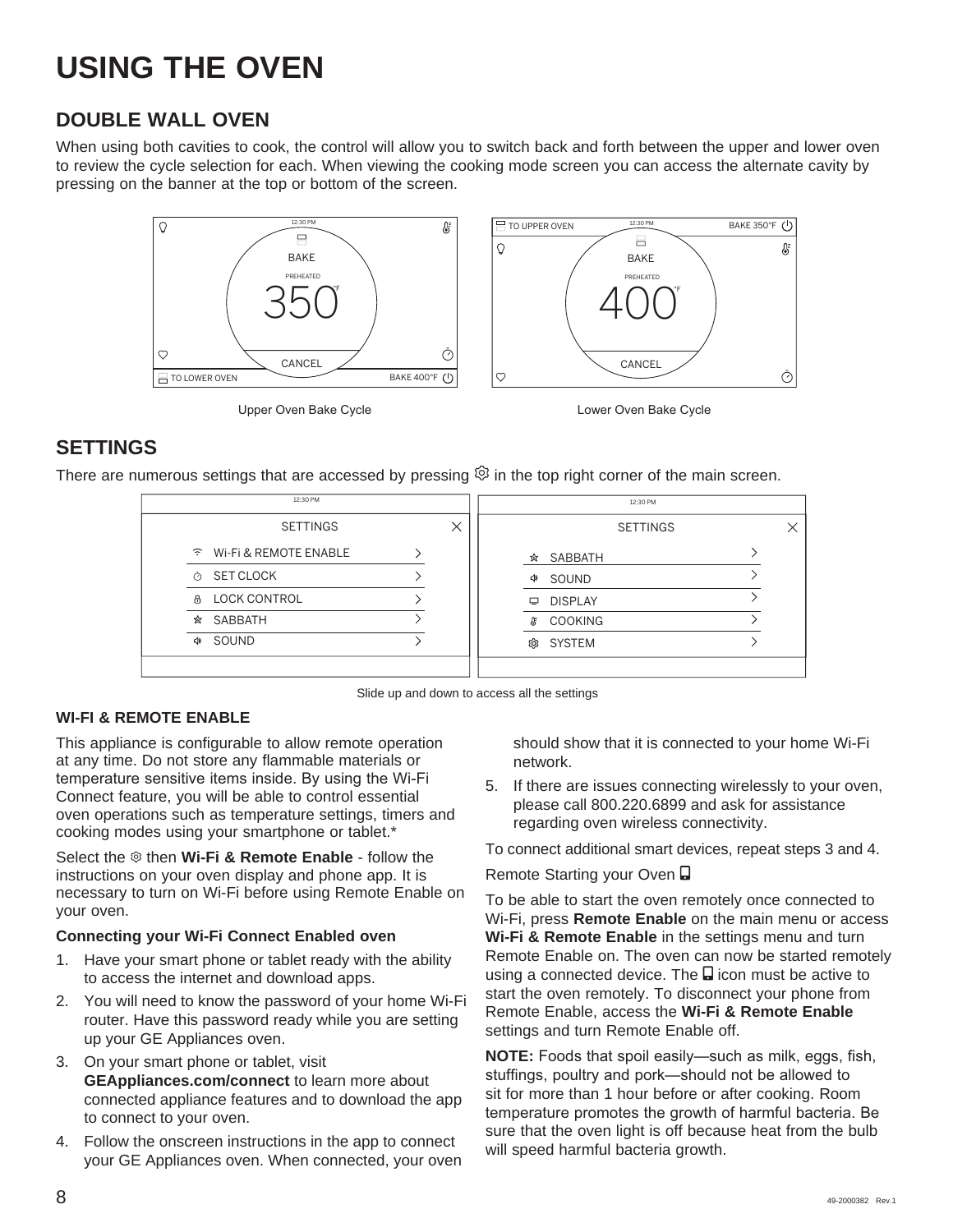## **SETTINGS (Cont.)**

## **Set Clock**

This feature allows you to set the clock and specifies how the time of day will be displayed. Options are for a standard 12-hour clock with AM and PM selections or 24-hour military time display.

### **Lock Control**

Select this option in order to lock the LCD from any undesired screen selections. To unlock the screen, press and press **Unlock** on the next screen.

### **Sabbath**

Sabbath mode disables the oven lights (the oven light will not turn on when the door is opened), all sounds (the control will not beep when the screen is pressed), Convection modes, Broil modes, Warm, Proof, and all time functions. Sabbath mode can only be used with traditional Bake. This feature conforms to the Star-K Jewish Sabbath requirements. Please reference the Sabbath Mode section for more information.

### **Sound**

This setting screen allows you to change the volume, the end of cycle tone, and turn on or off the touch sound.

## **Display**

This screen shows the options for brightness, clock off and energy saver. Clock off will remove the clock from the display when the screen is inactive, but it will be shown after pressing the screen.

## **Cooking**

- **The oven is set to Fahrenheit, however, in this setting** the cooking unit can be changed to Celsius.
- Auto Recipe Conversion can be turned on in order to automatically reduce the programmed cooking temperature for Convection Bake or Convection Bake Multi. Note that this will only reduce the cooking temperature, not the baking time.
- **No. 2 When the 12 Hour Shut Off option is turned on, it** will automatically shut off the oven after 12 hours of continuous use.
- **Adjust Temperature allows the oven temperature to be** adjusted up to 35°F hotter or down to 35°F cooler. Use this feature if you believe your oven temperature is too hot or cold and wish to change it. For double ovens, the upper and lower oven temperatures are adjusted separately. Do not use thermometers, such as those found in grocery stores, to check the temperature setting of your oven. These thermometers may vary 20–40 degrees.

## **System**

This screen allows you to clear your saved user data and shows the current software version.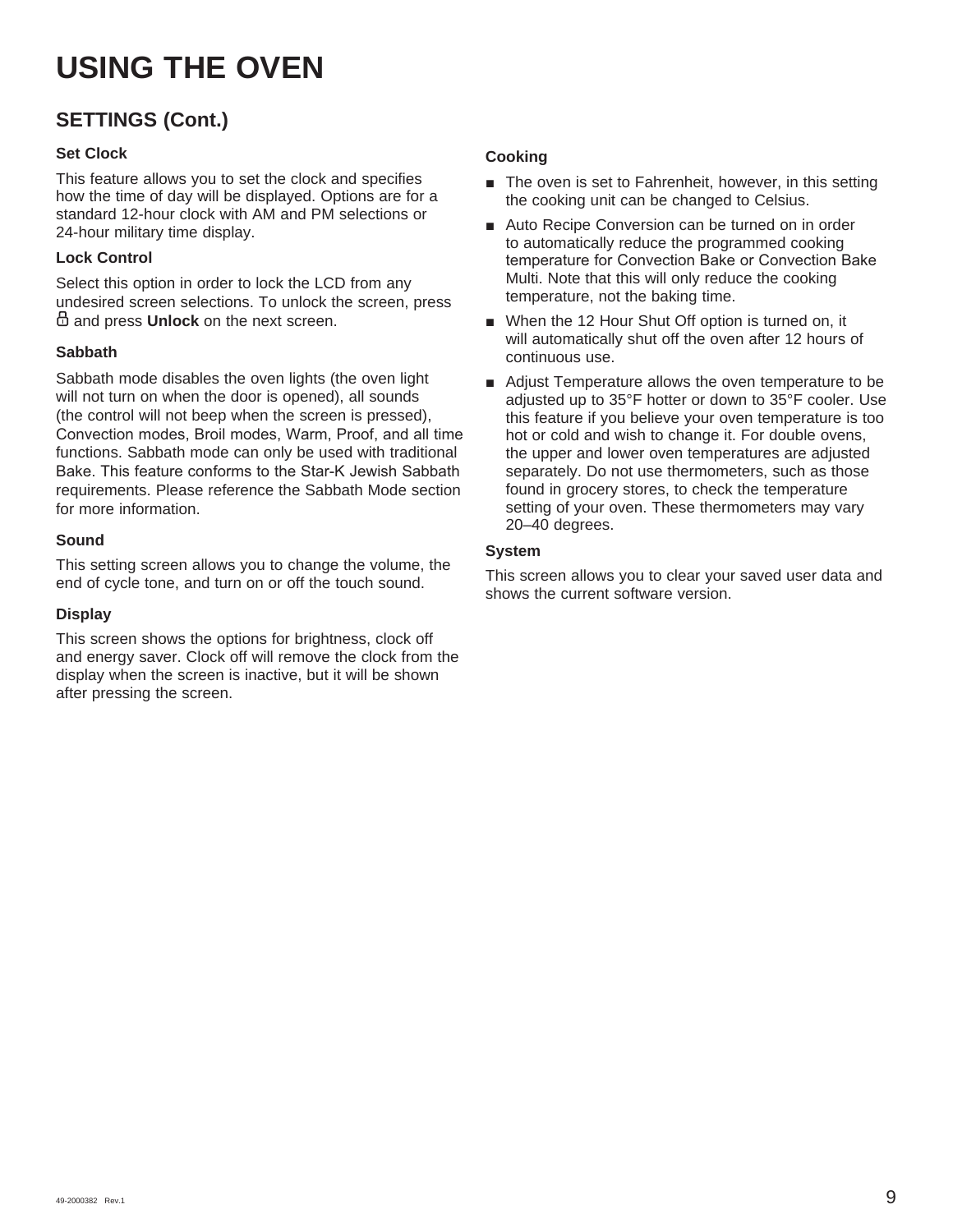## **SABBATH (SAbbAtH)**

Sabbath mode disables the oven lights (the oven light will not turn on when the door is opened), all sounds (the control will not beep when the screen is pressed), Convection modes, Broil modes, Warm, Proof, and all time functions. Sabbath mode can only be used with traditional Bake. This feature conforms to the Star-K Jewish Sabbath requirements.

**NOTE:** If a power outage occurs during when the oven is in Sabbath Mode, the unit will return to Sabbath Mode when power is restored.

## **Entering Sabbath Mode**

Press the  $\hat{\heartsuit}$  on the main screen to access the Settings menu and scroll down to Sabbath.

## **Start a Sabbath Bake**

Use the keypad on the screen to enter the temperature that you would like to use for Sabbath Bake and press **Start**. Once the temperature is set, press the  $\heartsuit$  to set the cook time for the cycle in hours and minutes and press **Start**. If using a double oven, you can then set the temperature and time desired for the other cavity by selecting it to the left of the temperature display. If a timer is not set, the oven will start a bake cycle during Sabbath mode and continue until Sabbath mode is turned off. You can also set whether the oven light will be on or off by pressing the  $\mathcal Q$  on this screen. Once you have programmed the temperature and time, press **Start**. The next screen will display the settings that you programmed for your Sabbath Bake.

## **Adjusting the Temperature During a Sabbath Bake**

If the temperature needs to be adjusted after programming the oven for a Sabbath Bake, press one of the temperature icons displayed on the Sabbath cycle screen and press **Enter**. This will allow you to adjust the temperature for the cycle. Note that the display will not show that the oven temperature has been changed.

### **Exit the Sabbath Mode**

To exit Sabbath mode, either press the **X** in the upper right corner if in the programming screen, or press **Exit Sabbath** if in the cycle screen. There is also an option to turn off the cycle when on the cycle screen by pressing **Turn Off**, but your oven will still remain in Sabbath mode until you exit the mode. **NOTE:** If a power outage occurs while the oven is in Sabbath Mode, the unit will return to Sabbath Mode when power is restored, however the oven will return to the off state even if it was in the middle of a bake cycle when the power outage occurred.



Programming Screens



Single and Double Oven Sabbath Cycle Screens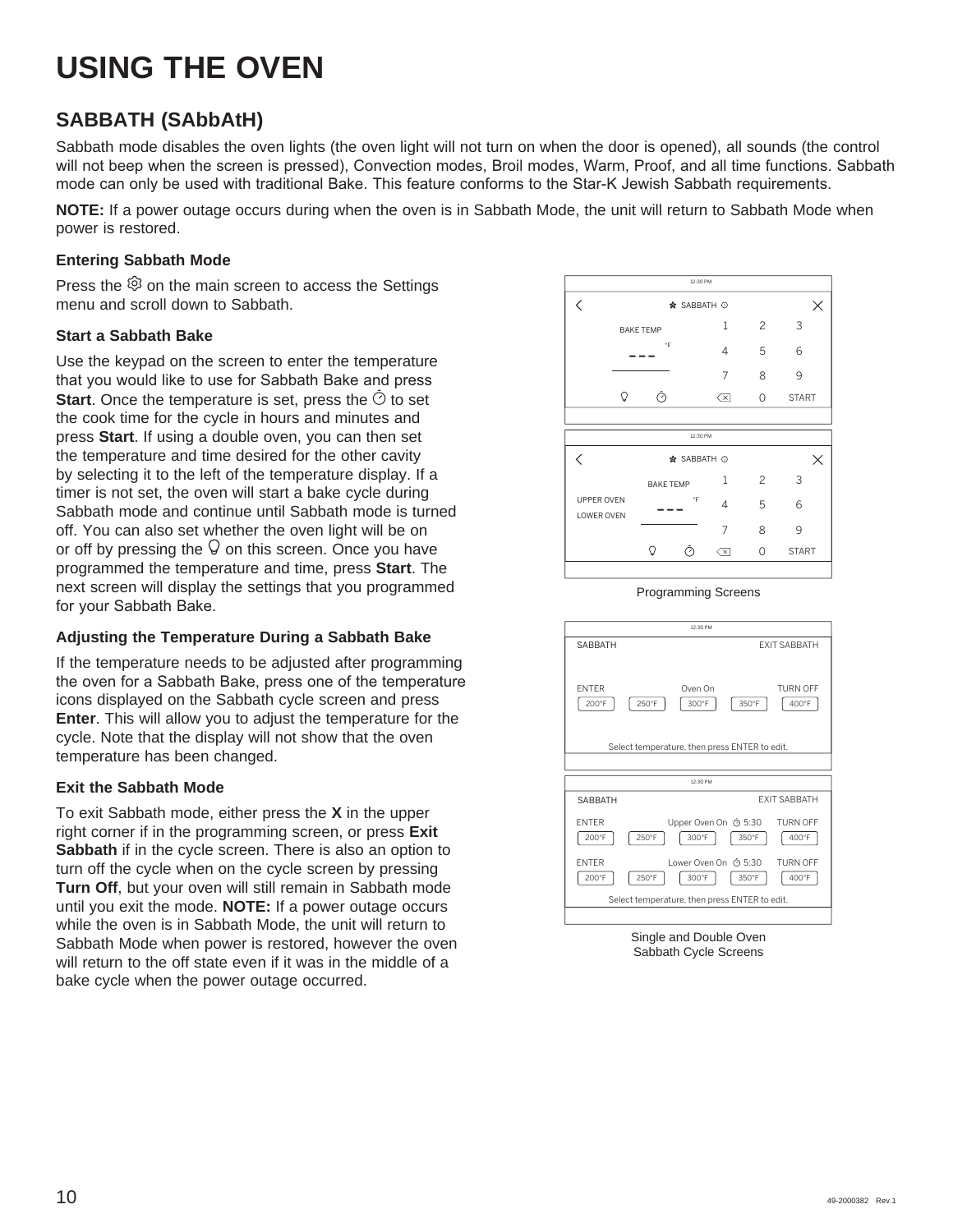## **OVEN RACKS**

Your oven has six rack positions. Recommended rack positions for various types of foods are provided in the Cooking Guide. Adjusting rack position is one way to impact cooking results. For example, if you would prefer darker tops on cakes, muffins, or cookies, try moving food one rack position higher. If you find foods are too brown on top try moving them down next time.



The oven has 6 rack positions

When baking with multiple pans and on multiple racks, ensure there is at least 1½" between pans to allow sufficient space for air to flow.

### **Oven Racks**

Your oven may have extension racks and/or traditional flat racks.

To avoid possible burns, place the racks in the desired position before you turn the oven on.



**Extension Racks**

Extension racks have an install feature that locks into the rack supports (guides) on both sides. Once the install feature is locked into place, always pull the rack out, by its upper front rail, to its full extension stop position, when placing or removing cookware.



If extension racks are difficult to extend, lubricate the racks with the graphite lubricant provided with your oven. Remove the rack from the oven, remove debris in the slide tracks with a paper towel, shake the graphite lubricant and place 4 small drops on the two bottom tracks of the left and right sides. Open and close the rack several times to distribute the lubricant.

To order additional graphite lubricant, see the Accessories and Consumer Support sections at the end of this manual.

## **To Remove An Extension Rack:**

- 1. Make sure the rack is pushed all the way into the oven.
- 2. Grasp the rack by both its upper front rail and lower front rail and lift straight up to unlock the rack from the rack supports.
- 3. Firmly holding onto both the upper front rail and lower front rail, pull the rack forward. Grasp the rack on both sides if necessary. Then remove it from the oven.



## **To Replace An Extension Rack:**

- 1. Place the rear portion of the rack onto the rack supports (guides) as shown in the picture.
- 2. Hold the upper front rail and lower front rail and push the rack all the way in until the install feature locks into the front rack support.

If extension racks are difficult to replace or remove, wipe the oven rack supports with vegetable oil. Do not wipe oil on the rack slides.

**NOTE:** Using other cooking oils will cause a discoloring or a rust like color residue on the racks and cavity sides. To clean this residue, use a soap and water or a vinegar and water solution. Rinse with clean water and dry with a soft cloth.



all the way in until the install feature locks on the front support

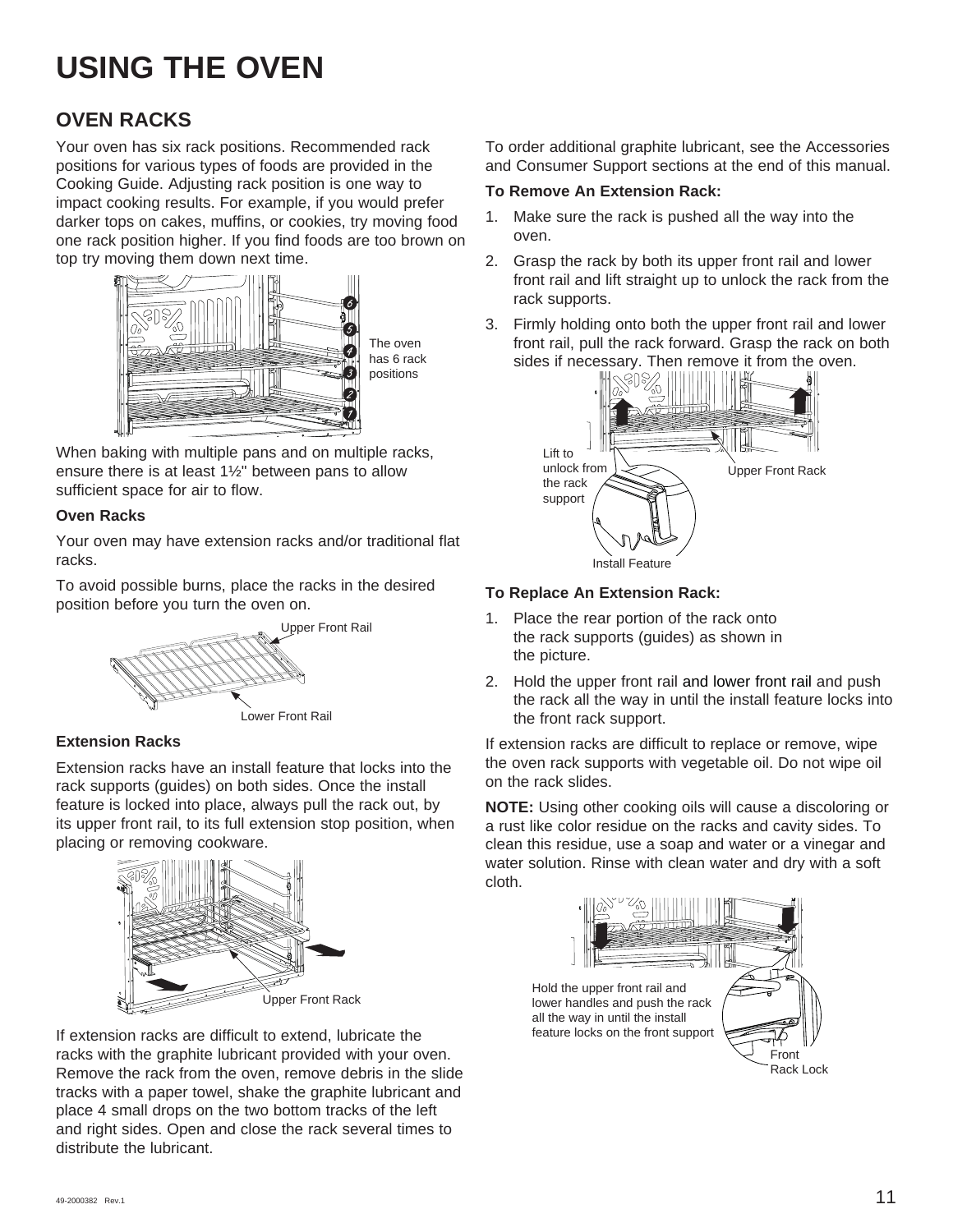## **OVEN RACKS (Cont.)**

## **Traditional Flat Racks**

The racks have stops so that when placed correctly on the supports they will stop before coming completely out and will not tilt. When placing and removing cookware, pull the rack out until it stops.

### **To Remove a Rack**

Pull it toward you, tilt the front end up and pull it out.

### **To Replace a Rack**

Tilt the front of the rack up, hook the rear locating posts under the rack supports, push the rack back (past the stoppers) and lower it into position. Push the rack all the way in.

Racks may become difficult to slide, especially after a self-clean. Put some vegetable oil on a soft cloth or paper towel and rub onto the left and right edges.

**NOTE:** Using other cooking oils will cause a discoloring or a rust like color residue on the racks and cavity sides. To clean this residue, use a soap and water or a vinegar and water solution. Rinse with clean water and dry with a soft cloth.

**CAUTION Use caution when removing a rack from lowest position as door may be hot.**

## **ALUMINUM FOIL AND OVEN LINERS**

**CAUTION Do not use any type of foil or oven liner to cover the oven bottom. These items can trap heat or melt, resulting in damage to the product and risk of shock, smoke or fire. Damage from improper use of these items is not covered by the product warranty.** 

Foil may be used to catch spills by placing a sheet on a lower rack, several inches below the food. Do not use more foil than necessary and never entirely cover an oven rack with aluminum foil. Keep foil at least 1-1/2" from oven walls to prevent poor heat circulation.



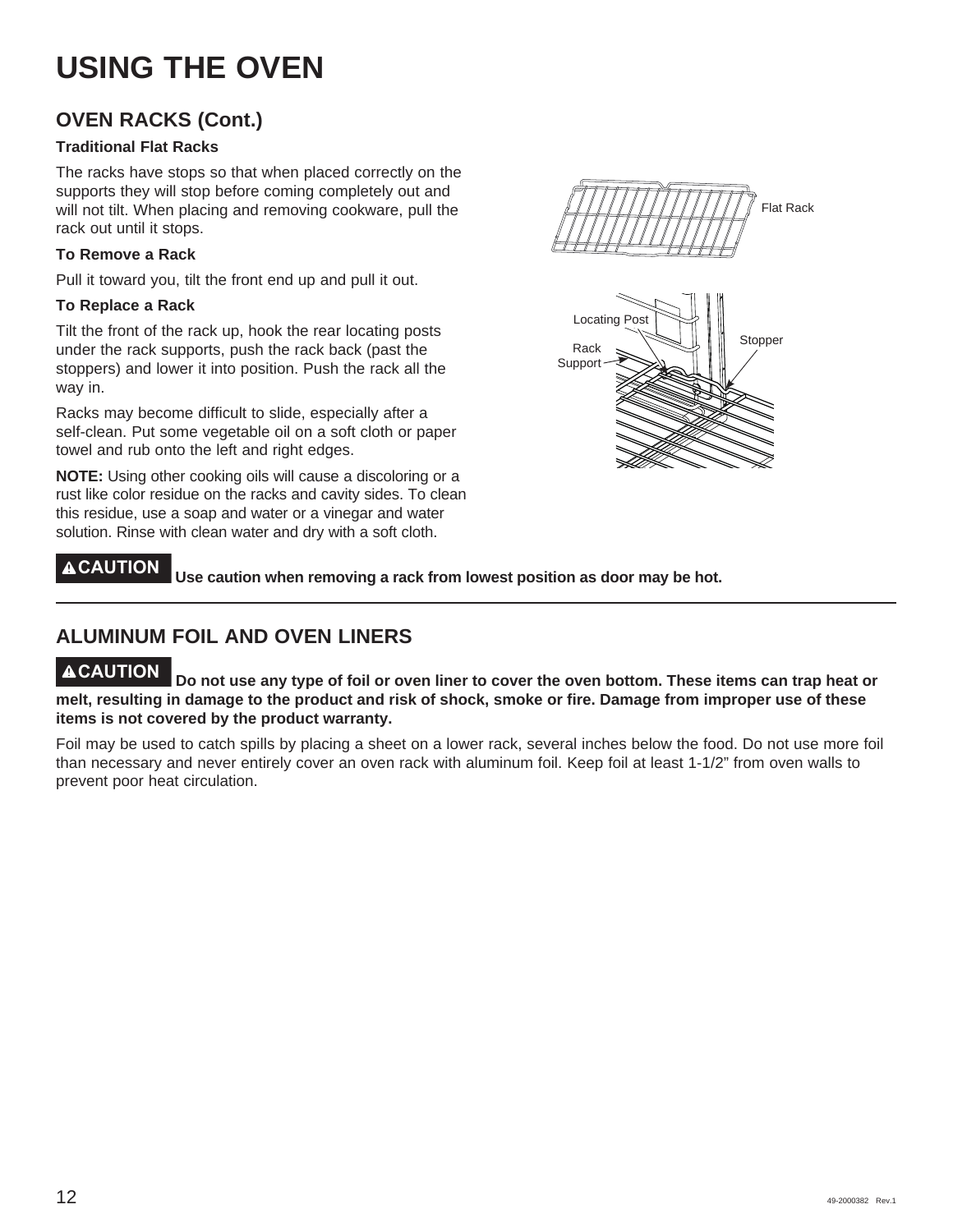## **COOKING MODES**

Your new oven has a variety of cooking modes to help you get the best results. These modes are described below. Refer to the Cooking Guide section for recommendations for specific foods. Remember, your new oven may perform differently than the oven it is replacing.

## **Baking and Roasting Modes**

Select a mode for baking and roasting based on the type and quantity of food you are preparing. When preparing baked goods such as cakes, cookies, and pastries always preheat the oven first. Follow recipe recommendations for food placement. If no guidelines are provided, center food in the oven.

## **Bake**

The bake mode is intended for single rack cooking. This mode uses heat primarily from the lower element but also from the upper element to cook food. To use this mode, press the **Bake** pad, enter a temperature, and then press **Start**. Preheating is generally recommended when using this mode.

## **Convection Bake**

The Convection Bake mode is intended for single rack cooking. This mode uses heat from the lower element and also the upper and rear elements, along with air movement from the convection fan to enhance evenness. Your oven is equipped with Auto Recipe Conversion, so it is not necessary to convert the temperature when using this mode. To use this mode press **Convection,** then press **Bake,** enter a temperature, and then press **Start**. Preheating is generally recommended when using this mode.

## **Convection Bake Multi Rack**

The Convection Bake Multi Rack mode is intended for baking on multiple racks at the same time. This mode uses heat primarily from the rear element but also heat from the upper and lower elements, along with air movement from the convection fan to enhance cooking evenness. Your oven is equipped with Auto Recipe Conversion, so it is not necessary to convert the temperature when using this mode. Baking time might be slightly longer for multiple racks than what would be expected for a single rack. To use this mode press **Convection**, then press **Bake Multi Rack**, enter a temperature, and then press **Start**. Always preheat when using this mode.

### **Convection Roast**

The Convection Roast mode is intended for roasting whole cuts of meat on a single rack. This mode uses heat from the lower, upper, and rear elements along with air movement from the convection fan to improve browning and reduce cooking time. It is not necessary to convert temperature. Check food earlier than the recipe suggested time when using this mode, or use a meat probe. To use this mode press **Convection**, then press **Roast**, enter a temperature, and then press **Start**. It is not necessary to preheat when using this mode.

## **Broiling Modes**

Always broil with the door closed. The broil element in this oven is very powerful. Monitor food closely while broiling. Use caution when broiling on upper rack positions as placing food closer to the broil element increases smoking, spattering, and the possibility of fats igniting. **Broiling on rack position 6 is not recommended.**

Try broiling foods that you would normally grill. Adjust rack positions to adjust the intensity of the heat to the food. Place foods closer to the broil element when a seared surface and rare interior is desired. Thicker foods and foods that need to be cooked through should be broiled on a rack position farther from the broiler or by using Broil Lo. For best performance center food below the broil heating element.

## **Broil Hi**

The Broil Hi mode uses intense heat from the upper element to sear foods. Use Broil Hi for thinner cuts of meat and/ or foods you prefer less done on the interior. To use this mode press **Broil**, then press **HI**, and then press **Start**. It is not necessary to preheat when using this mode.

## **Broil Lo**

The Broil Lo mode uses less intense heat from the upper element to cook food thoroughly while also producing surface browning. Use Broil Lo for thicker cuts of meat and/or foods that you would like cooked all the way through. To use this mode press **Broil**, then press **Lo**, and then press **Start**. It is not necessary to preheat when using this mode.

## **Proof**

Proof mode is designed for rising (fermenting and proofing) bread doughs. Press **More**, press **Proof**, and then press Start. Cover dough well to prevent drying out. Bread will rise more rapidly than at room temperature. Note that for double wall ovens, proof can not be run when running a clean mode in the lower oven.

### **Warm**

Warm mode is designed to keep hot foods warm. To use this mode, press **More**, press **Warm**, and then press **Start**. Cover foods that need to remain moist and do not cover foods that should be crisp. Preheating is not required not use warm to heat cold food other than crisping crackers, chips or dry cereal. It is also recommended that food not be kept warm for more than 2 hours.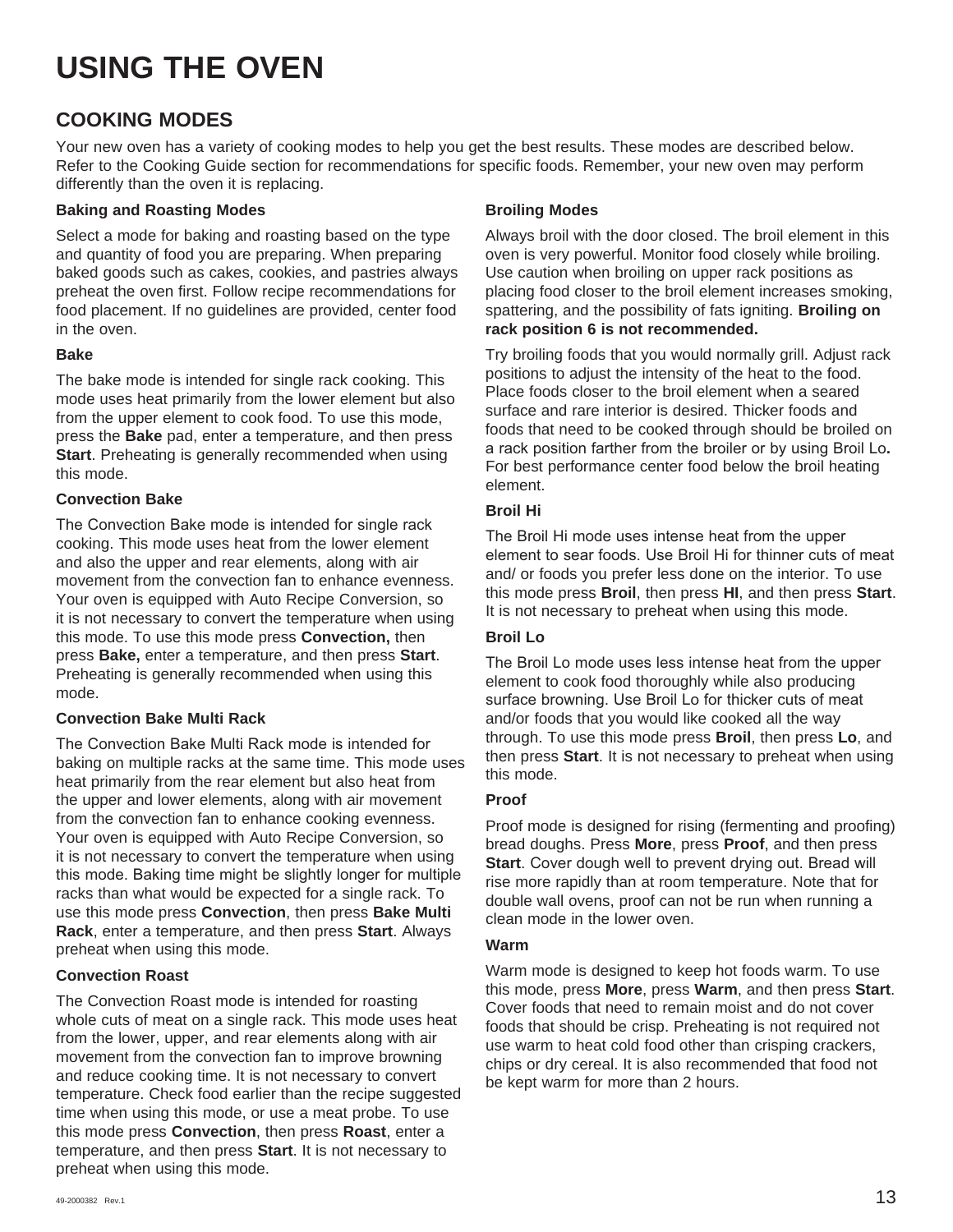## **COOKWARE**

The material, finish, and size of cookware affect baking performance.

Dark, coated and dull pans absorb heat more readily than light, shiny pans. Pans that absorb heat more readily can result in a browner, crisper, and thicker crust. If using dark and coated cookware check food earlier than minimum cook time. If undesirable results are obtained with this type of cookware consider reducing oven temperature by 25º F next time.

Shiny pans can produce more evenly cooked baked goods such as cakes and cookies.

Glass and ceramic pans heat slowly but retain heat well. These types of pans work well for dishes such as pies and custards.

Air insulated pans heat slowly and can reduce bottom browning.

Keep cookware clean to promote even heating.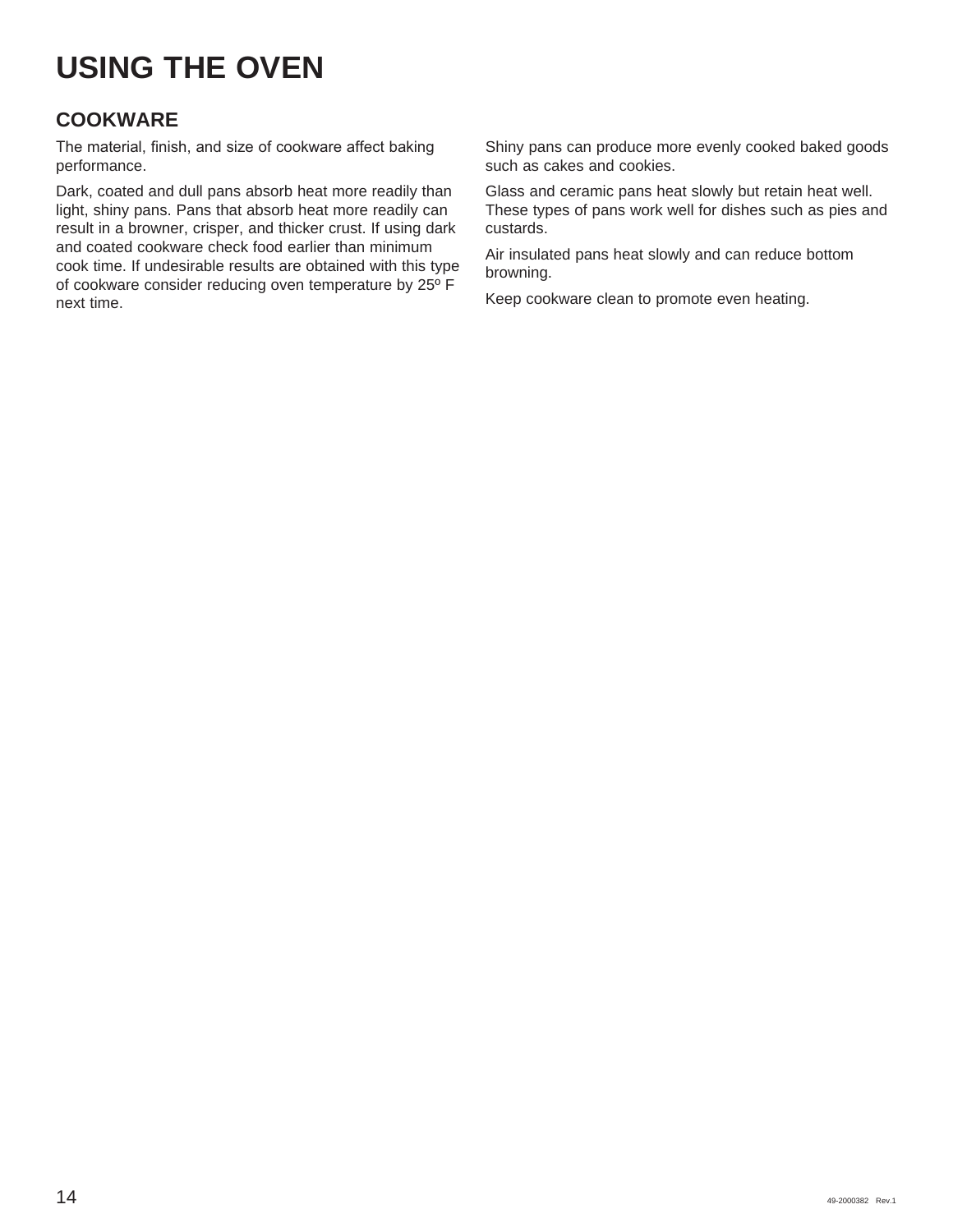## **COOKING GUIDE - Single Ovens and Upper Ovens**

| <b>FOOD TYPE</b>                                                                     | <b>RECOMMENDED</b><br><b>MODE(S)</b>                     | <b>RECOMMENDED</b><br><b>RACK POSITION(S)</b> | <b>ADDITIONAL SUGGESTIONS</b>                                                                                                                                                                        |
|--------------------------------------------------------------------------------------|----------------------------------------------------------|-----------------------------------------------|------------------------------------------------------------------------------------------------------------------------------------------------------------------------------------------------------|
| <b>Baked Goods</b>                                                                   |                                                          |                                               |                                                                                                                                                                                                      |
| Layer cakes, sheet cakes,<br>bundt cakes, muffins, quick<br>breads on a Single Rack  | <b>Bake</b>                                              | 2 extension rack<br>3 flat rack               | Use shiny cookware.                                                                                                                                                                                  |
| Layer cakes* on Multiple<br>Racks                                                    | <b>Convection Bake Multi Rack</b><br><b>Bake</b>         | $2$ and $5$                                   | Extension rack position 2. Ensure adequate airflow<br>(see illustration below).                                                                                                                      |
| Chiffon cakes (angel food)                                                           | <b>Bake</b>                                              | $\mathbf{1}$                                  | Use shiny cookware.                                                                                                                                                                                  |
| Cookies, biscuits, scones on<br>a Single Rack                                        | <b>Bake</b>                                              | 2 extension rack<br>3 flat rack               | Use shiny cookware.                                                                                                                                                                                  |
| Cookies, biscuits, scones on<br><b>Multiple Racks</b>                                | <b>Convection Bake Multi</b>                             | $2$ and $5$                                   | Extension rack position 2. Ensure adequate airflow.                                                                                                                                                  |
| <b>Beef &amp; Pork</b>                                                               |                                                          |                                               |                                                                                                                                                                                                      |
| Hamburgers                                                                           | <b>Broil Hi</b>                                          | 5                                             | Use the extension rack and use a broil pan; move food down for<br>more doneness/less searing. Watch food closely when broiling.<br>For best performance center food below the broil heating element. |
| Steaks & Chops                                                                       | <b>Broil Hi</b>                                          | 5                                             | Use a broil pan; Move food down for more doneness/less searing.<br>Watch food closely when broiling. For best performance center<br>food below the broil heating element.                            |
| <b>Roasts</b>                                                                        | <b>Convection Roast</b>                                  | 1 or 2 extension rack<br>2 or 3 flat rack     | Use a low sided pan such as a broil pan.<br>Preheating is not necessary.                                                                                                                             |
| <b>Poultry</b>                                                                       |                                                          |                                               |                                                                                                                                                                                                      |
| Whole chicken                                                                        | <b>Convection Roast</b>                                  | 1 or 2 extension rack<br>2 or 3 flat rack     | Use a low sided pan such as a broil pan.                                                                                                                                                             |
|                                                                                      | <b>Broil Hi</b>                                          | $\mathbf{1}$                                  | If breaded or coated in sauce avoid Broil Hi modes. Broil skin side                                                                                                                                  |
| Bone-in chicken breasts.<br>legs, thighs                                             | <b>Broil Lo</b><br>Bake<br><b>Convection Bake 1 Rack</b> | 2 extension rack<br>3 flat rack               | down first. Watch food closely when broiling. For best performance<br>when broiling, center food below the broil heating element.                                                                    |
| Boneless chicken breasts                                                             | <b>Broil Lo</b><br>Bake<br><b>Convection Bake 1 Rack</b> | 2 extension rack<br>3 flat rack               | Move food down for more doneness/less searing and up for great-<br>er searing/browning when broiling. For best performance when<br>broiling, center food below the broil heating element.            |
| Whole turkey                                                                         | <b>Convection Roast</b>                                  | 1 or 2                                        | Use a low sided pan such as a broil pan.                                                                                                                                                             |
| <b>Turkey Breast</b>                                                                 | <b>Convection Roast</b>                                  | 1 or 2 extension rack<br>2 or 3 flat rack     | Use a low sided pan such as a broil pan.                                                                                                                                                             |
| <b>Fish</b>                                                                          | <b>Broil Lo</b>                                          | 5 (1/2 thick or less)<br>$4$ ( $>1/2$ inch)   | Watch food closely when broiling. For best performance center<br>food below the broil heating element.                                                                                               |
| <b>Casseroles</b>                                                                    | <b>Convection Bake 1 Rack</b><br><b>Bake</b>             | 2 extension rack<br>3 flat rack               |                                                                                                                                                                                                      |
| <b>Frozen Convenience Foods</b>                                                      |                                                          |                                               |                                                                                                                                                                                                      |
| Pizza, french fries, tator tots,<br>chicken nuggets, appetizers<br>on a Single Rack  | <b>Convection Bake 1 Rack</b><br><b>Bake</b>             | 2 extension rack<br>3 flat rack               | Use shiny cookware.                                                                                                                                                                                  |
| Pizza, french fries, tator tots,<br>chicken nuggets, appetizers<br>on Multiple Racks | <b>Convection Bake Multi</b>                             | $2$ and $5$                                   | Extension rack position 2. Ensure adequate airflow.<br>Use shiny cookware.                                                                                                                           |

\*When baking four cake layers at a time, use racks 2 and 5. Place the pans as shown so that one pan is not directly above another.

Cook food thoroughly to help protect against food borne illness. Minimum safe food temperature recommendations for food safety can be found at **www.IsItDoneYet.gov**. Make sure to use a food thermometer to take food temperatures.

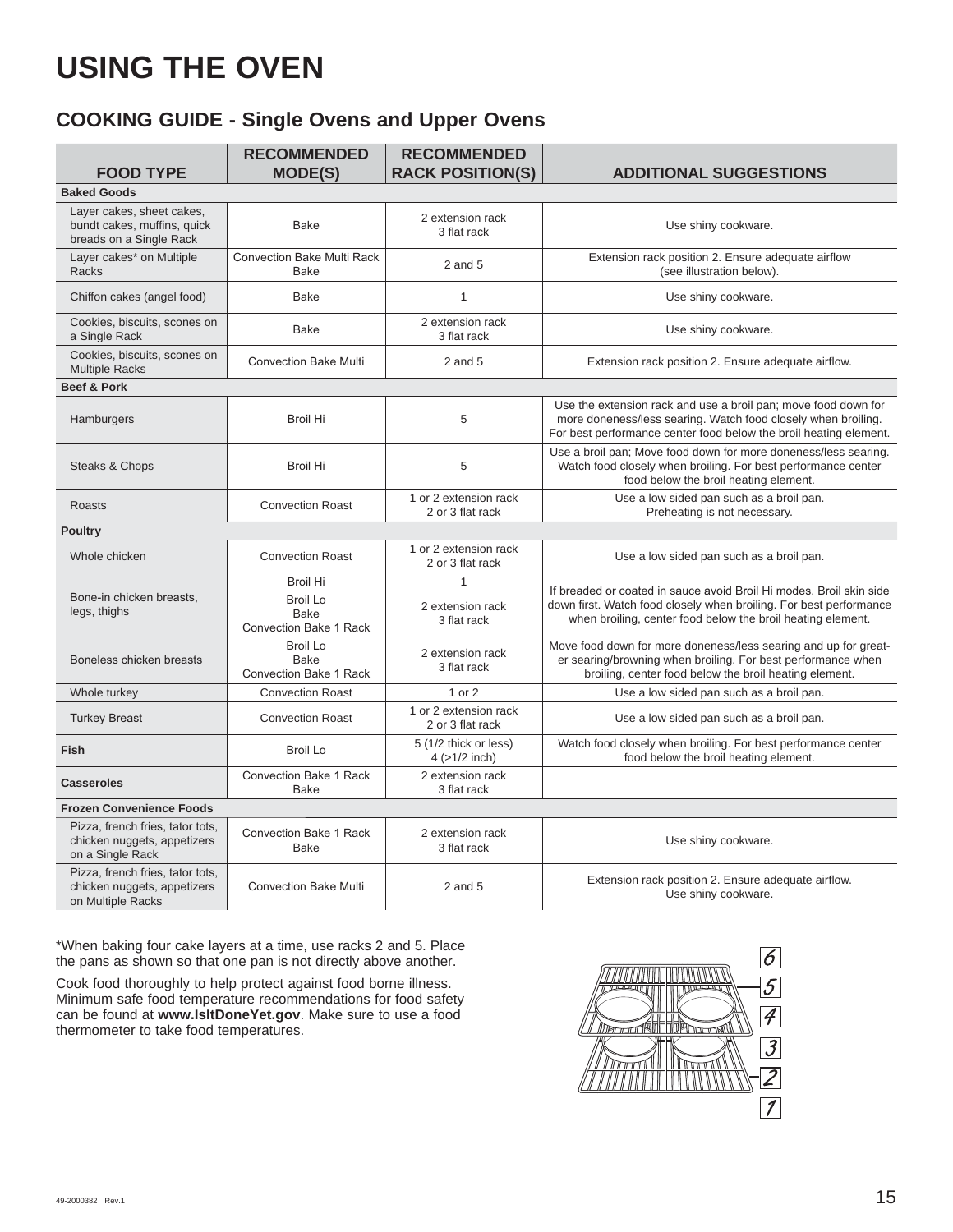## **COOKING GUIDE - Lower Double Oven**

|                                                                                     | <b>RECOMMENDED</b>             | <b>RECOMMENDED</b>                          |                                                                                                                                                                                                      |
|-------------------------------------------------------------------------------------|--------------------------------|---------------------------------------------|------------------------------------------------------------------------------------------------------------------------------------------------------------------------------------------------------|
| <b>FOOD TYPE</b>                                                                    | <b>MODE(S)</b>                 | <b>RACK POSITION(S)</b>                     | <b>ADDITIONAL SUGGESTIONS</b>                                                                                                                                                                        |
| <b>Baked Goods</b>                                                                  |                                |                                             |                                                                                                                                                                                                      |
| Layer cakes, sheet cakes,<br>bundt cakes, muffins, quick<br>breads on a Single Rack | <b>Bake</b>                    | 3                                           | Use shiny cookware.                                                                                                                                                                                  |
| Layer cakes* on Multiple<br>Racks                                                   | <b>Bake</b>                    | 3 and 5                                     | Ensure adequate airflow<br>(see illustration below).                                                                                                                                                 |
| Chiffon cakes (angel food)                                                          | <b>Bake</b>                    | $\mathbf{1}$                                | Use shiny cookware.                                                                                                                                                                                  |
| Cookies, biscuits, scones on<br>a Single Rack                                       | Bake                           | 3                                           | Use shiny cookware.                                                                                                                                                                                  |
| Cookies, biscuits, scones on<br><b>Multiple Racks</b>                               | <b>Bake</b>                    | 3 and 5                                     | Ensure adequate airflow.                                                                                                                                                                             |
| <b>Beef &amp; Pork</b>                                                              |                                |                                             |                                                                                                                                                                                                      |
| Hamburgers                                                                          | Broil Hi                       | 5                                           | Use the extension rack and use a broil pan; move food down for<br>more doneness/less searing. Watch food closely when broiling.<br>For best performance center food below the broil heating element. |
| Steaks & Chops                                                                      | Broil Hi                       | 5                                           | Use a broil pan; Move food down for more doneness/less searing.<br>Watch food closely when broiling. For best performance center<br>food below the broil heating element.                            |
| Roasts                                                                              | <b>Bake</b>                    | 2 or 3                                      | Use a low sided pan such as a broil pan.<br>Preheating is not necessary.                                                                                                                             |
| <b>Poultry</b>                                                                      |                                |                                             |                                                                                                                                                                                                      |
| Whole chicken                                                                       | <b>Bake</b>                    | 2 or 3                                      | Use a low sided pan such as a broil pan.                                                                                                                                                             |
|                                                                                     | <b>Broil Hi</b>                | 1                                           | If breaded or coated in sauce avoid Broil Hi modes. Broil skin side                                                                                                                                  |
| Bone-in chicken breasts,<br>legs, thighs                                            | <b>Broil Lo</b><br>Bake        | 3                                           | down first. Watch food closely when broiling. For best performance<br>when broiling, center food below the broil heating element.                                                                    |
| Boneless chicken breasts                                                            | <b>Broil Lo</b><br><b>Bake</b> | 3                                           | Move food down for more doneness/less searing and up for great-<br>er searing/browning when broiling. For best performance when<br>broiling, center food below the broil heating element.            |
| Whole turkey                                                                        | <b>Bake</b>                    | 1 or 2                                      | Use a low sided pan such as a broil pan.                                                                                                                                                             |
| <b>Turkey Breast</b>                                                                | <b>Bake</b>                    | 2 or 3                                      | Use a low sided pan such as a broil pan.                                                                                                                                                             |
| <b>Fish</b>                                                                         | <b>Broil Lo</b>                | 5 (1/2 thick or less)<br>$4$ ( $>1/2$ inch) | Watch food closely when broiling. For best performance center<br>food below the broil heating element.                                                                                               |
| <b>Casseroles</b>                                                                   | <b>Bake</b>                    | 3                                           |                                                                                                                                                                                                      |
| <b>Frozen Convenience Foods</b>                                                     |                                |                                             |                                                                                                                                                                                                      |
| Pizza, french fries, tator tots,<br>chicken nuggets, appetizers<br>on a Single Rack | <b>Bake</b>                    | 3                                           | Use shiny cookware.                                                                                                                                                                                  |

\*When baking four cake layers at a time, use racks 3 and 5. Place the pans as shown so that one pan is not directly above another.

Cook food thoroughly to help protect against food borne illness. Minimum safe food temperature recommendations for food safety can be found at **www.IsItDoneYet.gov**. Make sure to use a food thermometer to take food temperatures.

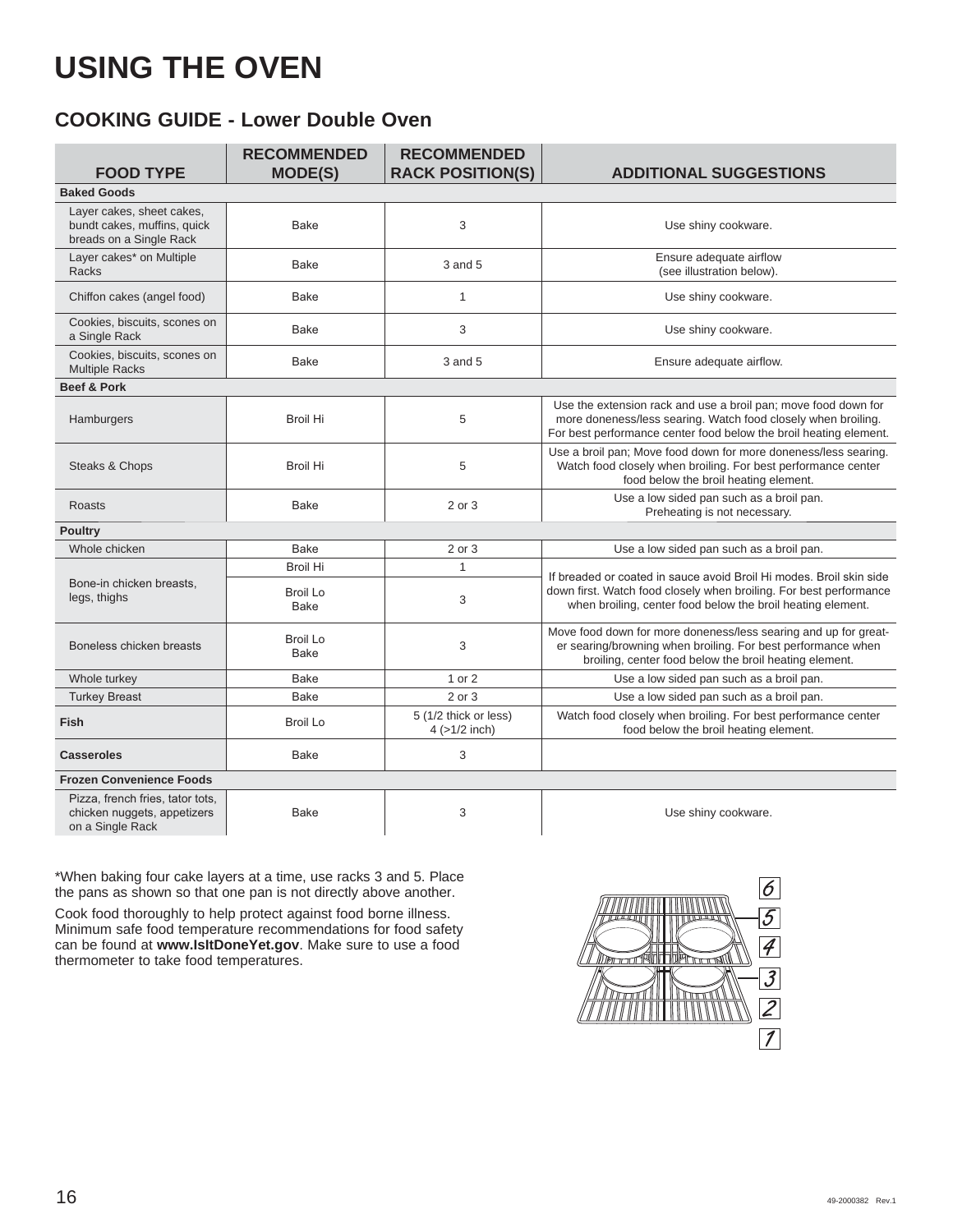## **CARE AND CLEANING**

Be sure electrical power is off and all surfaces are cool before cleaning any part of the oven.

## **CONTROL PANEL**

It's a good idea to wipe the control panel after each use. Clean with mild soap and water or vinegar and water, rinse with clean water and polish dry with a soft cloth.

Do not use abrasive cleansers, strong liquid cleansers, plastic scouring pads or oven cleaners on the control panel-they will damage the finish.

## **OVEN EXTERIOR**

Do not use oven cleaners, abrasive cleansers, strong liquid cleansers, steel wool, plastic scouring pads, or cleaning powders on the interior or exterior of the oven. Clean with a mild soap and water or vinegar and water solution. Rinse with clean water and dry with a soft cloth. When cleaning surfaces, make sure that they are at room temperature and not in direct sunlight.

If stain on the door vent trim is persistent, use a mild abrasive cleaner and a sponge-scrubber for best results.

Spillage of marinades, fruit juices, tomato sauces and basting liquids containing acids may cause discoloration and should be wiped up immediately. Let hot surfaces cool, then clean and rinse.

### **Stainless Steel Surfaces**

Do not use a steel wool pad; it will scratch the surface.

To clean the stainless steel surface, use warm sudsy water or a stainless steel cleaner or polish. Always wipe the surface in the direction of the grain. Follow the cleaner instructions for cleaning the stainless steel surface.

To inquire about purchasing cleaning products including stainless steel appliance cleaner or polish, see the Accessories and Consumer Support sections at the end of this manual.

## **OVEN INTERIOR**

The interior of your new oven can be cleaned manually or by using the Steam Clean or Self Clean modes.

Spillage of marinades, fruit juices, tomato sauces and basting liquids containing acids may cause discoloration and should be wiped up immediately. Let hot surfaces cool, then clean and rinse.

### **Manual Cleaning**

Do not use oven cleaners, abrasive cleaners, strong liquid cleansers, steel wool, scouring pads, or cleaning powders on the interior of the oven. Clean with a mild soap and water or vinegar and water solution. Rinse with clean water and dry with a soft cloth. When cleaning surfaces, make sure that they are at room temperature.

### **Steam Clean Mode**

Steam clean is intended to clean small spills using water and a lower cleaning temperature than Self-Clean.

To use the Steam Clean feature, wipe grease and soils from the oven. Pour one cup of water into the bottom of the oven. Close the door. Select Steam Clean and press Start to the right of the screen. The oven door will lock. You cannot open the door during the 30 minute steam clean as this will decrease the steam clean performance. At the end of the steam clean cycle the door will unlock. Wipe out any excess water and any remaining soil. NOTE: Water in the bottom of the oven may be hot right after finishing the cycle.

### **Self Clean Mode**

Read Self-Cleaning Oven Safety Instructions at the beginning of this manual before using Self Clean Mode. Self clean uses very high temperatures to clean the oven interior. The oven door will lock when using this feature. Before operating the self clean cycle, wipe up grease and soils from the oven. Remove all items from the oven other than enameled (dark color) racks. Shiny or silver racks, the meat probe, and any cookware or other items should all be removed from the oven before initiating a self clean cycle. Close the door. If using a double oven, select which oven you would like to clean. Select Self Clean. Choose a 3, 4, or 5 hour cycle, and select the illuminated Start pad to the right of the screen. For heavily soiled ovens, the maximum 5 hour clean time is recommended. If you wish to use the default time, press Start immediately after selecting Self Clean.

The oven will show that the door has locked and display the amount of time remaining in the cycle. Press the illuminated Cancel pad to the right of the screen if you wish to stop the cycle. The oven will turn off automatically when the self clean cycle is complete. The door will stay locked until the oven has cooled down. After the oven has cooled down wipe any ash out of the oven.

We recommend venting your kitchen with an open window or using a ventilation fan or hood during the first self-clean cycle.

Soil on the front frame of the oven and outside the gasket on the door will need to be cleaned by hand. Clean these areas with hot water, soap-filled steel wool pads or cleaners such as Soft Scrub®. Rinse well with clean water and dry.

Do not clean the gasket. The fiberglass material of the oven door gasket cannot withstand abrasion. It is essential for the gasket to remain intact. If you notice it becoming worn or frayed, replace it.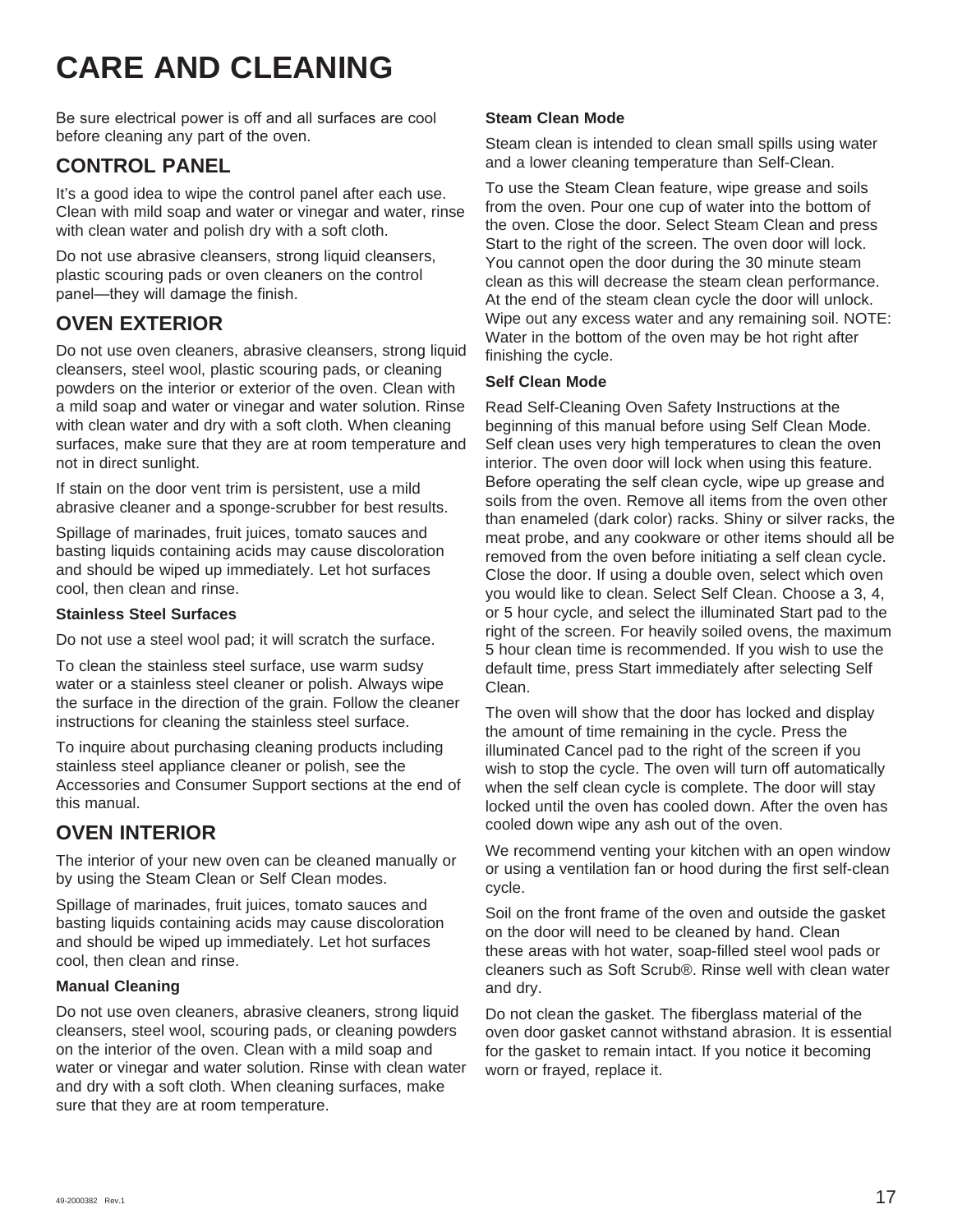## **CARE AND CLEANING**

## **OVEN INTERIOR (Cont.)**

Make sure the oven light bulb cover is in place and the oven light is off. When using the Self Clean Mode in a double oven, only the upper or lower oven can utilize the cycle at one time. Additionally, no other mode may be started in the alternate oven cavity while self clean is in progress.

**IMPORTANT:** The health of some birds is extremely sensitive to the fumes given off during the self-cleaning cycle of any range. Move birds to another well-ventilated room.

## **OVEN RACKS**

The racks that were provided with your oven (dark enameled racks, not shiny) may remain in the oven during the self-cleaning cycle without being damaged.

To manually clean racks, use warm, soapy water. Make sure not to wash the rack slides on an extension rack.

If racks become more difficult to remove from the oven, put some vegetable oil on a soft cloth or paper towel and rub onto the oven rack supports. Do not wipe the oil on an extension rack slide.

**NOTE:** Using other cooking oils will cause a discoloring or a rust like color residue on the racks and cavity sides. To clean this residue, use a soap and water or a vinegar and water solution. Rinse with clean water and dry with a soft cloth.



## **OVEN HANDLE REPLACEMENT**

Some models have custom handles. Please follow the instructions with the handle for proper installation.

## **OVEN DOORS**

## **Lift-Off Oven Door**

The door is very heavy. Be careful when removing and lifting the door.

Do not lift the door by the handle.

## **To remove the door:**

- 1. Fully open the door.
- 2. Pull the hinge locks down toward the door frame, to the unlocked position. A tool, such as a small flat-blade screwdriver, may be required.
- 3. Firmly grasp both sides of the door at the top.



Hinge lock

Pull hinge locks down to unlock

4. Close door to the door removal position. The door should be open approximately 3" with no obstruction above the door.



Removal position

5. Lift door up and out until both hinge arms are clear of the slots.

### **To replace the door:**

- 1. Firmly grasp both sides of the door at the top.
- 2. Starting on the left side, with the door at the same angle as the removal position, seat the indentation of the hinge arm into the bottom edge of the hinge slot. The notch in the hinge arm must be fully seated into the bottom of the slot. Repeat for right side.



Push hinge locks up to lock

- 3. Fully open the door. If the door will not fully open, the indentation is not seated correctly in the bottom edge of the slot.
- 4. Push the hinge locks up against the front frame of the oven cavity, to the locked position.



5. Close the oven door.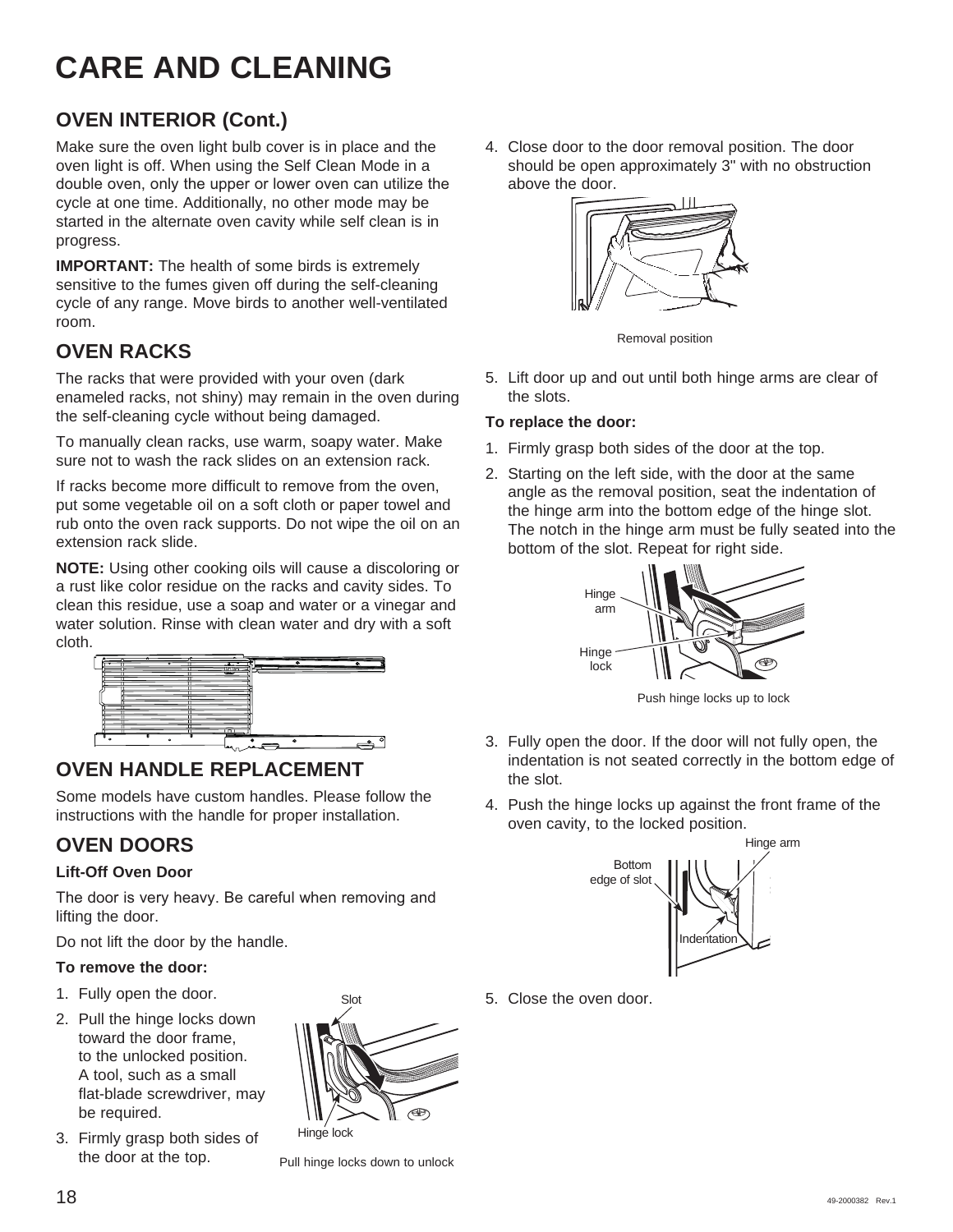## **CARE AND CLEANING**

## **OVEN LIGHT**

**AWARNING** SHOCK OR BURN HAZARD: Before replacing oven light bulb, disconnect the electrical power to the oven at the main fuse or circuit breaker panel. Failure to do so may result in electric shock or burn.

**CAUTION BURN HAZARD:** The glass cover and bulb should be removed when cool. Touching hot glass with bare hands or a damp cloth can cause burns.

- 1. Disconnect power at the main fuse or circuit breaker panel.
- 2. Remove oven racks.
- 3. Slide a flat blade screwdriver between the housing and the glass light cover.
- 4. Support the glass light cover with two fingers to prevent the cover from falling to the bottom of the oven. Be careful not to chip the oven coating.
- 5. Gently twist the screwdriver blade to loosen the glass light cover.
- 6. Remove the glass light cover.
- 7. Remove the bulb by firmly grasping and sliding the bulb straight out until the two prongs have cleared the ceramic holder.
- 8. Do not touch the glass of the new replacement bulb with your fingers. It will cause the bulb to fail when it lights. Grasp the replacement bulb with a clean towel or facial tissue with the prongs facing down. Align the two prongs in the ceramic holder, pressing gently until the bulb is securely in the ceramic socket.
- 9. Slide the protective lens into the holder and push until the clips snap into the housing.
- 10. Reconnect power.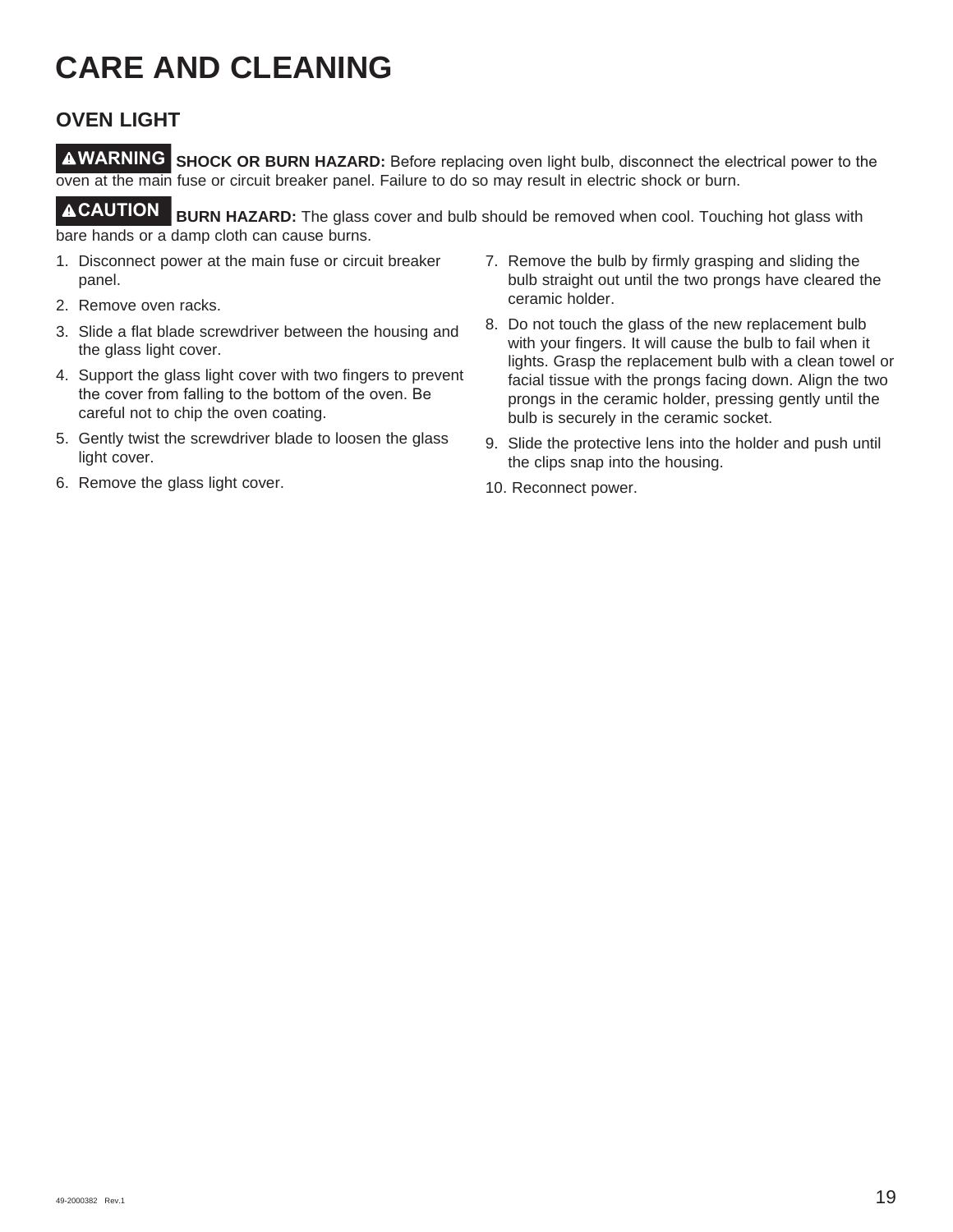## **TROUBLESHOOTING TIPS**

## **BEFORE YOU CALL FOR SERVICE**

Save time and money! Review the charts on the following pages first and you may not need to call for service.

| <b>Problem</b>                                                                                          | <b>Possible Cause</b>                                                                                                                                                                                                                                                                          | <b>What To Do</b>                                                                                                                                                                                                                                                                                                                                                                                                                                                                                           |
|---------------------------------------------------------------------------------------------------------|------------------------------------------------------------------------------------------------------------------------------------------------------------------------------------------------------------------------------------------------------------------------------------------------|-------------------------------------------------------------------------------------------------------------------------------------------------------------------------------------------------------------------------------------------------------------------------------------------------------------------------------------------------------------------------------------------------------------------------------------------------------------------------------------------------------------|
| My new oven doesn't<br>cook like my old one.<br>Is something wrong<br>with the temperature<br>settings? | Your new oven has a different cooking system<br>from your old oven and therefore may cook<br>differently than your old oven.                                                                                                                                                                   | For the first few uses, follow your recipe times and<br>temperatures carefully. If you still think your new oven<br>is too hot or too cold, you can adjust the temperature<br>yourself to meet your specific cooking preference.<br>See the Special Features Section to adjust the oven<br>temperature. NOTE: This adjustment affects Traditional<br>Bake, Convection Bake and Convection Bake Multi<br>temperatures; it will not affect Convection Roast,<br>Traditional Broil, Convection Broil or Clean. |
| Food does not bake                                                                                      | Oven controls improperly set.                                                                                                                                                                                                                                                                  | See the Cooking Modes section.                                                                                                                                                                                                                                                                                                                                                                                                                                                                              |
| properly                                                                                                | Rack position is incorrect or rack is not level.                                                                                                                                                                                                                                               | See the Cooking Modes section and Cooking Guide.                                                                                                                                                                                                                                                                                                                                                                                                                                                            |
|                                                                                                         | Incorrect cookware or cookware of improper size<br>being used.                                                                                                                                                                                                                                 | See the Cookware section.                                                                                                                                                                                                                                                                                                                                                                                                                                                                                   |
|                                                                                                         | Oven temperature needs adjustment.                                                                                                                                                                                                                                                             | See the Cooking option under the Settings section.                                                                                                                                                                                                                                                                                                                                                                                                                                                          |
|                                                                                                         | Ingredient substitution                                                                                                                                                                                                                                                                        | Substituting ingredients can change the recipe outcome.                                                                                                                                                                                                                                                                                                                                                                                                                                                     |
| Food does not broil<br>properly                                                                         | Oven controls improperly set.                                                                                                                                                                                                                                                                  | Make sure you select the appropriate broil mode. NOTE:<br>Convection crisp is not for broiling foods.                                                                                                                                                                                                                                                                                                                                                                                                       |
|                                                                                                         | Improper rack position being used.                                                                                                                                                                                                                                                             | See the Cooking Guide for rack location suggestions.                                                                                                                                                                                                                                                                                                                                                                                                                                                        |
|                                                                                                         | Food being cooked in a hot pan.                                                                                                                                                                                                                                                                | Make sure cookware is cool                                                                                                                                                                                                                                                                                                                                                                                                                                                                                  |
|                                                                                                         | Cookware not suited for broiling.                                                                                                                                                                                                                                                              | Use a pan specifically designed for broiling                                                                                                                                                                                                                                                                                                                                                                                                                                                                |
|                                                                                                         | Aluminum foil used on the broiling pan and<br>grid has not been fitted properly and slit as<br>recommended.                                                                                                                                                                                    | If using aluminum foil conform to pan slits.                                                                                                                                                                                                                                                                                                                                                                                                                                                                |
|                                                                                                         | In some areas the power (voltage) may be low.                                                                                                                                                                                                                                                  | Preheat the broil element for 10 minutes.                                                                                                                                                                                                                                                                                                                                                                                                                                                                   |
| Oven temperature too<br>hot or too cold                                                                 | Oven temperature needs adjustment.                                                                                                                                                                                                                                                             | See the Cooking option under the Settings section.                                                                                                                                                                                                                                                                                                                                                                                                                                                          |
| Oven does not work or<br>appears not to work                                                            | A fuse in your home may be blown or the circuit<br>breaker tripped.                                                                                                                                                                                                                            | Replace the fuse or reset the circuit breaker.                                                                                                                                                                                                                                                                                                                                                                                                                                                              |
|                                                                                                         | Oven controls improperly set.                                                                                                                                                                                                                                                                  | See the Using the Oven section.                                                                                                                                                                                                                                                                                                                                                                                                                                                                             |
|                                                                                                         | Oven is in Sabbath Mode                                                                                                                                                                                                                                                                        | Verify, that the oven is not in Sabbath Mode. See the<br>Sabbath option under the Settings section.                                                                                                                                                                                                                                                                                                                                                                                                         |
| "Crackling" or<br>"popping" sound                                                                       | This is the sound of the metal heating and cooling<br>during both the cooking and cleaning functions.                                                                                                                                                                                          | This is normal.                                                                                                                                                                                                                                                                                                                                                                                                                                                                                             |
| Why is my range making<br>a "clicking" noise when<br>using my oven?                                     | Your range has been designed to maintain a<br>tighter control over your oven's temperature. You<br>may hear your oven's heating elements "click"<br>on and off more frequently than in older ovens<br>to achieve better results during baking, broiling,<br>convection, and self-clean cycles. | This is normal.                                                                                                                                                                                                                                                                                                                                                                                                                                                                                             |
| <b>Clock and timer do not</b><br>work                                                                   | A fuse in your home may be blown or the circuit<br>breaker tripped.                                                                                                                                                                                                                            | Replace the fuse or reset the circuit breaker.                                                                                                                                                                                                                                                                                                                                                                                                                                                              |
| Oven light does not<br>work                                                                             | Light bulb is loose or defective.                                                                                                                                                                                                                                                              | Tighten or replace bulb.                                                                                                                                                                                                                                                                                                                                                                                                                                                                                    |
| Oven will not self-clean                                                                                | The temperature is too high to set a self-clean<br>operation.                                                                                                                                                                                                                                  | Allow the oven to cool and reset the controls.                                                                                                                                                                                                                                                                                                                                                                                                                                                              |
|                                                                                                         | Oven controls improperly set.                                                                                                                                                                                                                                                                  | See the Cleaning the Oven section.                                                                                                                                                                                                                                                                                                                                                                                                                                                                          |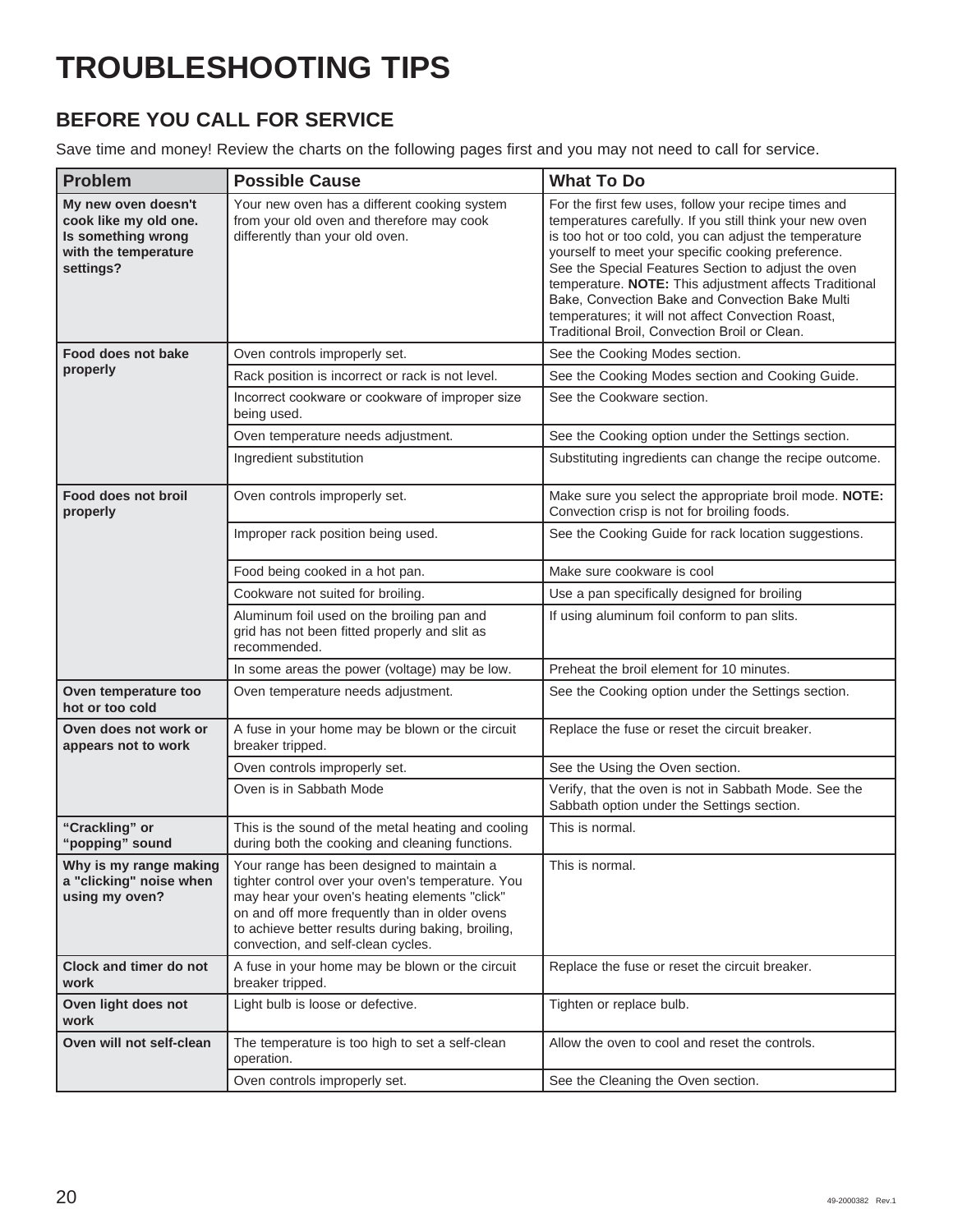## **TROUBLESHOOTING TIPS**

| <b>Problem</b>                                                                                   | <b>Possible Cause</b>                                                                                                                                                  | <b>What To Do</b>                                                                                                                                                                                         |
|--------------------------------------------------------------------------------------------------|------------------------------------------------------------------------------------------------------------------------------------------------------------------------|-----------------------------------------------------------------------------------------------------------------------------------------------------------------------------------------------------------|
| <b>Excessive smoking</b><br>during clean cycle                                                   | Excessive soil or grease.                                                                                                                                              | Press Cancel on the pad to the right of the screen to<br>stop the cycle. Open the windows to rid the room of<br>smoke. Wait until the door unlocks. Wipe up the excess<br>soil and reset the clean cycle. |
| <b>Excessive smoking</b><br>during broiling                                                      | Food too close to burner element.                                                                                                                                      | Lower the rack position of the food.                                                                                                                                                                      |
| Oven door will not open<br>after a clean cycle                                                   | Oven too hot.                                                                                                                                                          | Allow the oven to cool below locking temperature.                                                                                                                                                         |
| Oven not clean after a                                                                           | Oven controls improperly set.                                                                                                                                          | See the Cleaning the Oven section.                                                                                                                                                                        |
| clean cycle                                                                                      | Oven was heavily soiled.                                                                                                                                               | Clean up heavy spillovers before starting the clean cycle.<br>Heavily soiled ovens may need to self-clean again or for<br>a longer period of time.                                                        |
| "F-and a number or<br>letter" are displayed on                                                   | You have a function error code.                                                                                                                                        | Press Dismiss on the LCD screen. Allow the oven to<br>cool for one hour. Put the oven back into operation.                                                                                                |
| <b>LCD screen</b>                                                                                | If the function code repeats.                                                                                                                                          | Disconnect all power to the oven for at least 30 seconds<br>and then reconnect power. If the function error code<br>repeats, call for service.                                                            |
| <b>LCD</b> is not functioning<br>properly                                                        | A fuse in your home may be blown or the circuit<br>breaker tripped.                                                                                                    | Replace the fuse or reset the circuit breaker.                                                                                                                                                            |
|                                                                                                  | Oven controls improperly set.                                                                                                                                          | See the Cooking Modes or Settings section to ensure<br>proper use. Ensure unit is updated to the most recent<br>software update.                                                                          |
|                                                                                                  | LCD screen is locked.                                                                                                                                                  | Unlock the screen by pressing the Unlock icon. If this<br>does not correct the issue, cycle power at the circuit<br>breaker and ensure unit is updated to the most recent<br>software update.             |
|                                                                                                  | LCD is faulty.                                                                                                                                                         | Cycle power at the circuit breaker and ensure unit is<br>updated to the most recent software update. If issue<br>persists, call service to assess the issue.                                              |
| Power outage, clock<br>resets                                                                    | Power outage or surge                                                                                                                                                  | Reset the clock. If the oven was in use, you must reset it<br>by pressing Cancel, setting the clock and resetting any<br>cooking function.                                                                |
| "Burning" or "oily" odor<br>emitting from the vent                                               | This is normal in a new oven and will disappear in<br>time.                                                                                                            | To speed the process, set a self-clean cycle for a<br>minimum of 3 hours. See the Cleaning the Oven section.                                                                                              |
| <b>Strong odor</b>                                                                               | An odor from the insulation around the inside of<br>the oven is normal for the first few times the oven<br>is used.                                                    | This is temporary and will go away after several uses or<br>a self-clean cycle.                                                                                                                           |
| Fan noise                                                                                        | A cooling fan may automatically turn on.                                                                                                                               | This is normal. The cooling fan will turn on to cool<br>internal parts. It may run for up to 1-1/2 hours after the<br>oven is turned off.                                                                 |
| My oven door glass<br>appears to be "tinted" or<br>have a "rainbow" color.<br>Is this defective? | No. The inner oven glass is coated with a heat<br>barrier to reflect the heat back into the oven to<br>prevent heat loss and keep the outer door cool<br>while baking. | This is normal. Under certain light or angles, you may<br>see this tint or rainbow color.                                                                                                                 |
| Sometimes the oven<br>takes longer to preheat<br>to the same temperature                         | Cookware or food in oven                                                                                                                                               | The cookware or food in the oven will cause the oven to<br>take longer to preheat. Remove items to reduce preheat<br>time.                                                                                |
|                                                                                                  | Number of racks in oven                                                                                                                                                | Adding more racks to the oven will cause the oven to<br>take longer to preheat. Remove some racks.                                                                                                        |
|                                                                                                  | Different cooking modes                                                                                                                                                | The different cooking modes use different preheat<br>methods to heat the oven for the specific cooking mode.<br>Some modes will take longer than others (i.e. convection<br>bake multi).                  |
| Oven will not work                                                                               | Router issues, no wireless signal, etc.                                                                                                                                | For assistance with oven wireless network connectivity,                                                                                                                                                   |
| remotely<br>Oven is not connected.                                                               |                                                                                                                                                                        | please call 1-800-220-6899.                                                                                                                                                                               |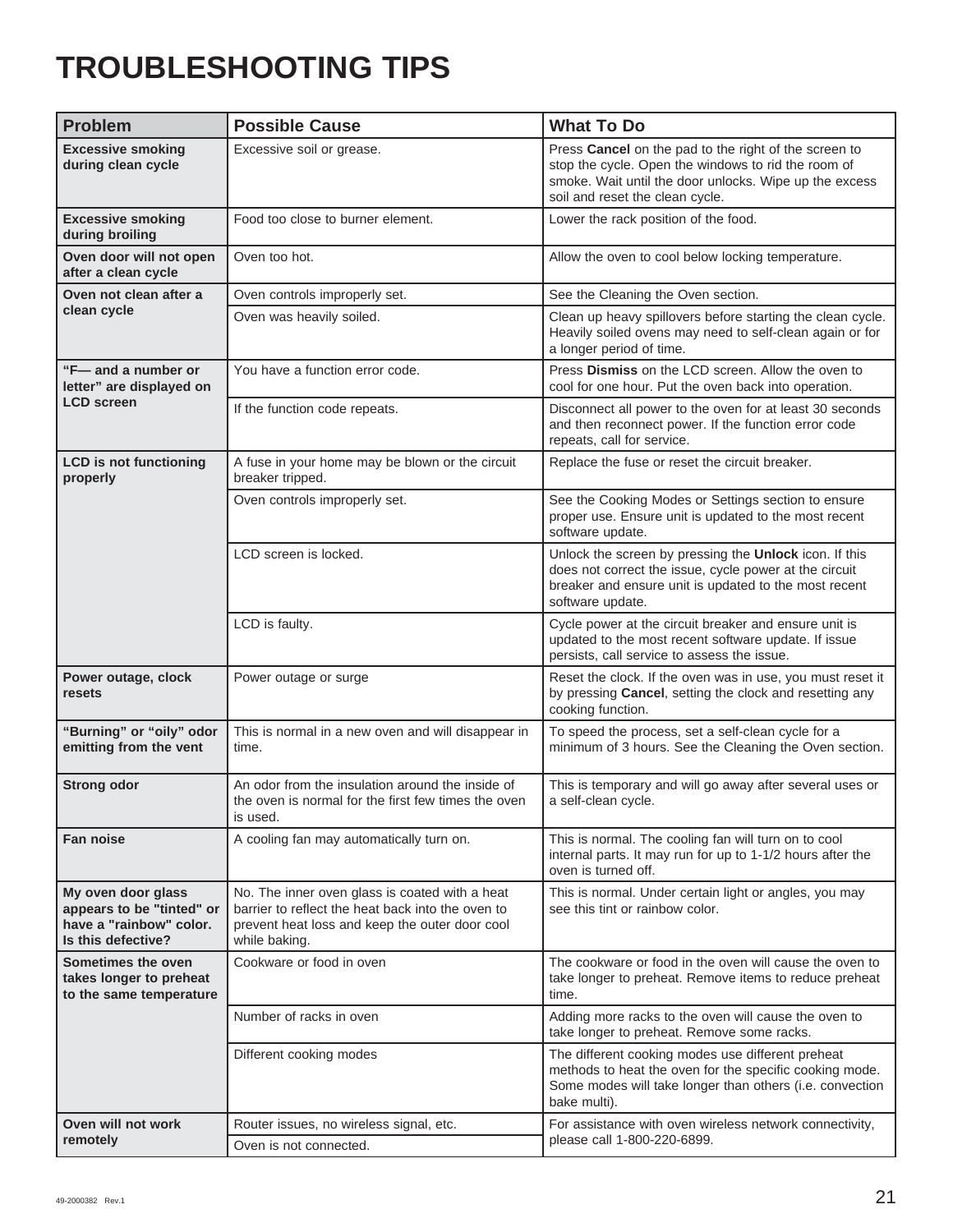## **ACCESSSORIES**

## **Looking For Something More?**

### **Monogram offers a variety of accessories to improve your cooking and maintenance experiences!**

Refer to the Consumer Support page for phone numbers and website information.

The following products and more are available:

## **Accessories**

XL Broiler Pan (17 " x 1 1/4" x 19 1/4")

## **Parts**

Oven racks

Oven elements

Light bulbs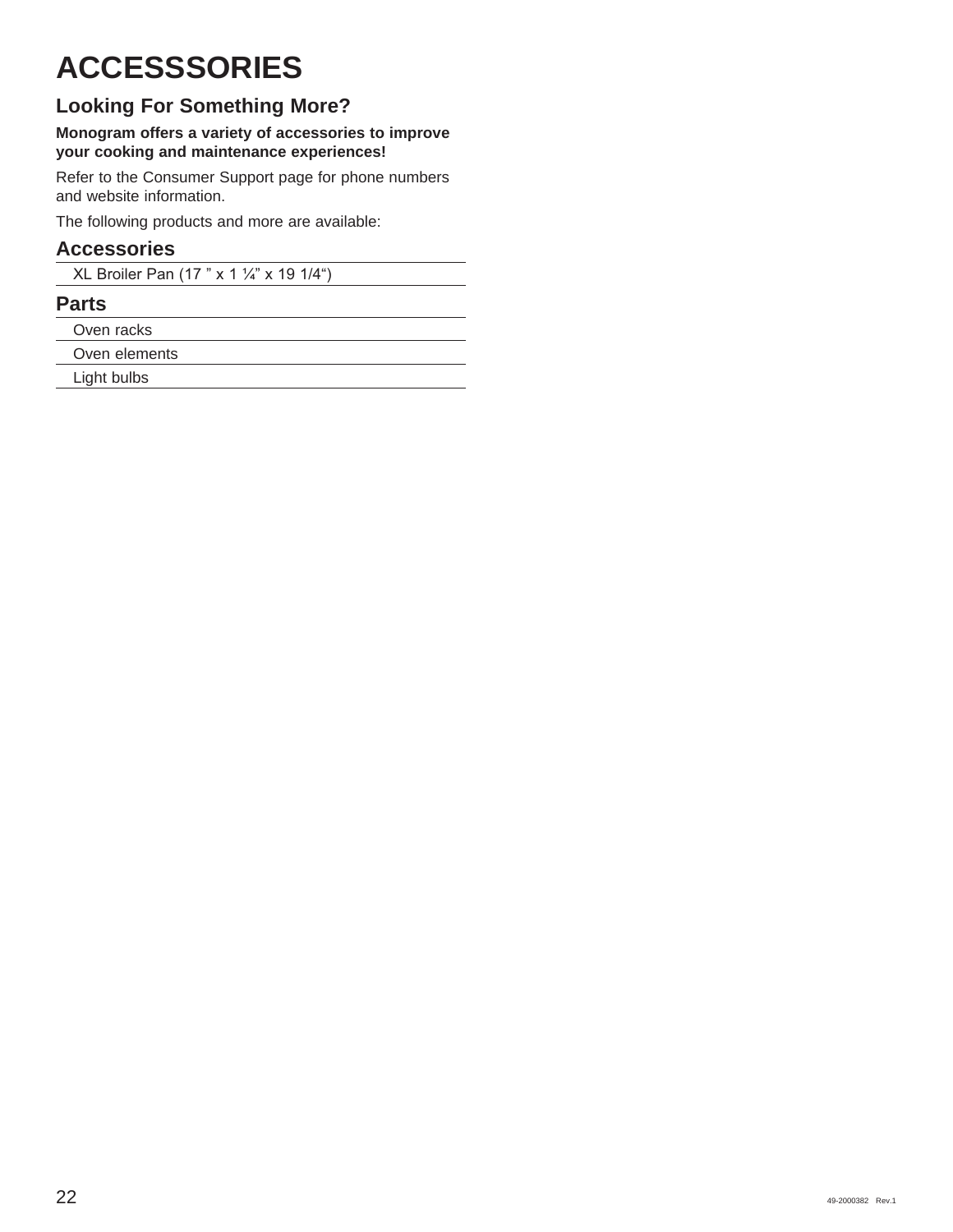## **MONOGRAM LIMITED WARRANTY**

## **Monogram.com**

All warranty service is provided by our Factory Service Centers, or an authorized Customer Care® technician. To schedule service online, visit us at **monogram.com/contact.** 

Servicing your appliance may require the use of the onboard data port for diagnostics. This gives the factory service technician the ability to quickly diagnose any issues with your appliance and helps Monogram improve its products by providing Monogram with information on your appliance. If you do not want your appliance data to be sent to Monogram, please advise your technician not to submit the data to Monogram at the time of service.

| For the period of    | Monogram Appliances will replace                                                            |
|----------------------|---------------------------------------------------------------------------------------------|
| <b>Two years</b>     | Any part of the oven which fails due to a defect in materials or workmanship. During this   |
| From the date of the | limited two-year warranty, Monogram Appliances will also provide, free of charge, all labor |
| original purchase    | and related service costs to replace the defective part.                                    |

## **What Monogram will not cover:**

- $\blacksquare$  Service trips to your home to teach you how to use the product.
- $\blacksquare$  Improper installation, delivery or maintenance.
- E Failure of the product if it is abused, misused, modified or used for other than the intended purpose or used commercially.
- Replacement of house fuses or resetting of circuit breakers.
- Damage to the product caused by accident, fire, floods or acts of God.
- **n** Incidental or consequential damage caused by possible defects with this appliance.
- Damage caused after delivery.
- **Product not accessible to provide required service.**
- Service to repair or replace light bulbs, except for LED lamps.

## **EXCLUSION OF IMPLIED WARRANTIES**

Your sole and exclusive remedy is product repair as provided in this Limited Warranty. Any implied warranties, including the implied warranties of merchantability or fitness for a particular purpose, are limited to two years or the shortest period allowed by law.

This limited warranty is extended to the original purchaser and any succeeding owner for products purchased for home use within the USA. If the product is located in an area where service by a Monogram Appliances Authorized Servicer is not available, you may be responsible for a trip charge or you may be required to bring the product to an Authorized Monogram Appliances Service location for service. In Alaska, the limited warranty excludes the cost of shipping or service calls to your home.

A a conserved to the model of the sectus of interval of incidental or consequential damages. This limited warranty<br>
Some states on ot allow the exclusion or limitation of incidental or consequential damages. This limited w Some states do not allow the exclusion or limitation of incidental or consequential damages. This limited warranty gives you specific legal rights, and you may also have other rights which vary from state to state. To know what your legal rights are, consult your local or state consumer affairs office or your state's Attorney General.

**Warrantor:** GE Appliances, *a* **Haier** *company* Louisville KY,40225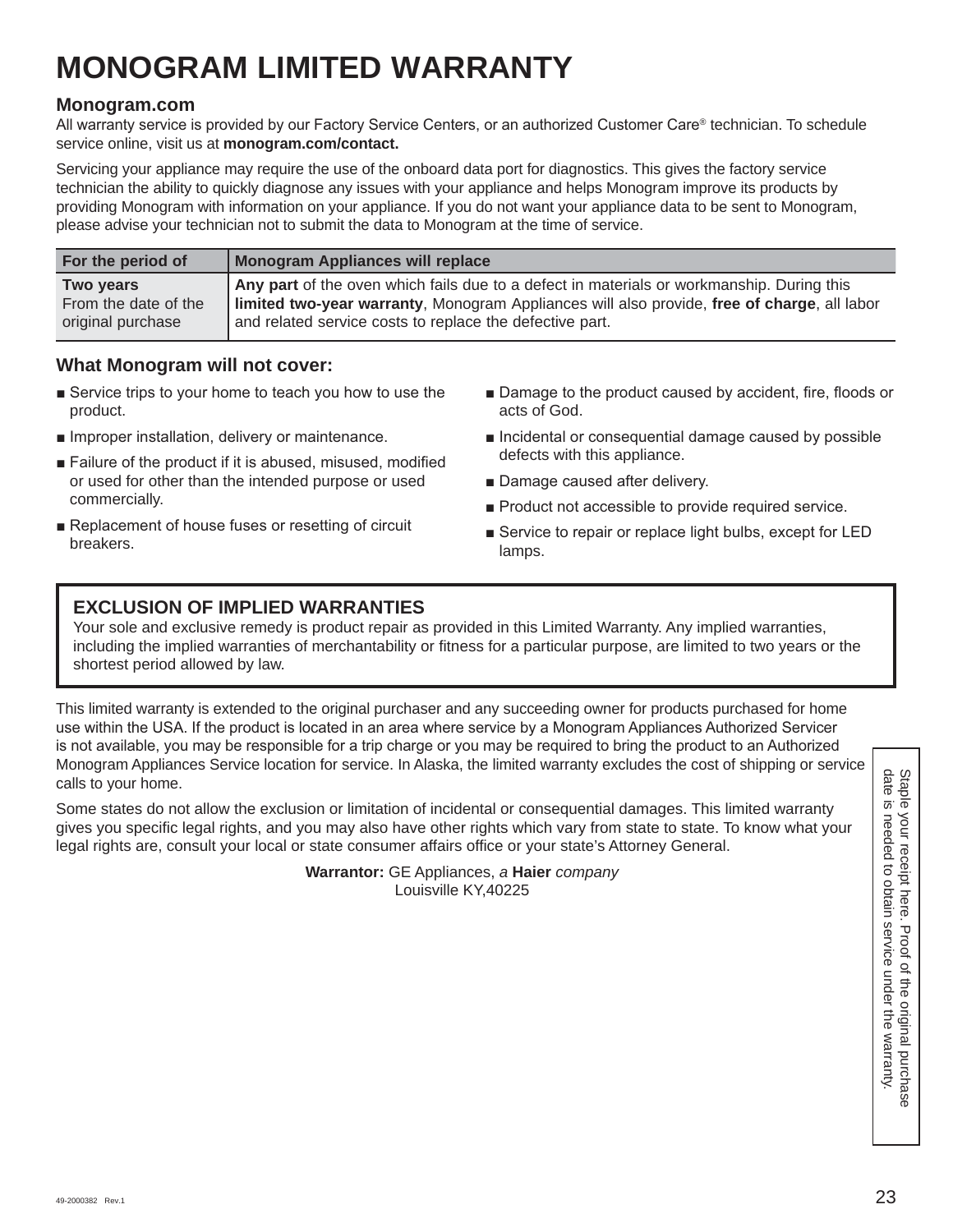49-2000382 Rev. 1 11-19 GEA Printed in the United States

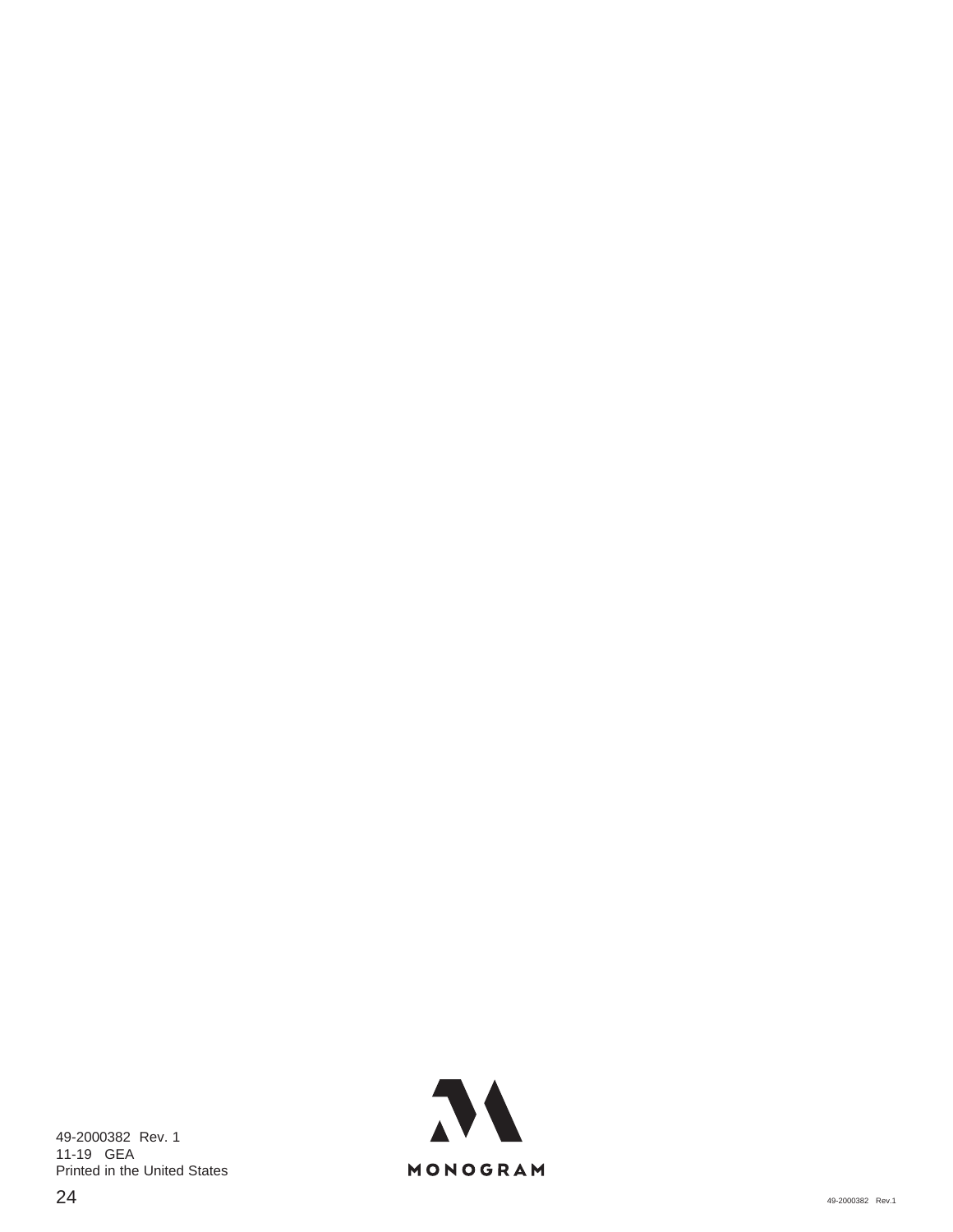

# MANUAL DEL PROPIETARIO

**Horno de Pared Eléctrico Simple Incorporado de 27" Horno de Pared Eléctrico Doble Incorporado de 27"**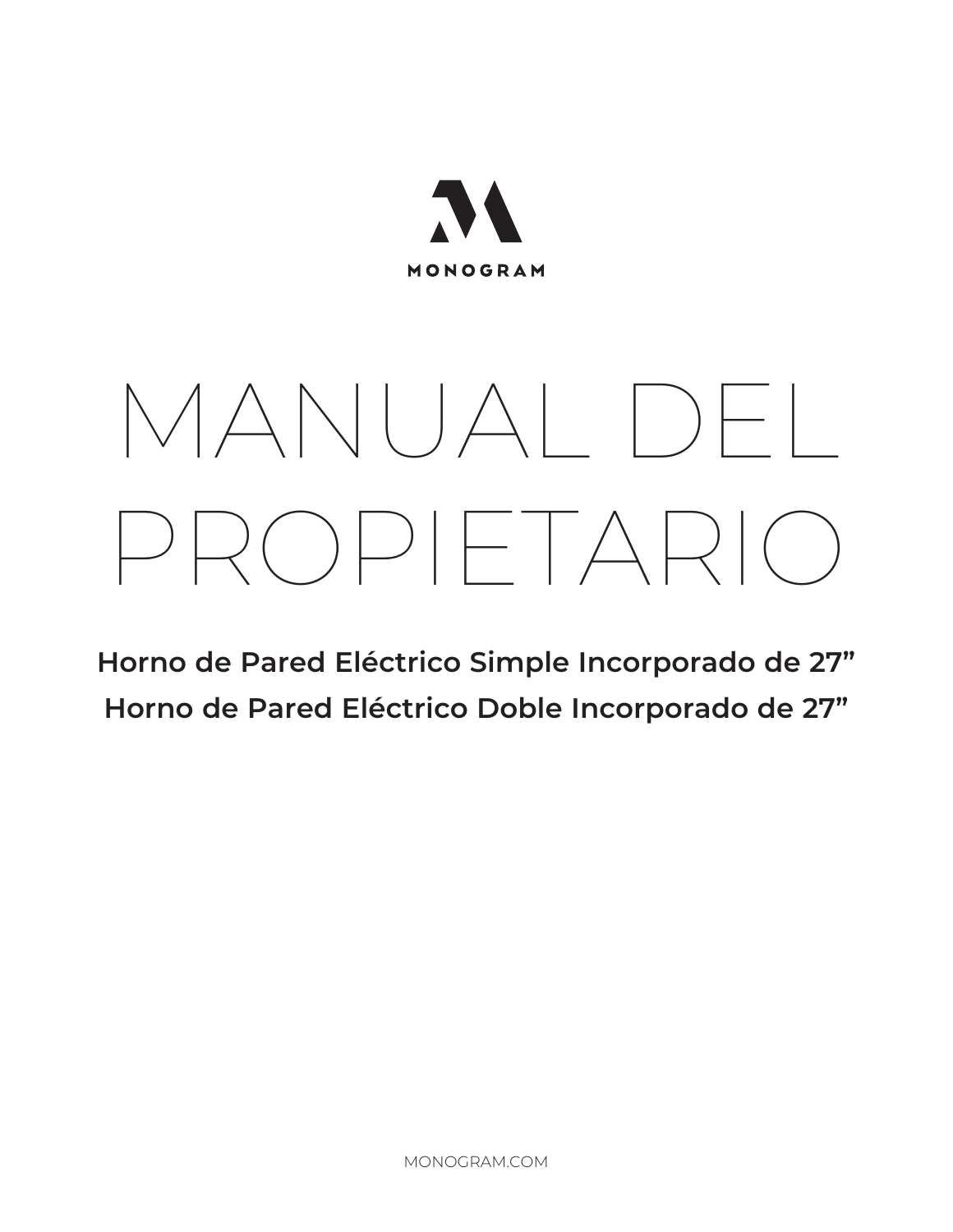## **TABLE OF CONTENTS**

| USING THE OVEN     |
|--------------------|
|                    |
|                    |
| <b>Settings</b>    |
|                    |
|                    |
|                    |
|                    |
|                    |
|                    |
|                    |
|                    |
|                    |
|                    |
|                    |
|                    |
|                    |
| Oven Light         |
|                    |
| <b>ACCESSORIES</b> |
|                    |

## **INFORMACIÓN DEL MODELO**

## NÚMEROS DE MODELO

ZKD90DSSN, ZKS90DSSN

ZKD90DPSN, ZKS90DPSN

## **ESCRIBA LOS NÚMEROS DE MODELO Y SERIE**

Los podrá encontrar en una etiqueta en el borde lateral o en el frente del horno (inferior) detrás de la puerta del horno.

Use estos números en cualquier correspondencia o llamadas al servicio técnico relacionadas con su aparato. Por favor escriba estos números aquí:

Número de Modelo

Número de Serie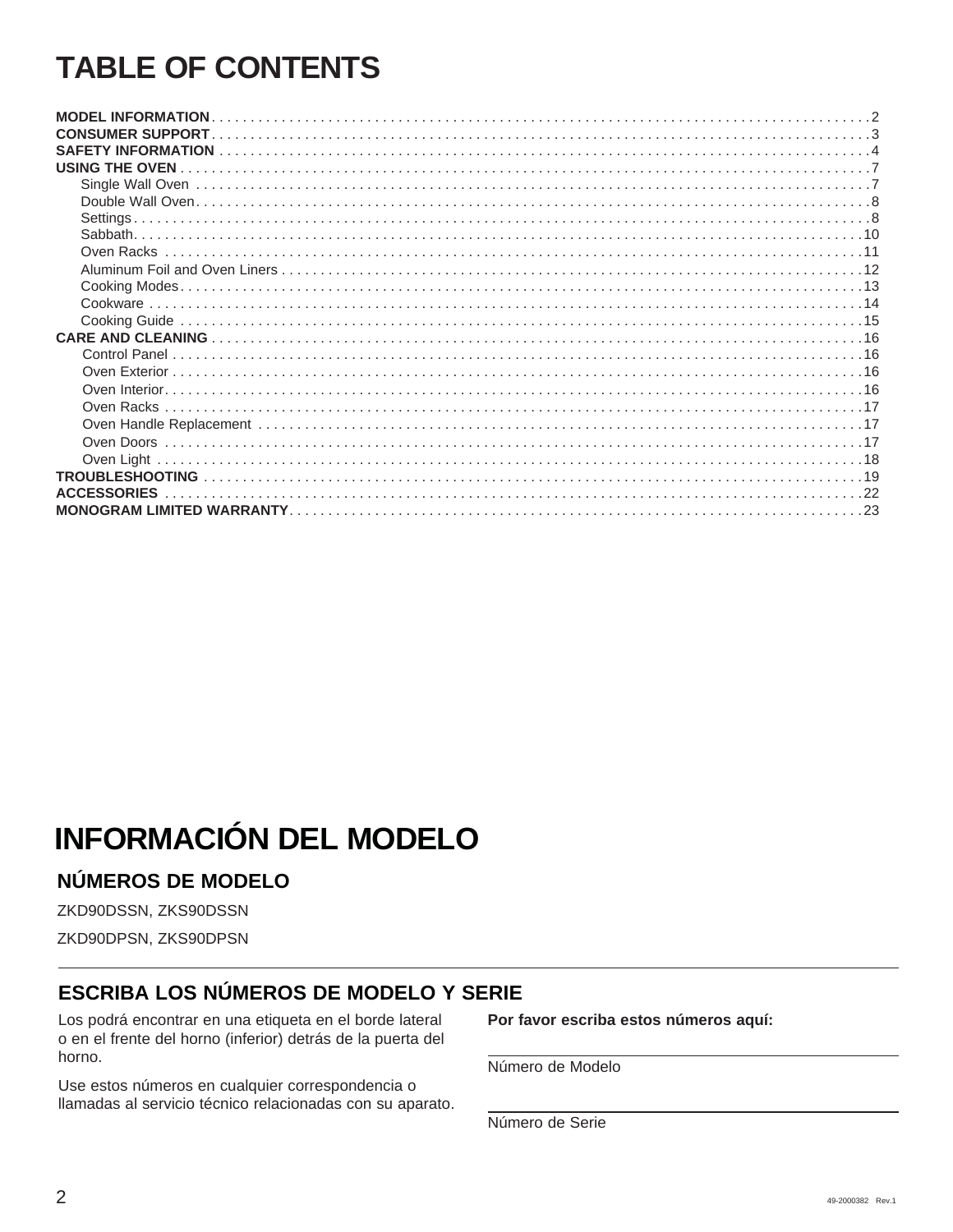## **SOPORTE AL CLIENTE**

## **SITIO WEB DE MONOGRAM**

¿Desea realizar una consulta o necesita ayuda con su electrodoméstico? ¡Intente a través del sitio Web de Mongram las 24 horas del día, cualquier día del año! También puede comprar más grandiosos productos de Monogram y sacar ventaja de todos nuestros servicios de soporte a través de Internet, diseñados para su conveniencia. En EE.UU.: **monogram.com**

## **REGISTRE SU ELECTRODOMÉSTICO**

¡Registre su electrodoméstico nuevo a través de Internet, según su conveniencia! Un registro puntual de su producto permitirá una mejor comunicación y un servicio más puntual de acuerdo con los términos de su garantía, en caso de surgir la necesidad. También puede enviar una carta en la tarjeta de inscripción pre impresa que se incluye con el material embalado. En EE.UU.: **monogram.com.** 

## **SERVICIO PROGRAMADO**

El servicio de reparación de expertos de Monogram está a sólo un paso de su puerta. Conéctese a través de Internet y programe el servicio a su conveniencia cualquier día del año. En EE.UU.: **Monogram.com**

## **CONECTIVIDAD REMOTA**

Para recibir asistencia en relación a la conectividad de su red inalámbrica (para modelos con activación remota), visite nuestro sitio web en **monogram.com/connect**

## **PIEZAS Y ACCESORIOS**

Individuos calificados para realizar el servicio técnico de sus propios electrodomésticos podrán solicitar el envío de piezas o accesorios directamente a sus hogares (se aceptan las tarjetas VISA, MasterCard y Discover). Ordene a través de Internet durante las 24 horas del día.

En EE.UU.: **monogram.com/use-and-care/parts**

**Las instrucciones que figuran en este manual cubren los procedimientos que serán realizados por cualquier usuario. Otros servicios técnicos generalmente deberán ser derivados a personal calificado del servicio técnico. Se deberá tener cuidado, ya que una reparación indebida podrá hacer que el funcionamiento no sea seguro.**

## **CONTÁCTENOS**

Si no se encuentra satisfecho con el servicio que recibió de Monogram, comuníquese con nosotros a través de nuestro sitio Web con todos los detalles, incluyendo su número telefónico, o escriba a:

En EE.UU.: General Manager, Customer Relations | Monogram Appliances, Appliance Park | Louisville, KY 40225 **monogram.com/contact**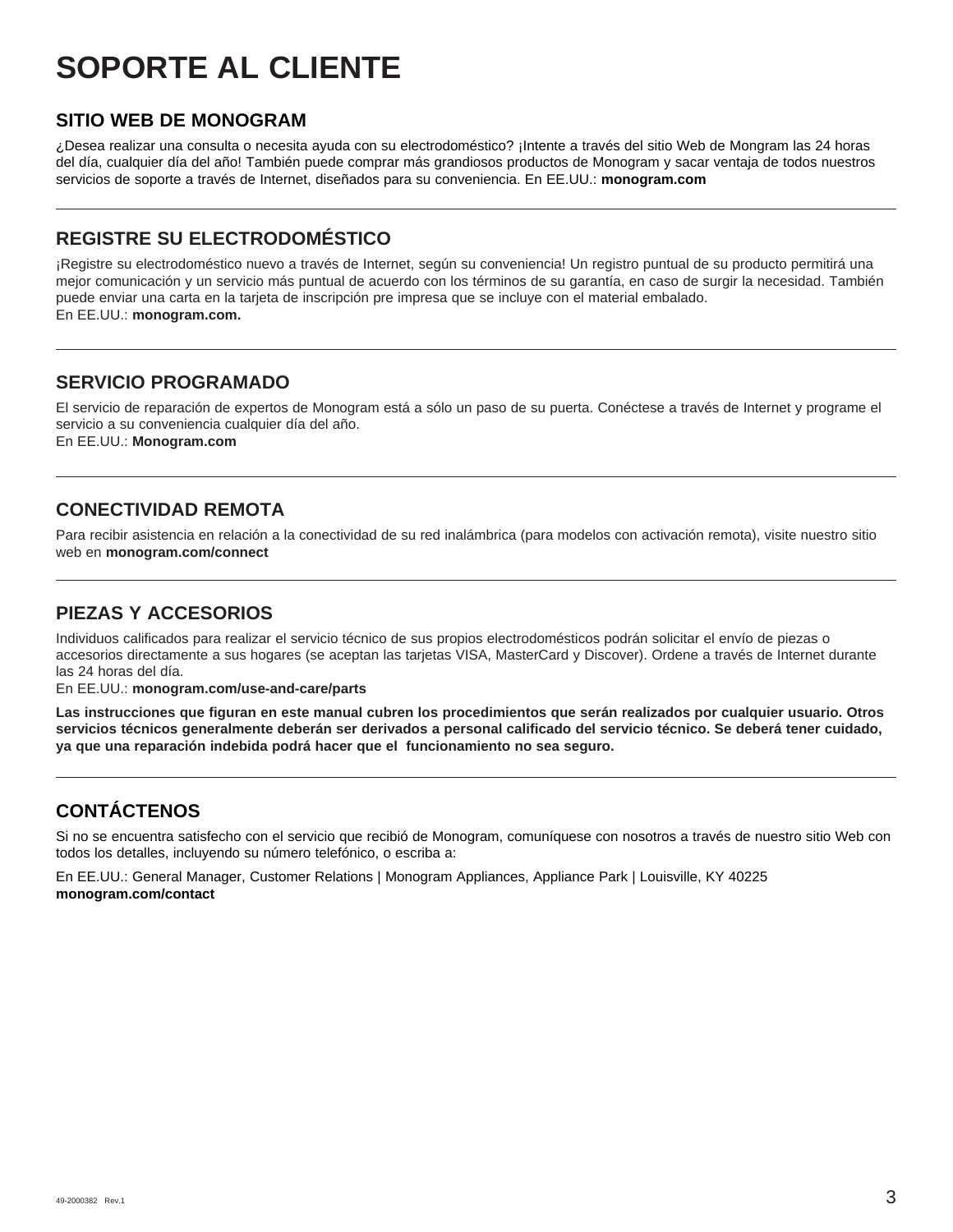## INFORMACIÓN IMPORTANTE DE SEGURIDAD LEA TODAS LAS INSTRUCCIONES ANTES DE USAR

**ADVERTENCIA** Lea todas las instrucciones antes de usar el producto. Si no se siguen estas instrucciones se podrán producir incendios, descargas eléctricas, lesiones graves o la muerte.

## **ADVERTENCIA INSTRUCCIONES GENERALES DE SEGURIDAD**

- Use este electrodoméstico sólo para su propósito original, como se describe en el Manual del Propietario.
- Solicite que un instalador calificado instale su electrodoméstico y que esté adecuadamente conectado a tierra, de acuerdo con las instrucciones de instalación provistas.
- No intente reparar o reemplazar ninguna parte del horno, a menos que se recomiende específicamente en este manual. Cualquier otra reparación deberá ser realizada por un técnico calificado.
- Antes de realizar cualquier servicio técnico, desconecte el suministro de corriente desde el panel de distribución del hogar, retirando el fusible o desconectando el disyuntor.
- No deje a los niños solos no se deberá dejar a los niños solos o fuera de su radio de atención en el área donde el electrodoméstico se encuentre en uso. Nunca se les deberá permitir trepar, sentarse o pararse sobre ninguna parte del electrodoméstico.
- 
- **APRECAUCIÓN** No coloque artículos de interés para los niños sobre los gabinetes que están sobre un horno - si los niños se trepan sobre el horno para llegar a estos artículos podrían sufrir lesiones graves.
- Use sólo mangos de ollas secas los mangos húmedos sobre superficies calientes pueden producir quemaduras debido al vapor. No deje que los mangos de las ollas toquen los elementos que están calientes. No use una toalla u otra tela voluminosa para reemplazar el mango de las cacerolas.
- Nunca use el electrodoméstico para calentar o calefaccionar la habitación.
- No toque el elemento calentador ni la superficie interior del horno. Es posible que estas superficies estén demasiado calientes como para quemar, aunque su color sea oscuro. Durante y después del uso, no toque ni permita que telas u otros materiales inflamables toquen cualquier área interior del horno; espere a que haya pasado un tiempo suficiente para que se enfríen. Otras superficies del electrodoméstico se podrán calentar lo suficiente como para ocasionar lesiones. Las superficies potencialmente calientes incluyen la abertura de la ventilación del horno, superficies cercanas a la abertura y grietas alrededor de la puerta del horno.
- No caliente envases de comida que no hayan sido abiertos. Se podría acumular presión y el envase podría explotar, ocasionando una lesión.
- No use ningún tipo de aluminio o cobertor para cubrir el fondo del horno o cualquier parte del horno, excepto como se describe en este manual. Los cobertores de horno pueden atrapar el calor o derretirse, ocasionando daños sobre el producto y el riesgo de descargas, humo o incendios.
- Evite las ralladuras o impactos sobre las puertas de vidrio o los paneles de control. Hacer esto podrá producir la rotura de vidrios. No cocine un producto con un vidrio roto. Es posible que se produzcan descargas, incendios o cortes.
- Gocine carnes y carnes de ave en forma completa la carne por lo menos a una temperatura interna de 160º F y la carne de ave por lo menos a una temperatura interna de 180º F. Normalmente la cocción a estas temperaturas es una protección contra las enfermedades transmitidas por la comida.

### **ADVERTENCIA MANTENGA LOS MATERIALES INFLAMABLES ALEJADOS DE LA COCINA Si esto no se cumple, se podrán sufrir lesiones personales graves o incendios.**

- No guarde ni use materiales inflamables en o cerca de un horno, incluyendo papel, plástico, mangos de ollas, trapos, cobertores de pared, cortinas, paños y gasolina u otros vapores y líquidos inflamables.
- **Funcionamiento Remoto** Este electrodoméstico permite su configuración para un funcionamiento remoto en cualquier momento. No guarde materiales inflamables ni ítems sensibles a la temperatura dentro de este electrodoméstico.
- Nunca use prendas holgadas o que cuelquen mientras usa el electrodoméstico. Estas prendas se podrán incendiar si entran en contacto con superficies calientes, ocasionando quemaduras graves.
- No permita que la grasa de la cocción u otros materiales inflamables se acumulen en o cerca del horno. La grasa que está en o cerca del horno se podrá incendiar.

## **LEA Y GUARDE ESTAS INSTRUCCIONES**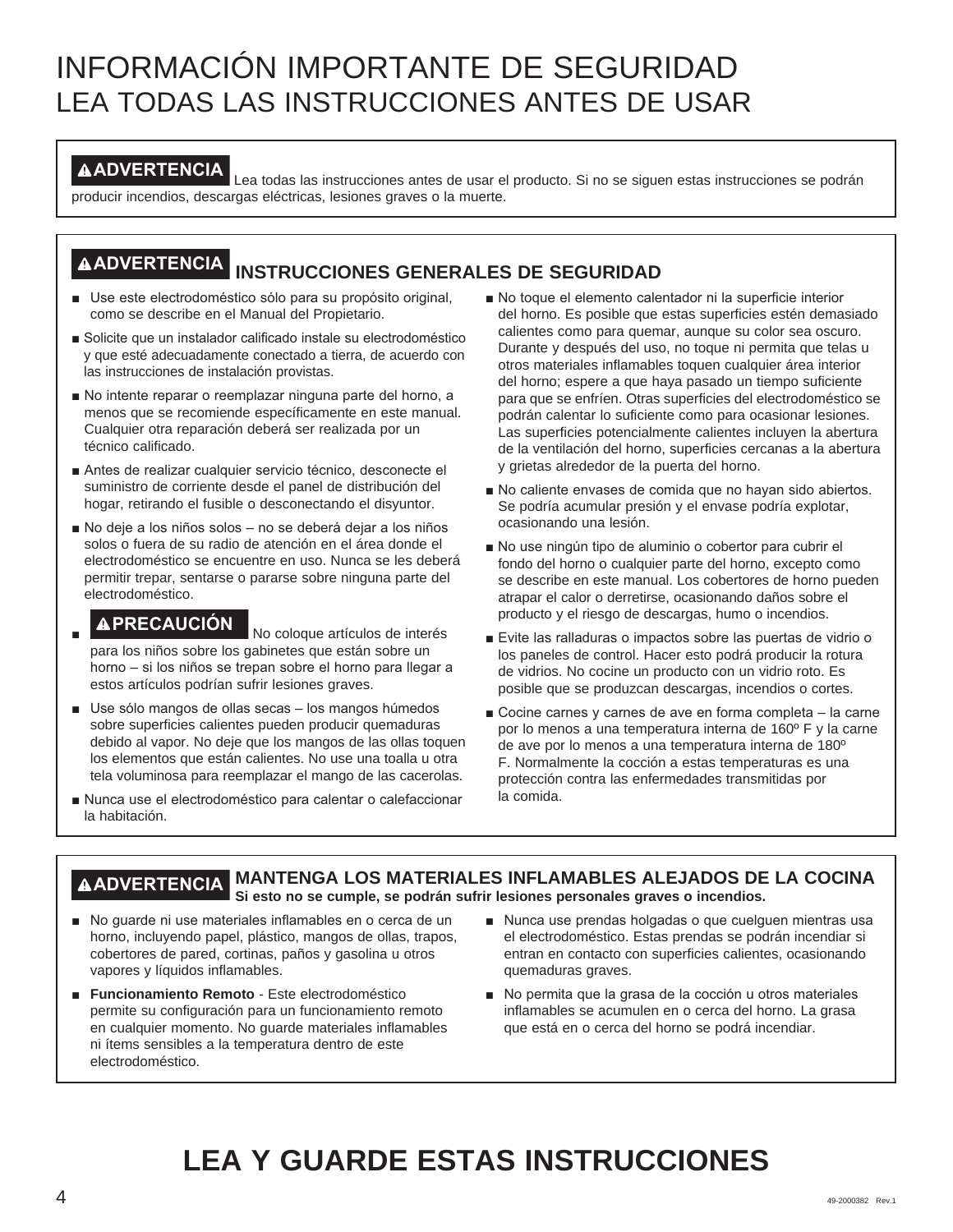## INFORMACIÓN IMPORTANTE DE SEGURIDAD LEA TODAS LAS INSTRUCCIONES ANTES DE USAR

## **ADVERTENCIA EN CASO DE INCENDIO, SIGA LOS SIGUIENTES PASOS PARA EVITAR LESIONES O LA PROPAGACIÓN DEL FUEGO**

- No use agua sobre el fuego de la grasa. Nunca tome una olla que se esté incendiando.
- $\blacksquare$  Si hay un incendio en el horno durante el horneado, ahogue el fuego cerrando la puerta del horno y apagando el mismo o usando un químico seco multipropósito o un extintor de incendio con espuma.
- En caso de que haya fuego en el horno durante el ciclo de limpieza automática, apague el horno y espere a que el fuego se extinga. No fuerce la puerta para abrirla. La entrada de aire fresco sobre las temperaturas de la limpieza automática podrá conducir a la producción de llamas en el horno. Si no se siguen estas instrucciones, se podrán producir quemaduras graves.

## **ADVERTENCIA INSTRUCCIONES DE SEGURIDAD DEL HORNO**

- Manténgase alejado del horno al abrir la puerta del mismo. El aire caliente o el vapor que sale puede causar quemaduras en las manos, rostro y/u ojos.
- Mantenga desobstruida la ventilación del horno.
- Mantenga el horno libre de acumulación de grasa. La grasa del horno se puede incendiar.
- Coloque los estantes del horno en la ubicación deseada mientras éste se encuentra frío. Si es necesario mover el estante mientras el horno está caliente, evite que el mango de la olla tenga contacto con el elemento calentador en el horno.
- Al usar las bolsas para cocinar o dorar en el horno, siga las instrucciones del fabricante.
- $\blacksquare$  Es conveniente empuiar hacia afuera los estantes estándares hasta el tope o empujar el estante extensible hasta la posición completamente abierta para levantar comidas pesadas. Esto también es una precaución contra quemaduras por tocar superficies calientes de la puerta o las paredes del horno.
- No deje productos tales como papel, utensilios de cocina ni comida en el horno cuando éste no se encuentre en uso. Los artículos guardados en el horno se pueden incendiar.
- Nunca coloque los utensilios de cocina, piedras para pizza u horneado o cualquier otro tipo de aluminio o cobertor en la base del horno. Estos ítems pueden atrapar el calor o derretirse, ocasionando daños sobre el producto y el riesgo de descargas, humo o incendios.

## **ADVERTENCIA INSTRUCCIONES DE SEGURIDAD DEL HORNO CON LIMPIEZA AUTOMÁTICA**

La función de limpieza automática usa el horno en temperaturas lo suficientemente altas como para consumir la suciedad de comida que haya dentro del horno. Para un funcionamiento seguro, siga estas instrucciones.

- No toque las superficies del horno durante el ciclo de limpieza automática. Mantenga a los niños alejados del horno durante la limpieza automática. Si no se siguen estas instrucciones, se podrán producir quemaduras.
- Antes de usar el ciclo de limpieza automática del horno, retire los estantes de color gris brillante (en algunos modelos), la sonda, cualquier papel de aluminio, y cualquier bandeja para asar, rejilla, u otros utensilios. Sólo se pueden dejar dentro del horno los estantes para horno cubiertos de porcelana.
- Antes de utilizar el ciclo de limpieza automática, limpie la grasa y restos de comida que haya en el horno. Una cantidad excesiva de grasa se puede incendiar, lo cual puede producir daños con humo en su hogar.
- Si el modo de limpieza automática funciona de forma incorrecta, apague el horno y desconecte el suministro de corriente. Solicite el servicio de un técnico calificado.
- No limpie la junta de la puerta. La junta de la puerta es esencial para un buen sellado. Se debe tener cuidado de no frotar, dañar ni mover la junta.
- No use limpiadores para horno. No se deberá usar limpiadores comerciales para horno ni revestimientos de protección para hornos de ningún tipo en o alrededor de cualquier parte del horno.

## **LEA Y GUARDE ESTAS INSTRUCCIONES**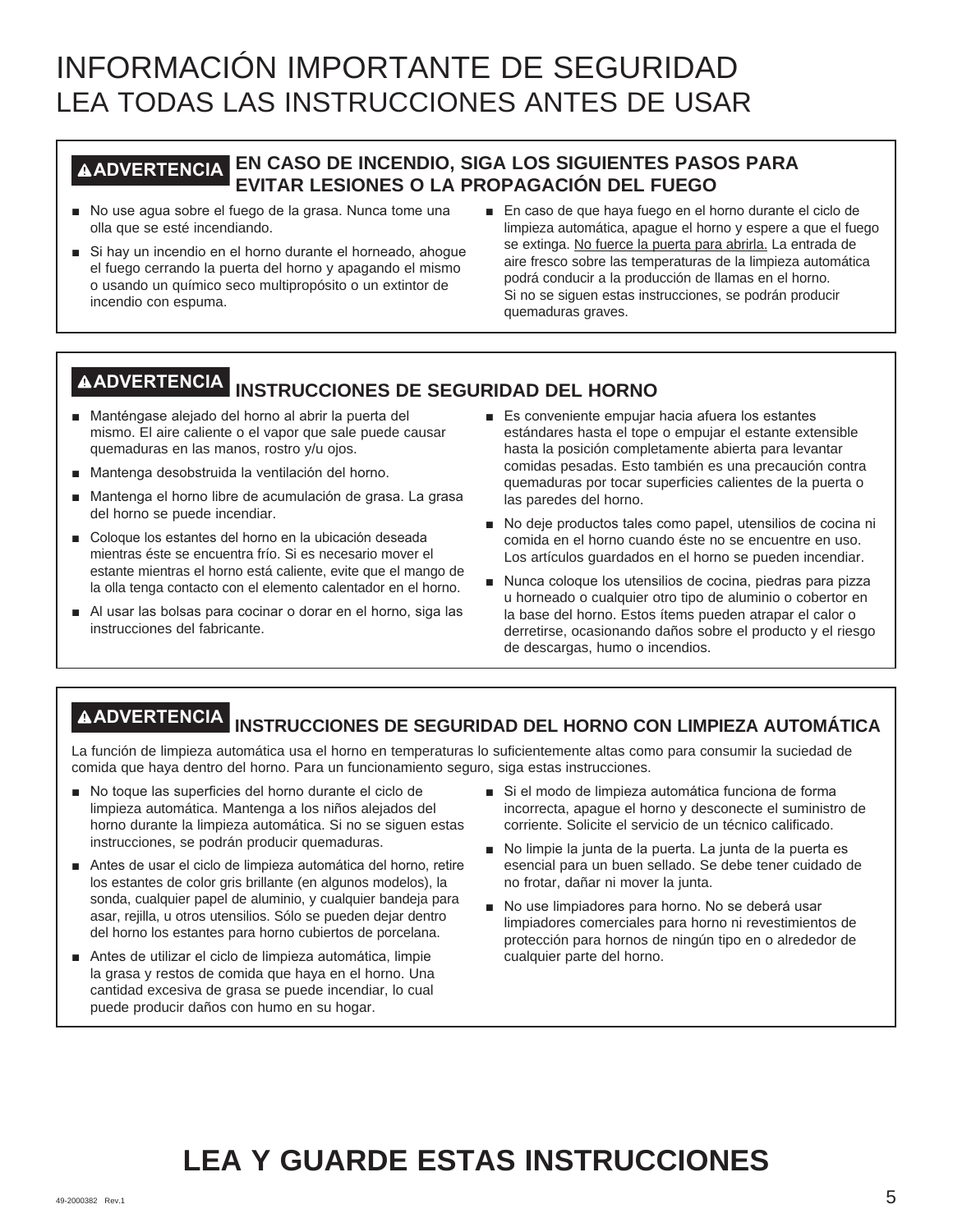## INFORMACIÓN IMPORTANTE DE SEGURIDAD LEA TODAS LAS INSTRUCCIONES ANTES DE USAR

El equipo de acceso remoto instalado en este horno fue probado y cumple con los límites establecidos para un dispositivo digital de clase B, según la parte 15 de la Normativa de la FCC. Estos límites fueron diseñados para:

**(a)** brindar una protección razonable contra interferencias nocivas en una instalación residencial. Este equipo genera, usa y puede emitir energía de radiofrecuencia y, si no se instala y utiliza de acuerdo con las instrucciones, puede ocasionar interferencias perjudiciales en las comunicaciones de radio. Sin embargo, no se garantiza que no se presenten interferencias en una instalación en particular. Si el equipo provoca interferencias perjudiciales para la recepción de radio o televisión, lo cual puede comprobar encendiendo y apagando el equipo, se aconseja al usuario que intente corregir la interferencia con una de las siguientes medidas:

- Reoriente o reubique la antena receptora.
- $\blacksquare$  Aumente la separación entre el equipo y el receptor.
- Conecte el equipo a un tomacorriente de un circuito diferente del tomacorriente al que se encuentra conectado el receptor.
- Para solicitar ayuda, consulte con el proveedor minorista o a un técnico experimentado de radio/ TV.

**(b)** tolerar cualquier interferencia recibida, incluyendo las interferencias que puedan provocar un funcionamiento no deseado del dispositivo.

**Observe** que todos los cambios o modificaciones sobre el dispositivo de comunicación inalámbrico instalado en este horno que no estén expresamente aprobados por el fabricante podrían anular la autoridad del usuario para operar el equipamiento.

## **Cómo Retirar la Película Protectora de Envío y la Cinta de Embalaje**

Con cuidado tome un extremo de la película protectora de envío con los dedos y lentamente retire la misma de la superficie del electrodoméstico. No utilice ningún producto filoso para retirar la película. Retire toda la película antes de usar el electrodoméstico por primera vez.

Para asegurar que no haya daños sobre el acabado del producto, la forma más segura de retirar el adhesivo de la cinta de embalaje en electrodomésticos nuevos es aplicando un detergente líquido hogareño para lavar platos. Aplique con una tela suave y deje que se seque.

**NOTA:** El adhesivo deberá ser eliminado de todas las partes. No se puede retirar si se hornea con éste dentro.

## **LEA Y GUARDE ESTAS INSTRUCCIONES**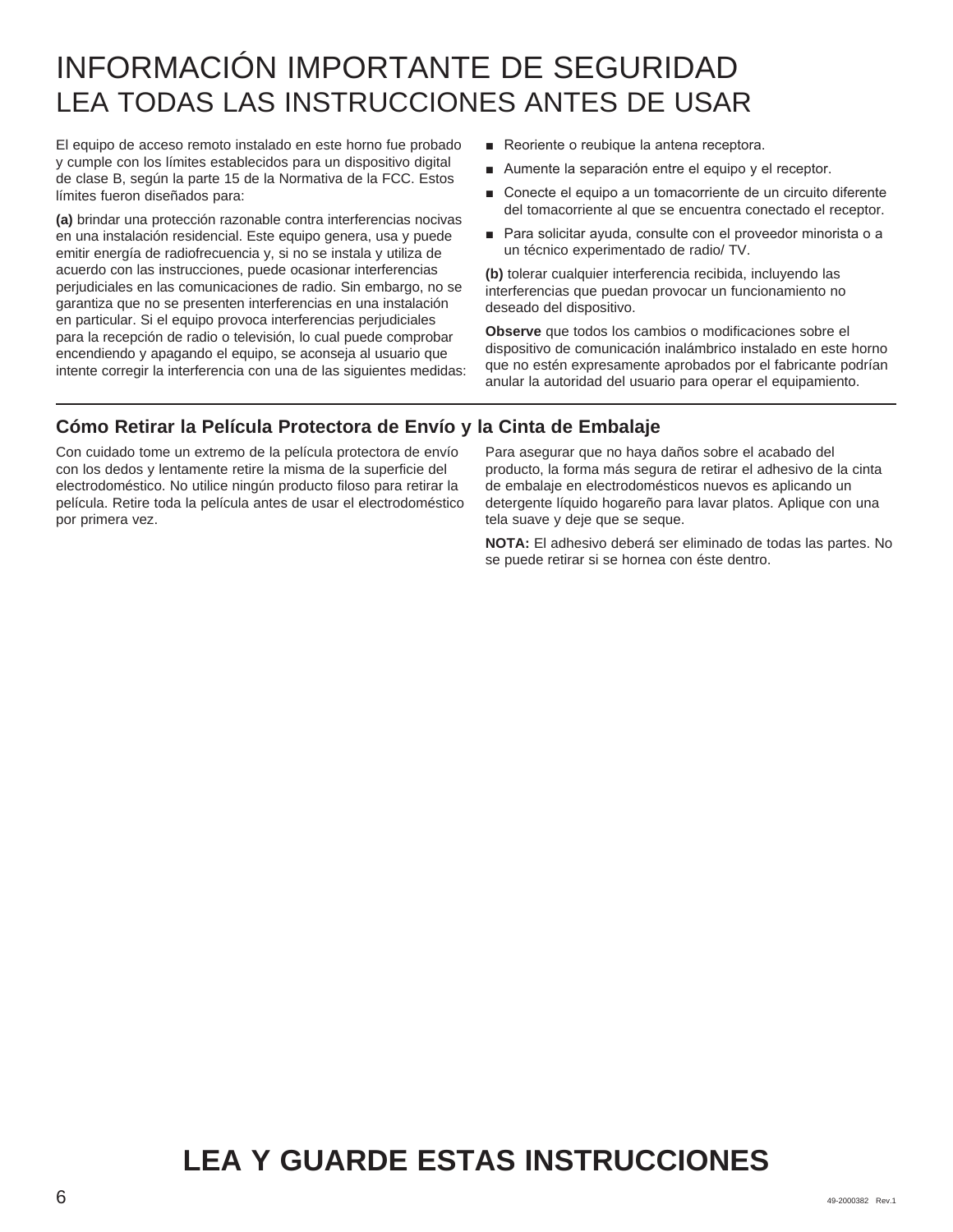## **HORNO DE PARED SIMPLE**

**Los gráficos del control son representativos; es posible que su horno presente un aspecto gráfico alternativo.**





Menú Principal del Horno de Pared Simple

Menús principales del Horno de Pared Doble

## **Upper Oven and Lower Oven (Horno Superior y Horno Inferior)**

Al usar un horno doble, usted puede configurar modos separados en cada horno. El horno seleccionado aparecerá en los modos de cocción. **NOTA:** Si usará un horno simple, no habrá selección de hornos.

## **Bake (Hornear)**

Esta opción le permite al usuario acceder al modo de horneado tradicional.

## **Broil (Asar)**

La función Broil (Asar) puede ser seleccionada para acceder a Broil Low (Asado Bajo) y Broil High (Asado Alto). Para más información, consulte la sección de Modos de Cocción.

## **Convect (Convección) (horno superior sólo en modelos de horno doble)**

Esta opción le permite utilizar el sistema de convección para cocinar en una variedad de modos. Para más información, consulte la sección de Modos de Cocción.

## **More (Más)**

Seleccione esta opción para acceder a las opciones de Proof (Leudar), Warm (Calentar), Self Clean (Limpieza Automática), y Steam Clean (Limpieza con Vapor).

## **Oven Light**  $\heartsuit$  **(Luz del Horno)**

Para encender o apagar las luces de la cavidad del horno presione  $\vee$ . Ambas cavidades del horno serán iluminadas si usará un horno doble.

## **Settings (Configuraciones)**

Presione <sup>@</sup> para acceder a la función Settings (Configuraciones). Para más información, consulte la sección de Configuraciones.

## **Favorite (Favoritos)**

Esta opción le permite al usuario guardar sus ciclos favoritos para un fácil acceso en el futuro. Luego de seleccionar un modo de cocción y de configurar una temperatura y un temporizador, presione  $\heartsuit$  para guardar dicha configuración como favorita para uso futuro. Luego de guardar un ciclo, presione  $\heartsuit$  en el menú principal para acceder rápidamente al modo guardado.

## **Kitchen Timer (Temporizador de la Cocina)**

Esta función trabaja como un temporizador con cuenta regresiva. Presione  $\oslash$ , seleccione la cantidad de tiempo que desea que el temporizador funcione, y presione **Start (Iniciar)**. El horno continuará funcionando cuando la cuenta regresiva del temporizador se haya completado. Para apagar el temporizador, seleccione y presione **Clear (Borrar)**.

## **Cook Time (Tiempo de Cocción)**

Esta función realiza una cuenta regresiva del tiempo de cocción y apaga el horno cuando el tiempo de cocción está completo. Presione  $\heartsuit$  durante un ciclo, seleccione **Cook Time** (Tiempo de Cocción), luego seleccione la cantidad de tiempo de cocción y presione **Start** (Iniciar).

## **Delay Time (Tiempo de Retraso)**

Esta función retrasa el tiempo de inicio de un ciclo del horno. Use esta función para configurar el tiempo en que desea que el horno se inicie. Seleccione un ciclo, luego presione  $\hat{\circ}$  y luego seleccione **Delay Time** (Tiempo de Retraso). Seleccione la hora del día en que desea que el horno se encienda y presione Start (Iniciar). Si lo desea, también puede ser programado un tiempo de cocción.

## **Wi-Fi & Remote Enable (Wi-Fi y Acceso Remoto)**

Presione <sup>C</sup> GET CONNECTED (Conéctese) para conectar el horno al Wi-Fi. Esta opción le permite descargar contenido a su horno y controlar el mismo de forma remota. El horno deberá ser conectado al Wi-Fi antes de que Remote Enable (Acceso Remoto) sea activado. Para acceder a instrucciones sobre cómo conectar su horno, consulte la sección de Conexión a Wi-Fi/ Acceso Remoto, bajo Configuraciones en este manual.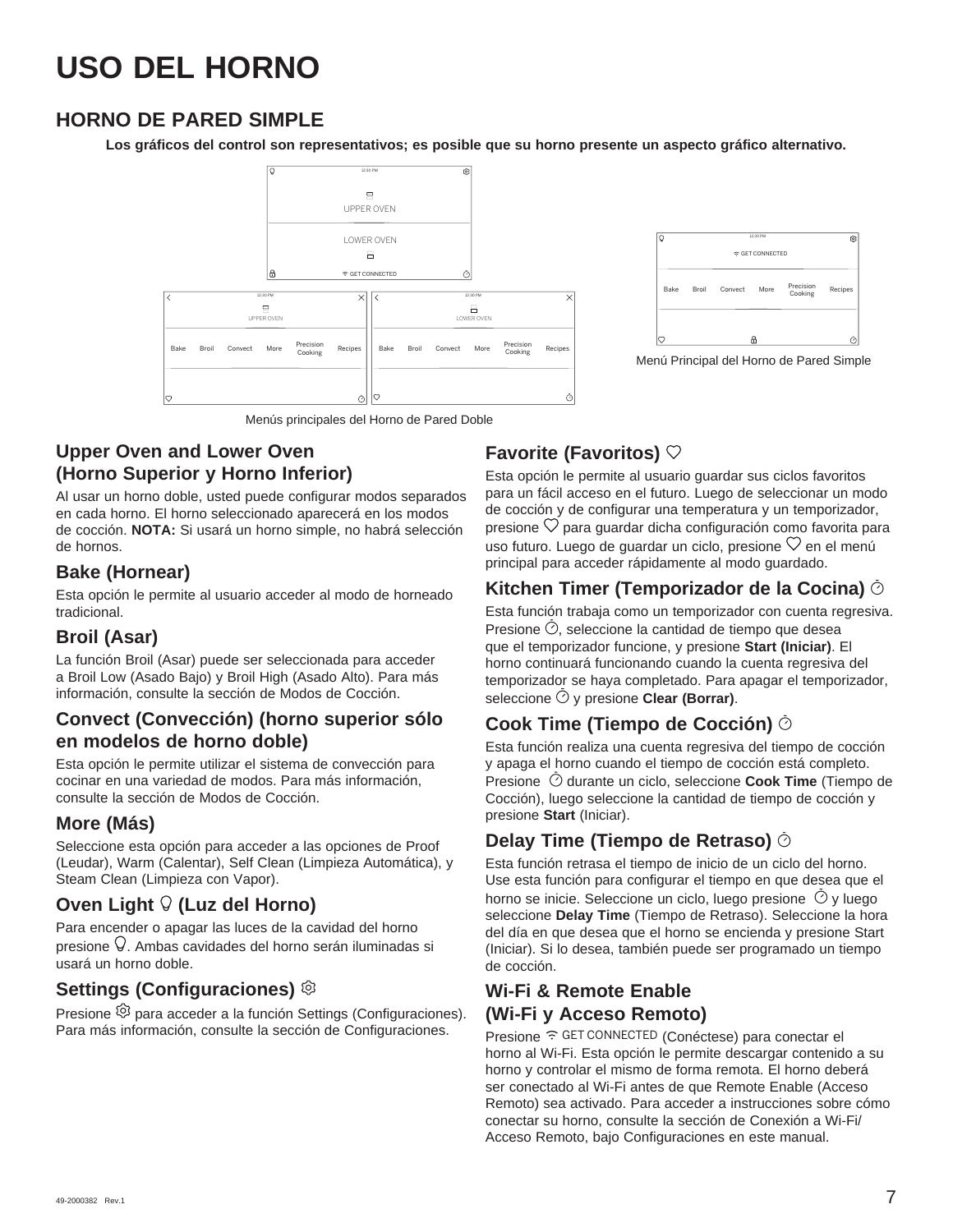## **Horno Doble**

Al usar ambas cavidades para cocinar, el control le permitirá oscilar entre el horno superior e inferior, a fin de revisar la sección del ciclo de cada uno. Al revisar la pantalla del modo de cocción, usted puede acceder a la cavidad alterna presionando el titular de la pantalla.





Ciclo de Horneado del Horno Superior Ciclo de Horneado del Horno Inferior

## **Configuraciones**

Existen numerosas configuraciones que son accedidas presionando la esquina superior derecha de la pantalla principal.

|               | 12:30 PM                |  |      | 12:30 PM        |  |
|---------------|-------------------------|--|------|-----------------|--|
|               | <b>SETTINGS</b>         |  |      | <b>SETTINGS</b> |  |
|               | ↑ Wi-Fi & REMOTE ENABLE |  |      | ☆ SABBATH       |  |
| Ò             | SET CLOCK               |  | Ф    | SOUND           |  |
| 品             | <b>LOCK CONTROL</b>     |  | Ξ.   | <b>DISPLAY</b>  |  |
| ☆             | SABBATH                 |  | S    | <b>COOKING</b>  |  |
| <b><br/>b</b> | SOUND                   |  | গ্রে | <b>SYSTEM</b>   |  |
|               |                         |  |      |                 |  |

Realice el deslizamiento hacia arriba y hacia abajo para acceder a todas las configuraciones

### **WI-FI & REMOTE ENABLE (WI-FI Y ACCESO REMOTO)**

Este electrodoméstico puede ser configurado para un funcionamiento remoto en cualquier momento. No guarde ningún material inflamable ni ítems sensibles a la temperatura en la parte interior. Al usar la función Wi-Fi Connect (Conexión Wi-Fi), usted podrá controlar funciones esenciales de su horno tales como las configuraciones de temperatura, temporizadores y modos de cocción, utilizando su teléfono inteligente o tableta\*.

Seleccione las <sup>®</sup> y luego Wi-Fi & Remote Enable - siga las instrucciones de la pantalla de su horno y de la aplicación de su teléfono. Es necesario activar la función Wi-Fi antes de usar Remote Enable (Acceso Remoto) en su horno..

### **Conecte su horno con Conexión Habilitada de Wi-Fi**

- 1. Tenga preparado su teléfono inteligente o tableta con la posibilidad de acceso a Internet y a la descarga de aplicaciones.
- .2. Usted deberá conocer la contraseña del enrutador Wi-Fi de su hogar. Tenga esta contraseña a mano al configurar el horno de GE Appliances.
- 3. En su teléfono inteligente o tableta, visite **GEAppliances.com/connect** para conocer más sobre las funciones del electrodoméstico conectado y para descargar la aplicación para conectarse a su horno.
- 4. Siga las instrucciones en pantalla de la aplicación para conectar su horno de GE Appliances. Una vez conectado, su horno debe mostrar que se encuentra conectado a la red de Wi-Fi de su hogar.
- 5. Si se producen inconvenientes para conectarse de forma inalámbrica a su horno, por favor comuníquese al 800.220.6899 y solicite asistencia en relación a la conectividad inalámbrica de su horno.

Para conectar dispositivos inteligentes adicionales, repita los pasos 3 y 4.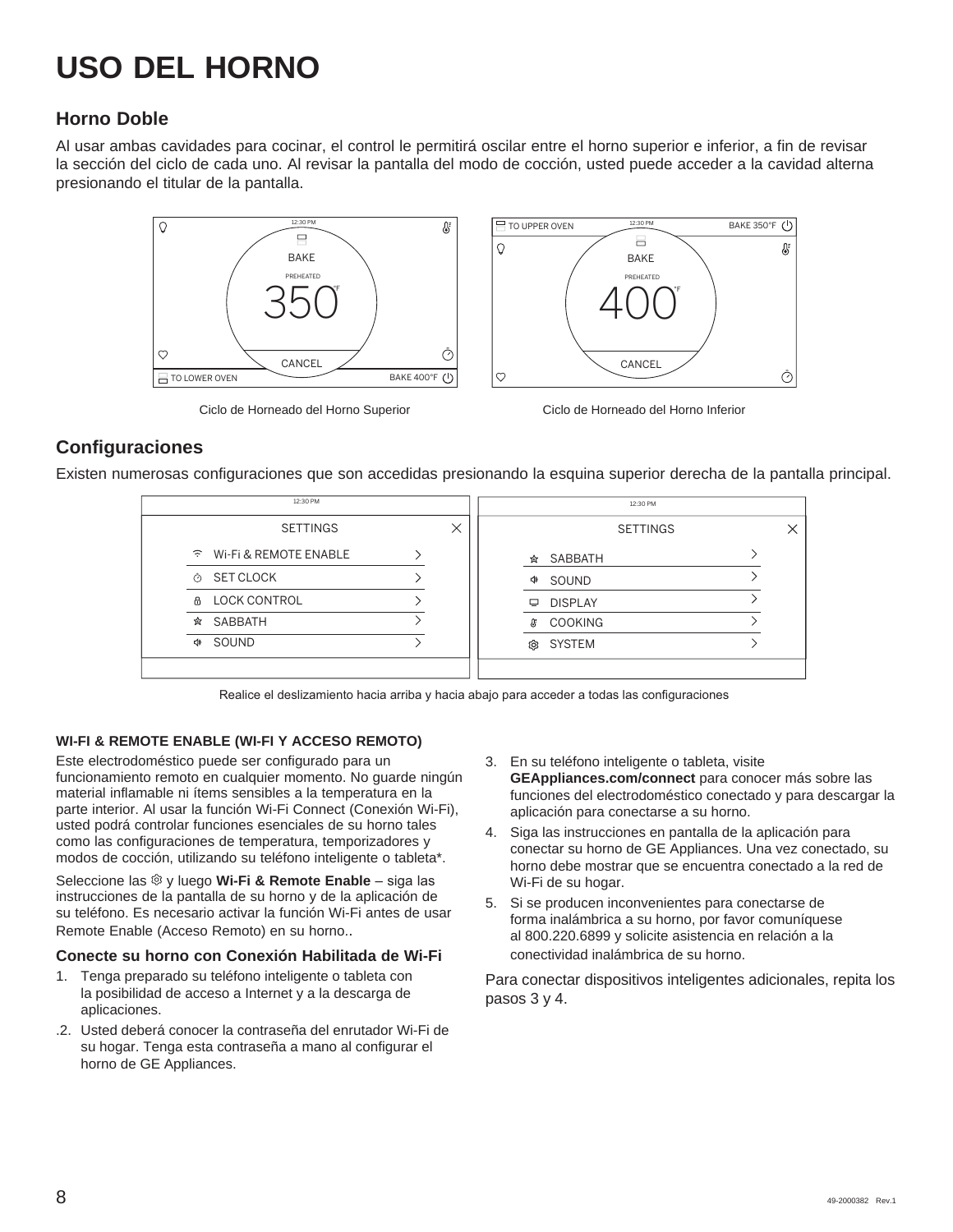## **Uso del Horno**

## **Configuraciones (Cont.)**

## **Wi-Fi & Remote Enable (Wi-Fi y Acceso Remoto) (Cont.)**

## \**Inicio Del Horno en Forma Remota**

Para poder iniciar el horno de forma remota una vez conectado a Wi-Fi, presione **Remote Enable (Acceso Remoto)** en el menú principal o acceda a **Wi-Fi & Remote Enable (Wi-Fi y Acceso Remoto)** desde el menú de configuraciones y active Remote Enable (Acceso Remoto). El horno puede ser iniciado ahora de forma remota con un dispositivo conectado. El ícono **D** deberá estar activo para iniciar el horno de forma remota. Para desconectar su teléfono de Remote Enable (Acceso Remoto), acceda a las configuraciones de **Wi-Fi & Remote Enable (Wi-Fi y Acceso Remoto)** y desactive Remote Enable (Acceso Remoto).

Luego de usar el horno, recuerde verificar que el ícono **e** esté iluminado, si desea iniciar el horno de forma remota en el futuro.

**NOTA:** Las comidas que se echan a perder rápidamente, tales como leche, huevos, pescado, rellenos, ave y cerdo, no se deberán dejar reposar por más de 1 hora antes y después de la cocción. La temperatura ambiente estimula el desarrollo de bacterias nocivas. Asegúrese de que la luz del horno esté apagada, ya que el calor de la lámpara acelerará el crecimiento de bacterias nocivas.

### **Set Clock (Configuración del Reloj)**

Esta función le permite configurar el reloj y especifica cómo la hora del día será exhibida. Las opciones para mostrar la hora son el horario de un reloj estándar de 12 horas con selecciones AM y PM o de estilo militar de 24 horas.

### **Lock Control (Control de Bloqueo)**

Seleccione esta opción a fin de bloquear el LCD desde cualquier selección de pantalla no deseada. Para desbloquear la pantalla, presione  $\Box$  y presione **Unlock (Desbloquear)** en la siguiente pantalla.

### **Sabbath (Modo Sabático)**

El modo sabático desactiva las luces del horno (la luz del horno no se encenderá cuando la puerta sea abierta), todos los sonidos (el control no emitirá un pitido cuando se presione la pantalla), los modos de Convection (Convección), los modos de Broil (Asar), Warm (Calentar), Proof (Leudar), y todas las funciones de tiempo. El modo sabático sólo puede ser usado con la función tradicional de Bake (Hornear). Esta función se activa conforme con los requisitos Sabáticos Judíos de la Estrella K. Para más información, por favor consulte la sección Sabbath Mode (Modo Sabático).

## **Sound (Sonido)**

Esta pantalla de configuración le permite cambiar el volumen, el tono de fin de ciclo, y encender o apagar el sonido táctil.

### **Display (Pantalla)**

Esta pantalla muestra las opciones de brillo, reloj apagado y ahorro de energía. La función de reloj apagado eliminará el reloj de la pantalla cuando la misma se encuentre inactiva, pero será mostrado luego de presionar sobre la pantalla.

### **Cooking (Cocción)**

- **El horno está configurado en grados Fahrenheit; sin embargo,** en esta configuración la unidad de cocción puede ser cambiada a Celsius.
- **Ŷ** La función Auto Recipe Conversion (Conversión de Receta Automática) puede ser activada a fin de reducir automáticamente la temperatura de cocción programada para Convection Bake (Hornear por Convección) o Convection Bake Multi (Hornear por Convección Múltiple). Observe que esto no reducirá la temperatura de cocción, ni el tiempo de horneado.
- Cuando la opción de 12 Hour Shut Off (Apagado Luego de 12 Horas) sea activada, la misma se apagará de forma automática luego de 12 horas de uso continuo.
- La función Adjust Temperature (Temperatura Ajustada) permite que la temperatura del horno sea ajustada hasta 35° F más caliente o 35° F más fría. Use esta función si considera que la temperatura de su horno está demasiado caliente o fría y desea modificarla. Para los modelos con horno doble, las temperaturas de los hornos superior e inferior se ajustan de forma separada. No use termómetros, tales como los que se encuentran en tiendas, para controlar la configuración de temperatura del horno. Estos termómetros pueden variar entre 20 y 40 grados.

### **System (Sistema)**

Esta pantalla le permite borrar sus datos de usuario guardados y mostrar la versión actual de su software.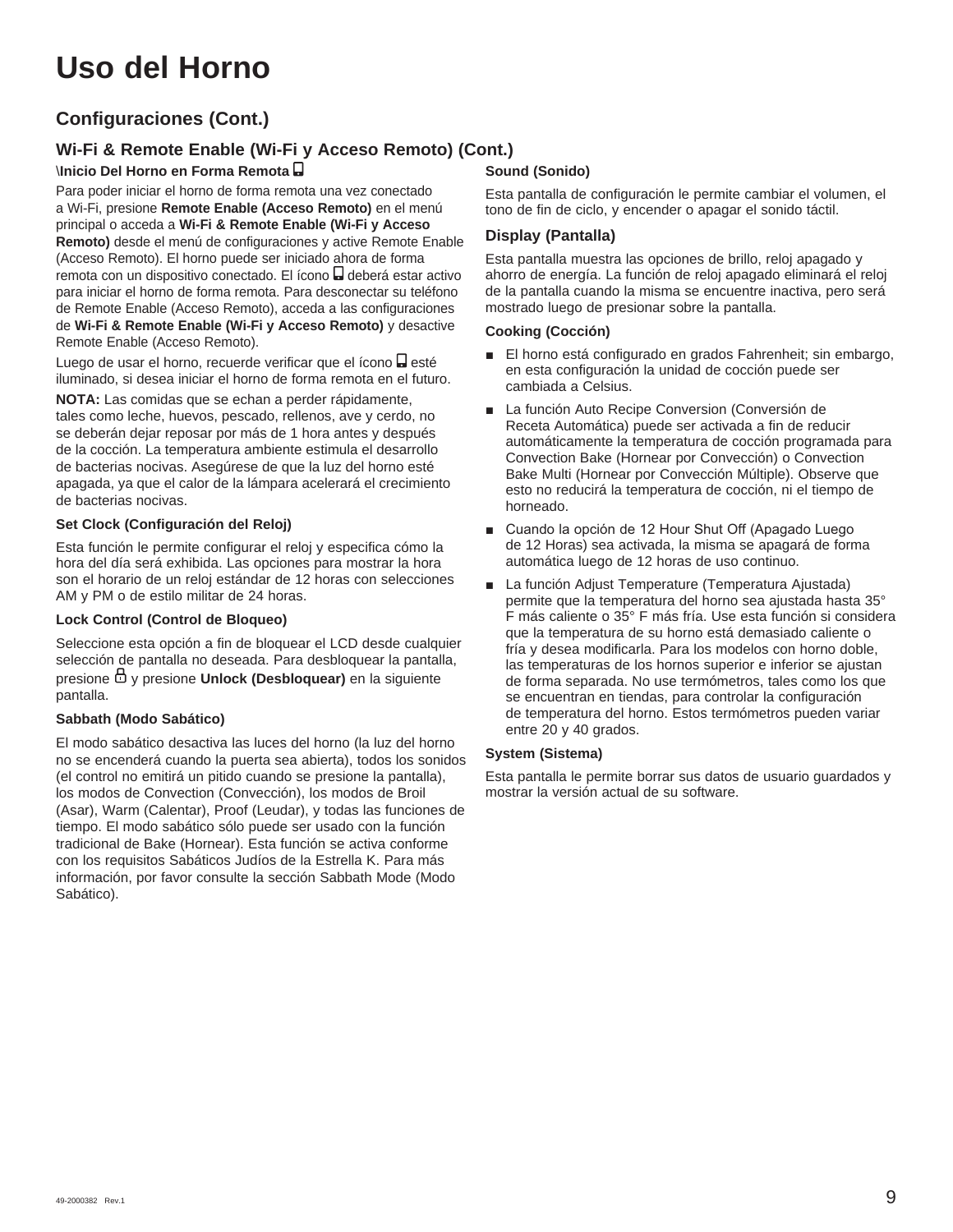## **SABBATH (SAbbAtH)**

El modo sabático desactiva las luces del horno (la luz del horno no se encenderá cuando la puerta sea abierta), todos los sonidos (el control no emitirá un pitido cuando se presione la pantalla), los modos los modos de Convection (Convección), los modos de Broil (Asar), Warm (Calentar), Proof (Leudar), y todas las funciones de tiempo. El modo sabático sólo puede ser usado con la función tradicional de Bake (Hornear). Esta función se activa conforme con los requisitos Sabáticos Judíos de la Estrella K.

**NOTA:** Si se produce un corte de corriente durante el momento en que el horno se encuentra en Sabbath Mode (Modo Sabático), la unidad regresará a dicho modo cuando la energía sea restablecida.

### **Ingreso al Modo Sabático**

Presione  $\ddot{\otimes}$  en la pantalla principal para acceder al menú Settings (Configuraciones) y haga el desplazamiento hacia abajo hasta Sabbath (Sabático).

### **Inicie un Horneado Sabático**

Use la tecla de la pantalla para ingresar la temperatura que desea usar para Sabbath Bake (Horneado Sabático) y presione **Start** (Iniciar). Una vez configurada la temperatura, presione  $\heartsuit$ para configurar el tiempo de cocción del ciclo en horas y minutos y presione **Start** (Iniciar). Si usará un horno doble, entonces puede seleccionar la temperatura y el tiempo deseados para la otra cavidad seleccionando los mismos sobre la izquierda de la pantalla de temperatura. Si no se configura un temporizador, el horno comenzará un ciclo de horneado durante el modo Sabbath (Sabático) y continuará hasta que dicho modo sea apagado. Usted puede también seleccionar si la luz del horno se encenderá o apagará presionando  $\sqrt{9}$  sobre la pantalla. Una vez que haya programado la temperatura y el tiempo, presione Start (Iniciar). La siguiente pantalla exhibirá las configuraciones que programó para Sabbath Bake (Horneado Sabático).

### **Ajuste de Temperatura Durante un Horneado Sabático**

Si es necesario ajustar la temperatura luego de programar el horno para Sabbath Bake (Horneado Sabático), presione uno de los íconos de temperatura exhibidos en la pantalla del ciclo Sabbath (Sabático) y presione Enter (Ingresar). Esto le permitirá ajustar la temperatura para el ciclo. Observe que la pantalla no mostrará que la temperatura del horno cambió.

### **Salida del Modo Sabático**

Para salir del modo Sabbath (Sabático), presione la X en la esquina superior derecha si se encuentra en la pantalla de programación, o presione Exit Sabbath (Salir del Modo Sabático) si se encuentra en la pantalla del ciclo. Existe también la opción de apagar el ciclo cuando se encuentre en la pantalla del ciclo presionando Turn Off (Apagar), pero el horno aún permanecerá en el modo Sabbath (Sabático) hasta que salga del modo. NOTA: Si se produce un corte de energía mientras el horno se encuentra en Sabbath Mode (Modo Sabático), la unidad regresará a dicho modo cuando la energía sea restablecida; sin embargo, el horno regresará al estado de apagado incluso aunque se encuentre en el medio del ciclo de horneado cuando el corte de energía se haya producido.



Programación de pantallas



Pantallas del Ciclo Sabático en Hornos Simples y Dobles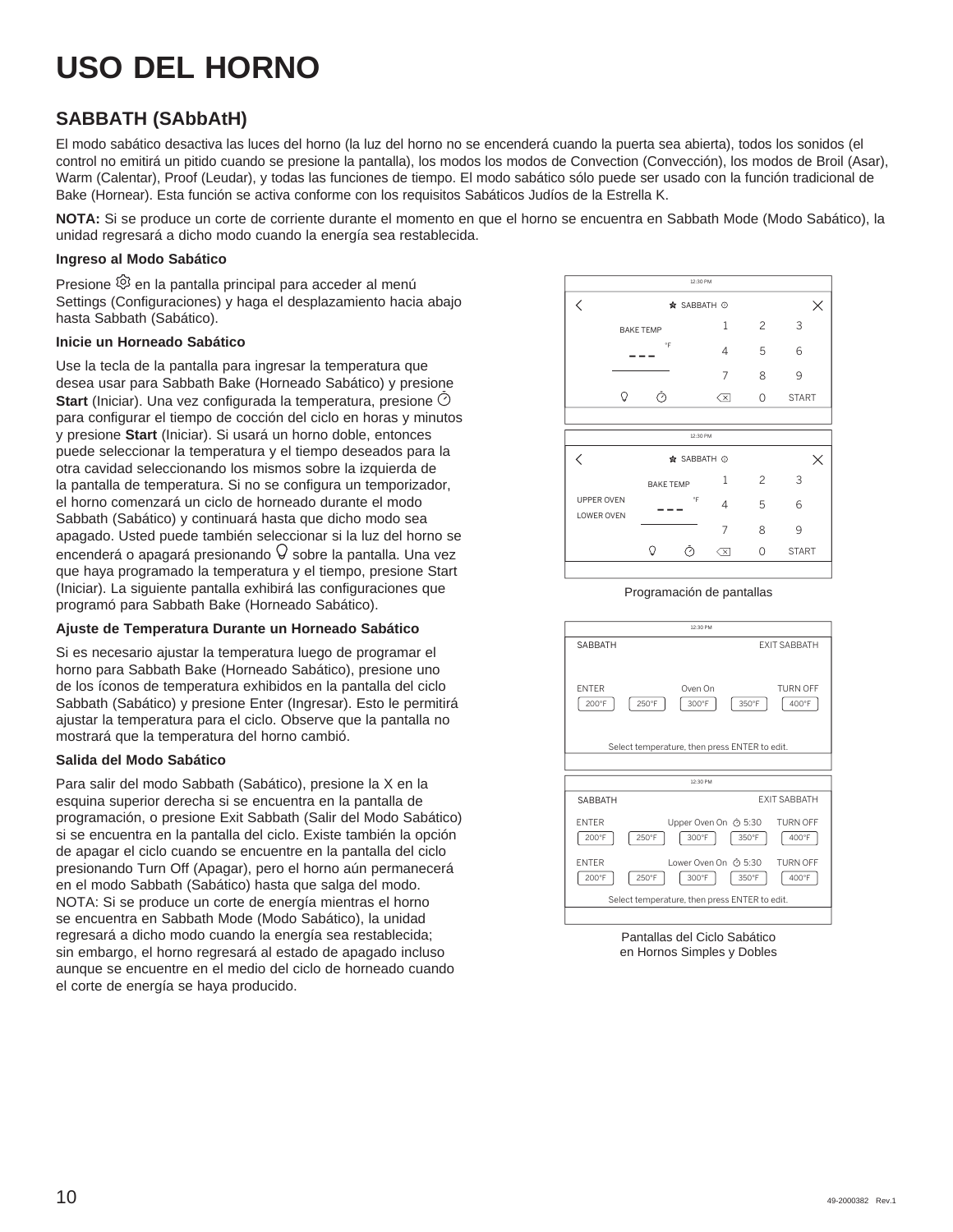## **ESTANTES DEL HORNO**

El horno cuenta con seis posiciones de estantes. En la Guía de Cocción, se brindan recomendaciones de posiciones de los estantes para diferentes tipos de comidas. Se ajusta un estante en una dirección para afectar los resultados de cocción. Por ejemplo, si se prefieren partes superiores más oscuras en tartas, panecillos o galletas, pruebe moviendo la comida a un estante que se encuentre una posición más arriba. Si encuentra que las comidas están demasiado doradas en la parte superior, pruebe moviendo las mismas más abajo la próxima vez.



El horno tiene 6 posiciones de estantes

Al hornear con múltiples ollas y en múltiples estantes, asegúrese de que haya por lo menos 11/2" entre las ollas, a fin de dejar suficiente espacio para que fluya el aire.

### **Estantes del Horno**

Es posible que su horno cuente con estantes extensibles y/o estantes planos tradicionales.

Para evitar posibles quemaduras, coloque los estantes en la posición deseada antes de encender el horno.

Riel Frontal Superior



### **Estantes Extensibles**

Los estantes extensibles cuentan con la función Install (Instalar), que se bloquea en los soportes de los estantes (guías) a ambos lados. Una vez que la función Install (Instalación) queda correctamente bloqueada, siempre empuje hacia afuera el estante desde el riel frontal superior hasta la posición de detención en su máxima extensión, al colocar o retirar utensilios.



Si resulta difícil extender estos estantes, lubrique los mismos con lubricante de grafito, provisto con el horno. Retire el estante del horno, retire cualquier obstrucción en el recorrido deslizable con una toalla de papel, agite el lubricante de grafito y coloque 4 gotitas en los dos recorridos inferiores de los lados izquierdo y derecho. Abra y cierre el estante varias veces para distribuir el lubricante.

Para ordenar más lubricante de grafito, consulte las secciones de Accesorios y Soporte al Consumidor al final de este manual.

### **Para Retirar un Estante Extensible:**

- 1. Asegúrese de que el estante sea empujado totalmente dentro del horno.
- 2. Tome el estante tanto desde su riel frontal superior como de riel frontal inferiores y levante directamente para desbloquear el estante de los soportes del estante.
- 3. De manera firme, mientras sostiene tanto el riel frontal superior como las riel frontal inferiores , empuje el estante hacia adelante. En caso de ser necesario, tome el estante sobre ambos lados. Luego retire el mismo del horno.



### **Para Reemplazar un Estante Extensible:**

- 1. Coloque la posición trasera del estante sobre los soportes del estante (guías), como se muestra en la imagen.
- 2. Sostenga el riel frontal superior y las riel frontal inferiores y empuje el estante hasta que la función de instalación se bloquee en el soporte del estante frontal.

Si resulta difícil reemplazar o retirar los estantes extensibles, limpie los soportes de los estantes del horno con aceite vegetal. No quite el aceite de cocina del espacio de deslizamiento.

**NOTA:** El uso de otros aceites de cocina provocará una descoloración o un residuo de color similar al óxido en los estantes y laterales de las cavidades. Para limpiar este residuo, use agua y jabón o una solución de vinagre y agua. Enjuague con agua limpia y seque con una tela seca.



Sostenga el riel frontal superior y las manijas inferiores y empuje el estante hasta que la función de instalación se bloquee en el soporte frontal.

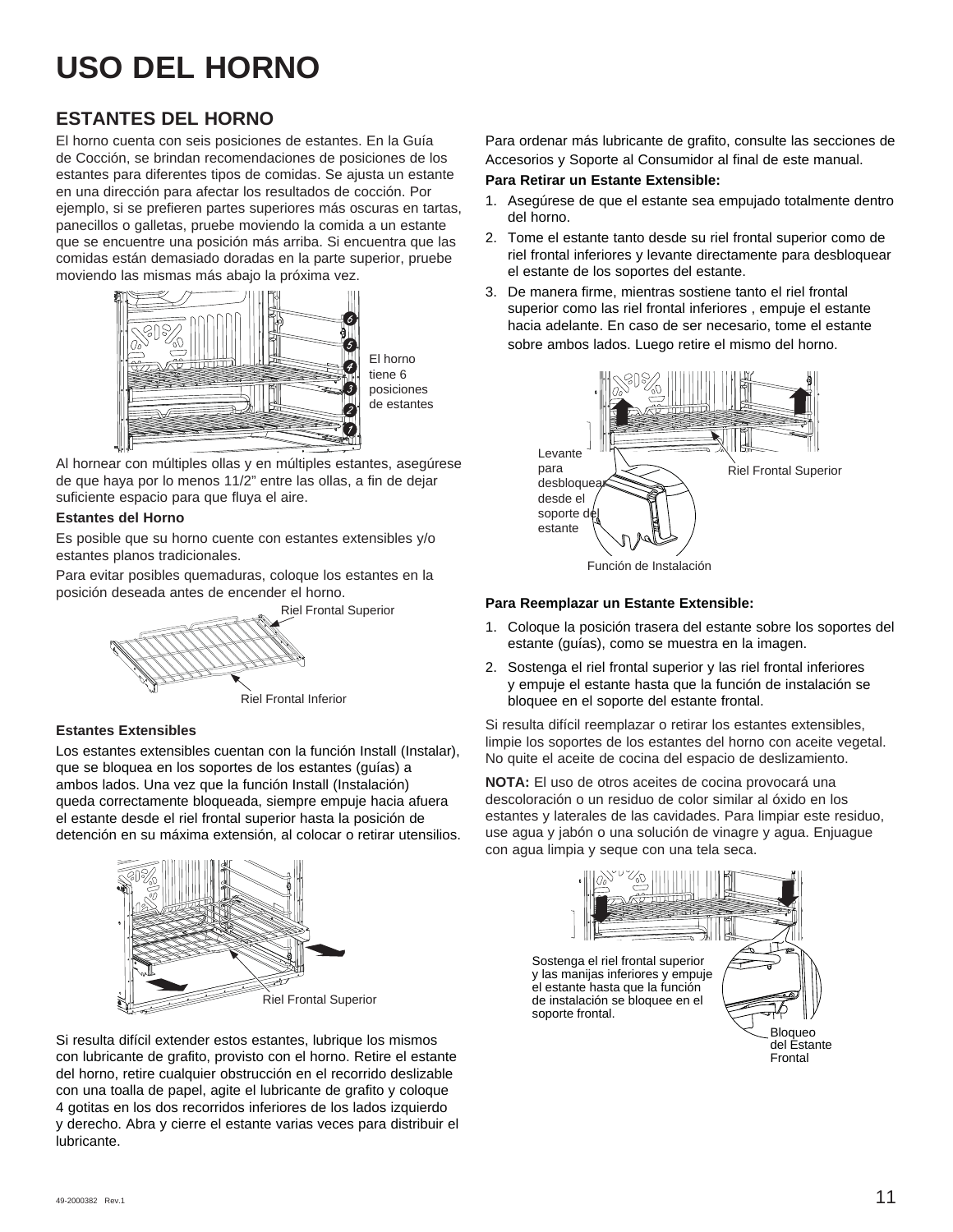## **ESTANTES DEL HORNO (Cont.)**

### **Estantes Planos Tradicionales**

Los estantes poseen bloqueadores, de modo que al colocarlos correctamente sobre los soportes se detendrán antes de salirse completamente y no se inclinarán. Al colocar y retirar utensilios de cocina, empuje la parrilla hasta que se detenga.

### **Para Retirar un Estante**

Empuje el mismo hacia usted, incline el frente hacia arriba y empuje hacia afuera.

### **Para Reemplazar un Estante**

Incline el frente del estante hacia arriba, cuelgue la parte trasera ubicando los enlaces debajo de los soportes de los estantes, empuje el estante hacia atrás (hasta trabarlo en los bloqueadores) y haga que descienda hasta su posición. Empuje el estante hasta que quede introducido completamente.

Es posible que resulte difícil deslizar los estantes, especialmente luego de la limpieza automática. Coloque aceite vegetal en una tela húmeda o toalla de papel y frote sobre los extremos izquierdo y derecho.

**NOTA:** El uso de otros aceites de cocina provocará una descoloración o un residuo de color similar al óxido en los estantes y laterales de las cavidades. Para limpiar este residuo, use agua y jabón o una solución de vinagre y agua. Enjuague con agua limpia y seque con una tela seca.

# Estante plano



**PRECAUCIÓN Tenga cuidado al retirar un estante de la posición más baja, ya que la puerta podrá estar caliente.**

## **PAPEL DE ALUMINIO Y COBERTORES DEL HORNO**

**PRECAUCIÓN No use ningún tipo de aluminio o cobertor de horno para cubrir el fondo del horno. Estos ítems pueden atrapar el calor o derretirse, ocasionando daños sobre el producto y el riesgo de descargas, humo o incendios. Los daños por uso inadecuado de estos ítems no están cubiertos por la garantía del producto.**

Se podrá usar aluminio para evitar derrames, colocando una hoja sobre un estante inferior varias pulgadas debajo de la comida. No use más aluminio que el necesario y nunca cubra totalmente el estante de un horno con papel de aluminio. Mantenga el aluminio a por lo menos 1 1/2" de las paredes del horno, para evitar una circulación deficiente del calor.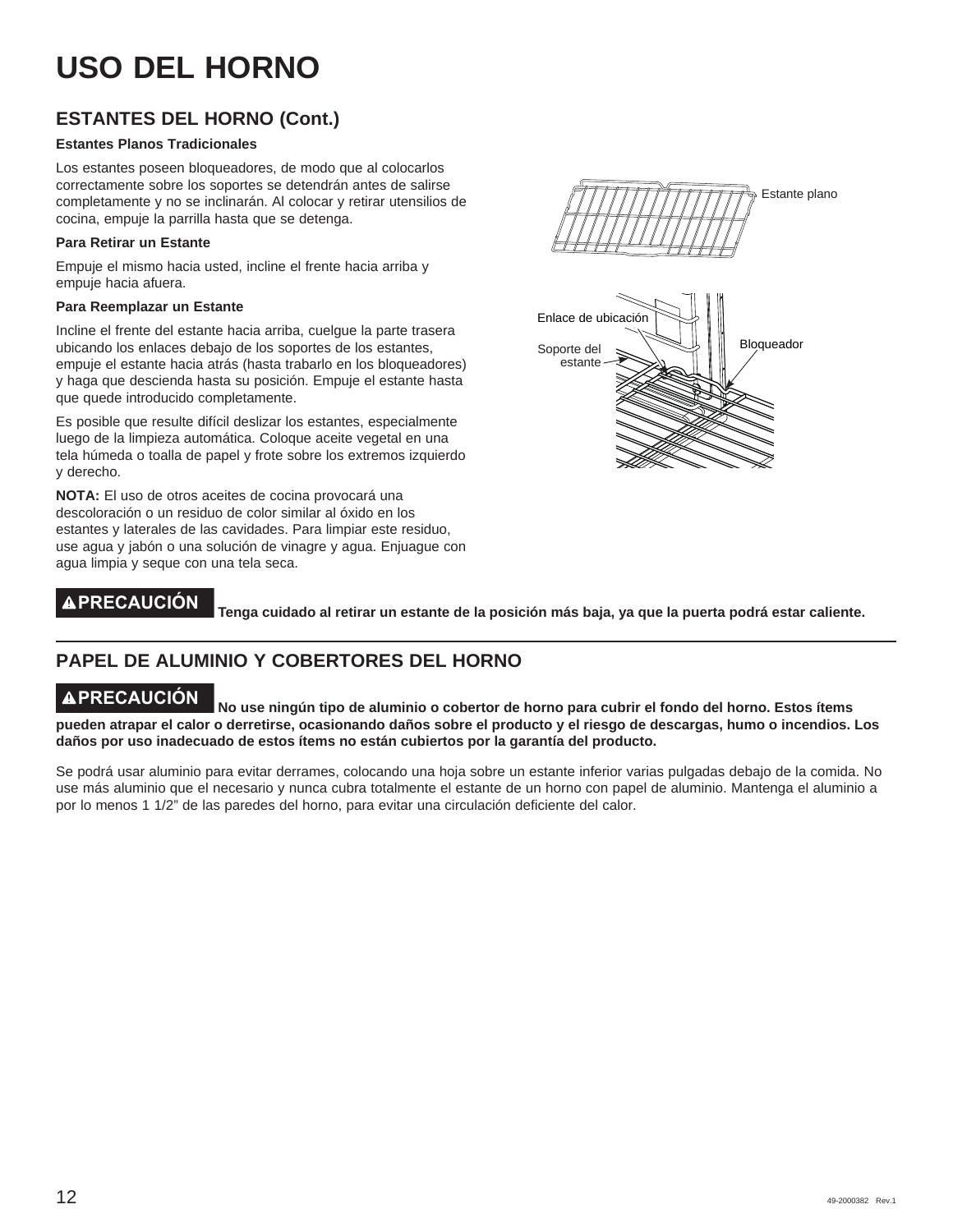## **MODOS DE COCCIÓN**

Su nuevo horno posee una variedad de modos de cocción para que pueda obtener los mejores resultados. Estos modos se describen a continuación. Para acceder a recomendaciones para comidas específicas, consulte la sección de la Guía de Cocción. Recuerde que es posible que su nuevo horno funcione de manera diferente que aquel que está reemplazando.

### **Modos de Horneado y Dorado**

Seleccione un modo para hornear y dorar basado en el tipo y cantidad de comida que está preparando. Al preparar comidas horneadas tales como tartas, galletas y masas, siempre precaliente el horno primero. Siga las recomendaciones de la receta sobre la colocación de la comida. Si no se brindan pautas, centre la comida en el horno.

### **Hornear**

El modo de Hornear está pensado para la cocción en un solo estante. Este modo usa el calor principalmente desde el elemento inferior, pero también desde el elemento superior para cocinar la comida. Para usar este modo, presione la tecla **Bake (Hornear)**, ingrese una temperatura, y luego presione **Start (Iniciar)**. El precalentamiento generalmente se recomienda al usar este modo.

### **Horneado por Convección**

El modo Convection Bake (Horneado por Convección) está pensado para la cocción en un solo estante. Este modo utiliza el calor del elemento inferior y también de los elementos superior y trasero, junto con el movimiento del ventilador de la convección, para que la cocción sea más pareja. El horno está equipado con la función Auto Recipe Conversion (Conversión de Receta Automática); de modo que no es necesario convertir la temperatura al usar este modo. Para usar este modo presione la tecla **Convection** (Convección), luego presione **Bake** (Hornear), ingrese una temperatura, y luego presione **Start** (Iniciar). El precalentamiento generalmente se recomienda al usar este modo.

### **Honeado por Convección en Estantes Múltiples**

El modo Convection Bake Multi Rack (Honeado por Convección en Estantes Múltiples) está pensado para honear en múltiples estantes al mismo tiempo. Este modo utiliza el calor principalmente desde el elemento trasero, pero también calienta desde los elementos superior e inferior, junto con el movimiento de aire desde el ventilador por convección para mejorar una cocción pareja. El horno está equipado con la función Auto Recipe Conversion (Conversión de Receta Automática); de modo que no es necesario convertir la temperatura al usar este modo. Es posible que el tiempo de horneado sea un poco más prolongado con estantes múltiples, en comparación con lo que se espera con un solo estante. Para usar este modo presione la tecla **Convection** (Convección), luego presione **Bake Multi Rack** (Hornear en Estantes Múltiples), ingrese una temperatura, y luego presione **Start** (Iniciar). Siempre realice el precalentamiento al usar este modo.

### **Dorar por Convección**

El modo Convection Roast (Dorado por Convección) está pensado para dorar cortes enteros de carne en un solo estante. Este modo utiliza el calor de los elementos inferior, superior y trasero, junto con el movimiento del ventilador por convección, a fin de mejorar el dorado y reducir el tiempo de cocción. No es necesario convertir la temperatura. Cuando use este modo, o si usa la sonda, controle la comida antes que el tiempo sugerido en la receta. Para usar este modo presione la tecla **Convection** (Convección), luego presione **Roast** (Dorar), ingrese una temperatura, y luego presione **Start** (Iniciar). No es necesario realizar el precalentamiento al usar este modo.

### **Modo para Asar**

Siempre ase con la puerta cerrada. El elemento para asar en el horno es muy potente. Monitoree la comida de cerca al asar. Tenga cuidado al asar en posiciones de estantes superiores, ya que colocar la comida más cerca del elemento para asar incrementa el humo, salpicaduras y la posibilidad de que se incendien las grasas. **No se recomienda asar en el estante de la posición 6.**

Intente asar las comidas que normalmente haría a la parrilla. Ajuste las posiciones de los estantes para ajustar la intensidad del calor a la comida. Coloque las comidas más cerca del elemento para asar, cuando se desee una superficie más cocinada y un interior poco cocido. Las comidas más gruesas y las comidas cuyo interior debe ser cocinado deberían ser asadas en un estante en una posición alejada del usado para asar, o usando las funciones Broil Lo (Asar Bajo). Para un mejor rendimiento, centre la comida debajo del elemento calentador para asar.

### **Asar Alto**

El modo Broil Hi (Asar Alto) usa calor intenso del elemento superior para soasar las comidas. Use la función Broil Hi (Asado Alto) para cortes más delgados de carne y/o comidas que prefiera que quedan menos cocinadas en su interior. Para usar este modo presione **Broil** (Asar), luego presione **HI** (Alto), y luego presione **Start** (Iniciar). No es necesario realizar el precalentamiento al usar este modo.

### **Asar Bajo**

El modo Broil Lo (Asar Bajo) usa menos calor intenso del elemento superior para cocinar la comida completamente mientras también se realiza el dorado superficial. Use la función Broil Lo (Asado Bajo) para cortes de carne más gruesos y/o comidas que desee que queden completamente cocinadas. Para usar este modo presione **Broil** (Asar), luego presione **Lo** (Bajo), y luego presione **Start** (Iniciar). No es necesario realizar el precalentamiento al usar este modo.

### **Leudar**

El modo Proof (Leudar) está diseñado para elevar (fermentar y leudar) masas de pan. Presione **More** (Más), presione **Proof** (Leudar), y luego presione **Start** (Iniciar). Cubra bien la masa para evitar que se seque. El pan se elevará más rápidamente que a temperatura ambiente. Se deberá observar que con los hornos de pared doble, la función para leudar no se podrá activar cuando se esté usando un modo de limpieza en el horno inferior.

### **Calentar**

El modo **Warm** (Calentar) fue diseñado para mantener calientes las comidas cocinadas. Para usar este modo, presione **More** (Más), presione **Warm** (Caliente), y luego presione **Start** (Iniciar). Cubra las comidas que necesitan mantener la humedad y no cubra aquellas comidas que deberían quedar crocantes. No se requiere precalentar las mismas. No use la función Warm (Calentar) para calentar comida fría, excepto galletas crujientes, papas fritas o cereales secos. También se recomienda que la comida no se mantenga caliente por más de dos horas.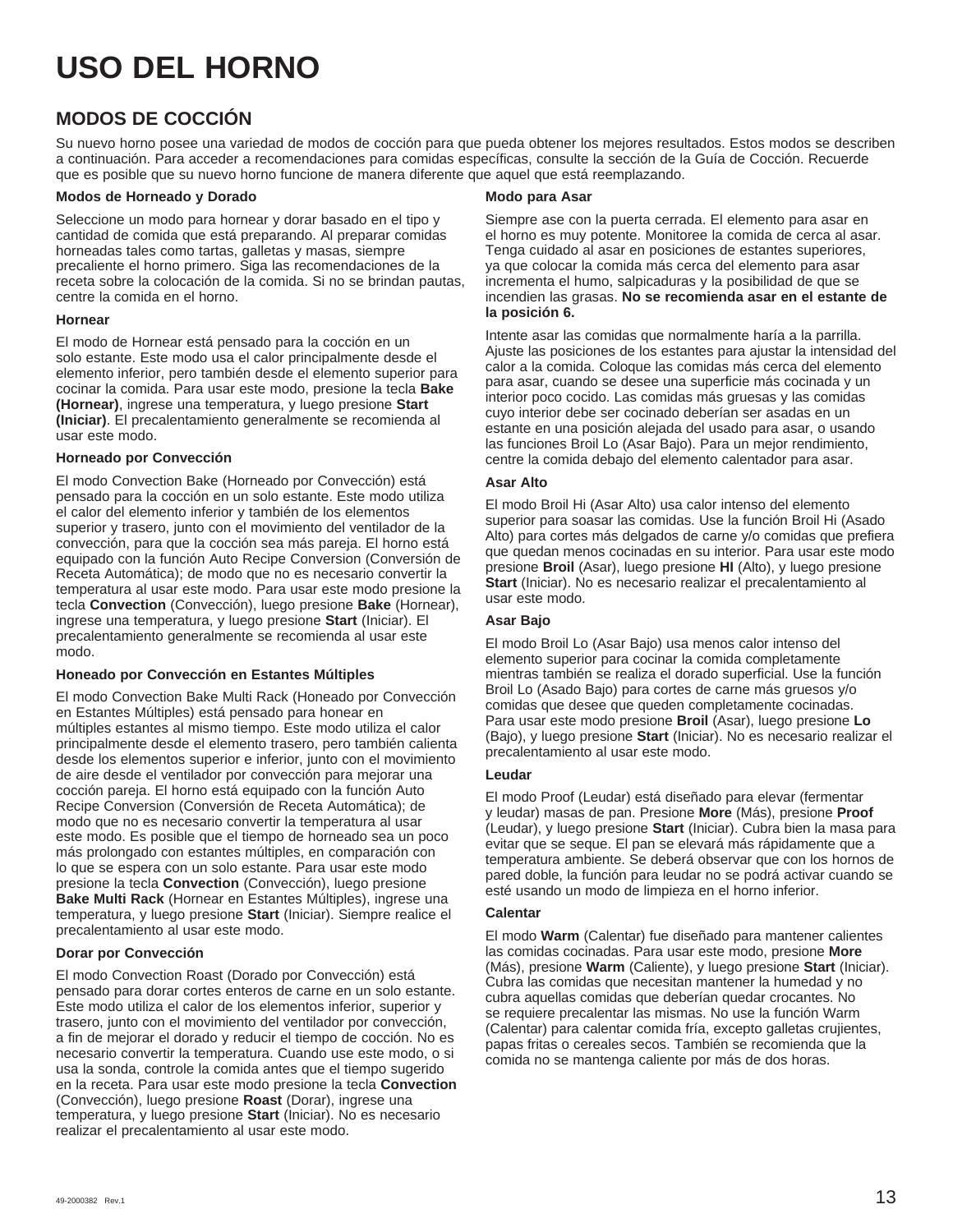## **UTENSILIOS**

El material, el acabado y el tamaño de los utensilios afectan el horneado.

Las ollas oscuras, revestidas y opacas absorben el calor más rápidamente que las ollas claras y brillantes. Al usar ollas que absorben el calor más rápidamente, las comidas podrán resultar más doradas, crocantes y con una capa más gruesa.

Si utiliza utensilios oscuros y revestidos, controle la comida antes del tiempo mínimo de cocción. Si se obtienen resultados no deseados con este tipo de utensilios, considere la posibilidad de reducir la temperatura del horno en 25º F la próxima vez.

Las ollas brillantes pueden producir resultados de horneado más parejos en tortas y galletas.

Las ollas de vidrio y cerámica calientan con lentitud, pero retienen bien el calor.

Estos tipos de ollas funcionan bien con platos tales como tartas y postres con natilla.

Las ollas con aislante de aire calientan lentamente y pueden producir fondos dorados.

Mantenga los utensilios limpios para una cocción más pareja.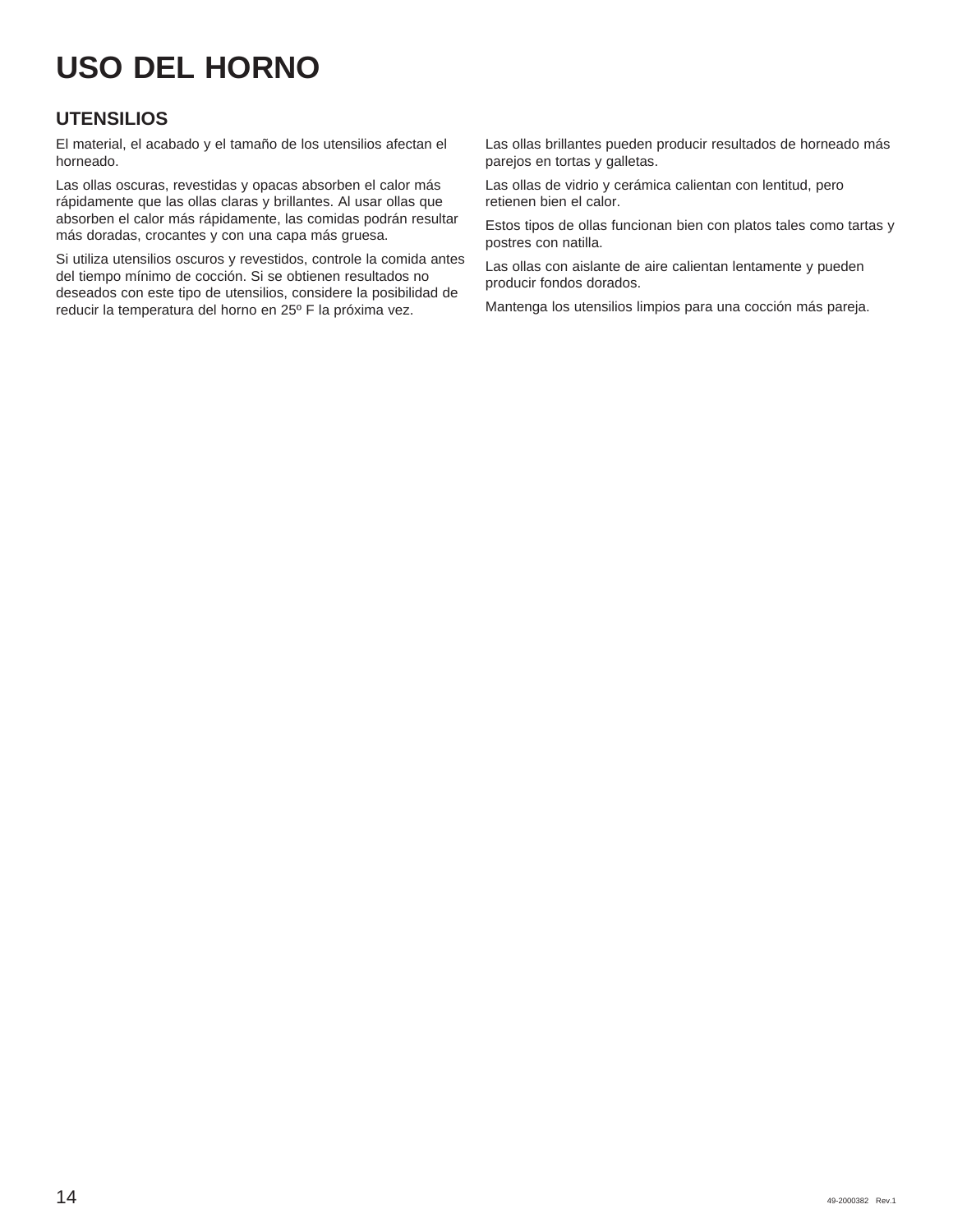## **GUÍA DE COCCIÓN - Hornos Simples y Hornos Superiores**

| <b>TIPO DE COMIDA</b>                                                                              | <b>MODO(S)</b><br><b>RECOMENDADO(S)</b>                          | <b>POSICIÓN(ES)</b><br><b>DE ESTANTES</b><br><b>RECOMENDADA</b> | <b>SUGERENCIAS ADICIONALES</b>                                                                                                                                                                                                                                                                                                    |
|----------------------------------------------------------------------------------------------------|------------------------------------------------------------------|-----------------------------------------------------------------|-----------------------------------------------------------------------------------------------------------------------------------------------------------------------------------------------------------------------------------------------------------------------------------------------------------------------------------|
| <b>Productos Horneados</b>                                                                         |                                                                  |                                                                 |                                                                                                                                                                                                                                                                                                                                   |
| Tortas con capas, tortas<br>rectangulares, roscas,<br>panecillos, pan rápido en un<br>Solo Estante | Hornear                                                          | 2 estante extensible<br>3 estante plano                         | Use utensilios brillantes.                                                                                                                                                                                                                                                                                                        |
| Tortas con capas* en Múltiples<br><b>Estantes</b>                                                  | Horneado por Convección<br>Múltiples Estantes<br>Hornear         | 2y5                                                             | Posición 2 del estante extensible. Asegúrese de que haya un flujo de aire adecuado<br>(Vea la ilustración).                                                                                                                                                                                                                       |
| Tortas de grasa (pastel de ángel)                                                                  | Hornear                                                          | $\mathbf{1}$                                                    | Use utensilios brillantes.                                                                                                                                                                                                                                                                                                        |
| Galletas, galletitas, bizcochitos<br>en un Solo Estante                                            | Hornear                                                          | 2 estante extensible<br>3 estante plano                         | Use utensilios brillantes.                                                                                                                                                                                                                                                                                                        |
| Galletas, galletitas, bizcochitos<br>en Múltiples Estantes                                         | Horneado por Convección<br>Múltiples Estantes                    | 2y5                                                             | Posición 2 del estante extensible. Asegúrese de que haya un flujo de aire adecuado.                                                                                                                                                                                                                                               |
| <b>Bife y Cerdo</b>                                                                                |                                                                  |                                                                 |                                                                                                                                                                                                                                                                                                                                   |
| Hamburguesas                                                                                       | Asar Alto                                                        | $\sqrt{5}$                                                      | Use una olla para asar y use una olla para asar; precaliente 5 minutos si usará el<br>Modo para Asar por Convección. Mueva la comida hacia abajo para que quede más<br>preparada y menos soasada. Preste atención a la comida al asarla. Para un mejor<br>rendimiento, centre la comida debajo del elemento calentador para asar. |
| <b>Bifes y Chuletas</b>                                                                            | Asar Alto                                                        | 5                                                               | Use una olla para asar; Mueva la comida hacia abajo para que quede más preparada<br>y menos soasada. Preste atención a la comida al asarla. Para un mejor rendimiento,<br>centre la comida debajo del elemento calentador para asar.                                                                                              |
| Dorados                                                                                            | Dorado por Convección                                            | 1 o 2 estante extensible<br>2 o 3 estante plano                 | Use una olla chata tal como una olla para asar. No se requiere precalentarla.                                                                                                                                                                                                                                                     |
| Ave                                                                                                |                                                                  |                                                                 |                                                                                                                                                                                                                                                                                                                                   |
| Pollo entero                                                                                       | Dorado por Convección                                            | 1 o 2 estante extensible<br>2 o 3 estante plano                 | Use una olla chata tal como una olla para asar.                                                                                                                                                                                                                                                                                   |
|                                                                                                    | Asar Alto                                                        | $\mathbf{1}$                                                    |                                                                                                                                                                                                                                                                                                                                   |
| Pechugas, patas, muslos con<br>huesos                                                              | Asado Bajo<br>Hornear<br>Horneado por Convección en<br>1 Estante | 2 estante extensible<br>3 estante plano                         | Si se empanó o cubrió con salsa, evite los modos Broil Hi (Asar Alto). Ase del lado<br>de la piel hacia abajo primero. Preste atención a la comida al asarla. Para un mejor<br>rendimiento, centre la comida debajo del elemento calentador para asar.                                                                            |
| Pechugas de pollo deshuesadas                                                                      | Asado Bajo<br>Hornear<br>Horneado por Convección en<br>1 Estante | 2 estante extensible<br>3 estante plano                         | Mueva la comida más abajo para que quede más preparada y menos soasada y más<br>arriba para soasar/ dorar al asar. Para un mejor rendimiento, centre la comida debajo<br>del elemento calentador para asar.                                                                                                                       |
| Pavo entero                                                                                        | Dorado por Convección                                            | 1 <sub>0</sub> 2                                                | Usa una olla chata tal como una olla para asar.                                                                                                                                                                                                                                                                                   |
| Pechuga de Pavo                                                                                    | Dorado por Convección                                            | 2 estante extensible<br>3 estante plano                         | Use una olla chata tal como una olla para asar.                                                                                                                                                                                                                                                                                   |
| Pescado                                                                                            | Asado Bajo                                                       | 5 (mitad del grosor o<br>menos)<br>$4$ (>1/2 pulgada)           | Precaliente 5 minutos al Asar por Convección. Preste atención a la comida al asarla.<br>Para un mejor rendimiento, centre la comida debajo del elemento calentador para asar.                                                                                                                                                     |
| <b>Cazuelas</b>                                                                                    | Horneado por Convección en<br>1 Estante<br>Hornear               | 2 estante extensible<br>3 estante plano                         |                                                                                                                                                                                                                                                                                                                                   |
| Comidas Congeladas a Conveniencia                                                                  |                                                                  |                                                                 |                                                                                                                                                                                                                                                                                                                                   |
| Pizza, papas fritas, tator tots,<br>patitas de pollo fritas, aperitivos<br>en un Solo Estante      | Horneado por Convección en<br>1 Estante<br>Hornear               | 2 estante extensible<br>3 estante plano                         | Use utensilios brillantes.                                                                                                                                                                                                                                                                                                        |
| Pizza, papas fritas, tator tots,<br>patitas de pollo fritas, aperitivos<br>en Múltiples Estantes   | Horneado por Convección<br>Múltiples Estantes                    | 2y5                                                             | Posición 2 del estante extensible. Asegúrese de que haya un flujo de aire adecuado.<br>Use utensilios brillantes.                                                                                                                                                                                                                 |

\*Al hornear cuatro tortas con capas a la vez, use los estantes 2 y 5. Coloque las ollas como se muestra, de modo que no quede una olla encima de la otra.

Cocine la comida completamente para evitar que se produzcan enfermedades a partir de la comida. Puede encontrar recomendaciones sobre temperatura mínima para cocinar de forma segura en **www.IsItDoneYet.gov**. Asegúrese de usar un termómetro de comidas para medir la temperatura de las mismas.

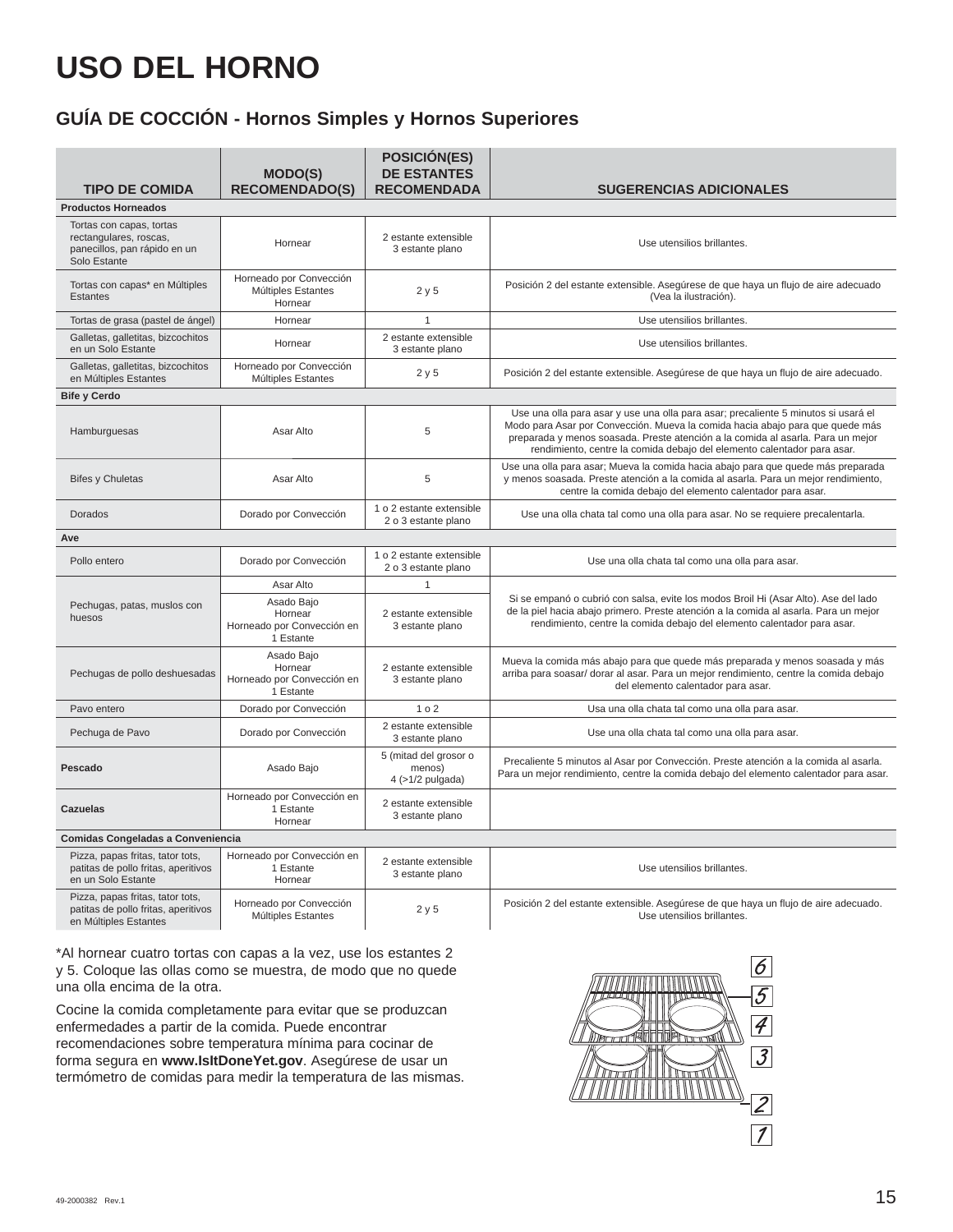## **GUÍA DE COCCIÓN - Horno Doble Inferior**

|                                                                                                    | <b>MODO(S)</b>                                     | <b>POSICIÓN(ES)</b><br><b>DE ESTANTES</b><br><b>RECOMENDADA</b> |                                                                                                                                                                                                                                                                                                                                   |
|----------------------------------------------------------------------------------------------------|----------------------------------------------------|-----------------------------------------------------------------|-----------------------------------------------------------------------------------------------------------------------------------------------------------------------------------------------------------------------------------------------------------------------------------------------------------------------------------|
| <b>TIPO DE COMIDA</b><br><b>Productos Horneados</b>                                                | <b>RECOMENDADO(S)</b>                              |                                                                 | <b>SUGERENCIAS ADICIONALES</b>                                                                                                                                                                                                                                                                                                    |
|                                                                                                    |                                                    |                                                                 |                                                                                                                                                                                                                                                                                                                                   |
| Tortas con capas, tortas<br>rectangulares, roscas,<br>panecillos, pan rápido en un<br>Solo Estante | Hornear                                            | 3                                                               | Use utensilios brillantes.                                                                                                                                                                                                                                                                                                        |
| Tortas con capas* en Múltiples<br><b>Estantes</b>                                                  | Hornear                                            | 3y5                                                             | Asegúrese de que haya un flujo de aire adecuado (Vea la ilustración).                                                                                                                                                                                                                                                             |
| Tortas de grasa (pastel de ángel)                                                                  | Hornear                                            | $\mathbf{1}$                                                    | Use utensilios brillantes.                                                                                                                                                                                                                                                                                                        |
| Galletas, galletitas, bizcochitos<br>en un Solo Estante                                            | Hornear                                            | 3                                                               | Use utensilios brillantes.                                                                                                                                                                                                                                                                                                        |
| Galletas, galletitas, bizcochitos<br>en Múltiples Estantes                                         | Hornear                                            | 3y5                                                             | Asegúrese de que haya un flujo de aire adecuado.                                                                                                                                                                                                                                                                                  |
| <b>Bife y Cerdo</b>                                                                                |                                                    |                                                                 |                                                                                                                                                                                                                                                                                                                                   |
| Hamburguesas                                                                                       | Asar Alto                                          | 5                                                               | Use una olla para asar y use una olla para asar; precaliente 5 minutos si usará el<br>Modo para Asar por Convección. Mueva la comida hacia abajo para que quede más<br>preparada y menos soasada. Preste atención a la comida al asarla. Para un mejor<br>rendimiento, centre la comida debajo del elemento calentador para asar. |
| <b>Bifes y Chuletas</b>                                                                            | Asar Alto                                          | 5                                                               | Use una olla para asar; Mueva la comida hacia abajo para que quede más preparada<br>y menos soasada. Preste atención a la comida al asarla. Para un mejor rendimiento,<br>centre la comida debajo del elemento calentador para asar.                                                                                              |
| Dorados                                                                                            | Hornear                                            | 203                                                             | Use una olla chata tal como una olla para asar. No se requiere precalentarla.                                                                                                                                                                                                                                                     |
| Ave                                                                                                |                                                    |                                                                 |                                                                                                                                                                                                                                                                                                                                   |
| Pollo entero                                                                                       | Hornear                                            | 203                                                             | Use una olla chata tal como una olla para asar.                                                                                                                                                                                                                                                                                   |
|                                                                                                    | Asar Alto                                          | $\mathbf{1}$                                                    |                                                                                                                                                                                                                                                                                                                                   |
| Pechugas, patas, muslos con<br>huesos                                                              | Asado Bajo<br>Hornear                              | 3                                                               | Si se empanó o cubrió con salsa, evite los modos Broil Hi (Asar Alto). Ase del lado<br>de la piel hacia abajo primero. Preste atención a la comida al asarla. Para un mejor<br>rendimiento, centre la comida debajo del elemento calentador para asar.                                                                            |
| Pechugas de pollo deshuesadas                                                                      | Asado Bajo<br>Hornear                              | 3                                                               | Mueva la comida más abajo para que quede más preparada y menos soasada y más<br>arriba para soasar/ dorar al asar. Para un mejor rendimiento, centre la comida debajo<br>del elemento calentador para asar.                                                                                                                       |
| Pavo entero                                                                                        | Hornear                                            | 1 <sub>0</sub> 2                                                | Usa una olla chata tal como una olla para asar.                                                                                                                                                                                                                                                                                   |
| Pechuga de Pavo                                                                                    | Hornear                                            | 203                                                             | Use una olla chata tal como una olla para asar.                                                                                                                                                                                                                                                                                   |
| Pescado                                                                                            | Asado Bajo                                         | 5 (mitad del grosor o<br>menos)<br>$4$ (>1/2 pulgada)           | Precaliente 5 minutos al Asar por Convección. Preste atención a la comida al asarla.<br>Para un mejor rendimiento, centre la comida debajo del elemento calentador para asar.                                                                                                                                                     |
| Cazuelas                                                                                           | Hornear                                            | 3                                                               |                                                                                                                                                                                                                                                                                                                                   |
| Comidas Congeladas a Conveniencia                                                                  |                                                    |                                                                 |                                                                                                                                                                                                                                                                                                                                   |
| Pizza, papas fritas, tator tots,<br>patitas de pollo fritas, aperitivos<br>en un Solo Estante      | Horneado por Convección en<br>1 Estante<br>Hornear | 3                                                               | Use utensilios brillantes.                                                                                                                                                                                                                                                                                                        |

\*Al hornear cuatro tortas con capas a la vez, use los estantes 3 y 5. Coloque las ollas como se muestra, de modo que no quede una olla encima de la otra.

Cocine la comida completamente para evitar que se produzcan enfermedades a partir de la comida. Puede encontrar recomendaciones sobre temperatura mínima para cocinar de forma segura en **www.IsItDoneYet.gov**. Asegúrese de usar un termómetro de comidas para medir la temperatura de las mismas.

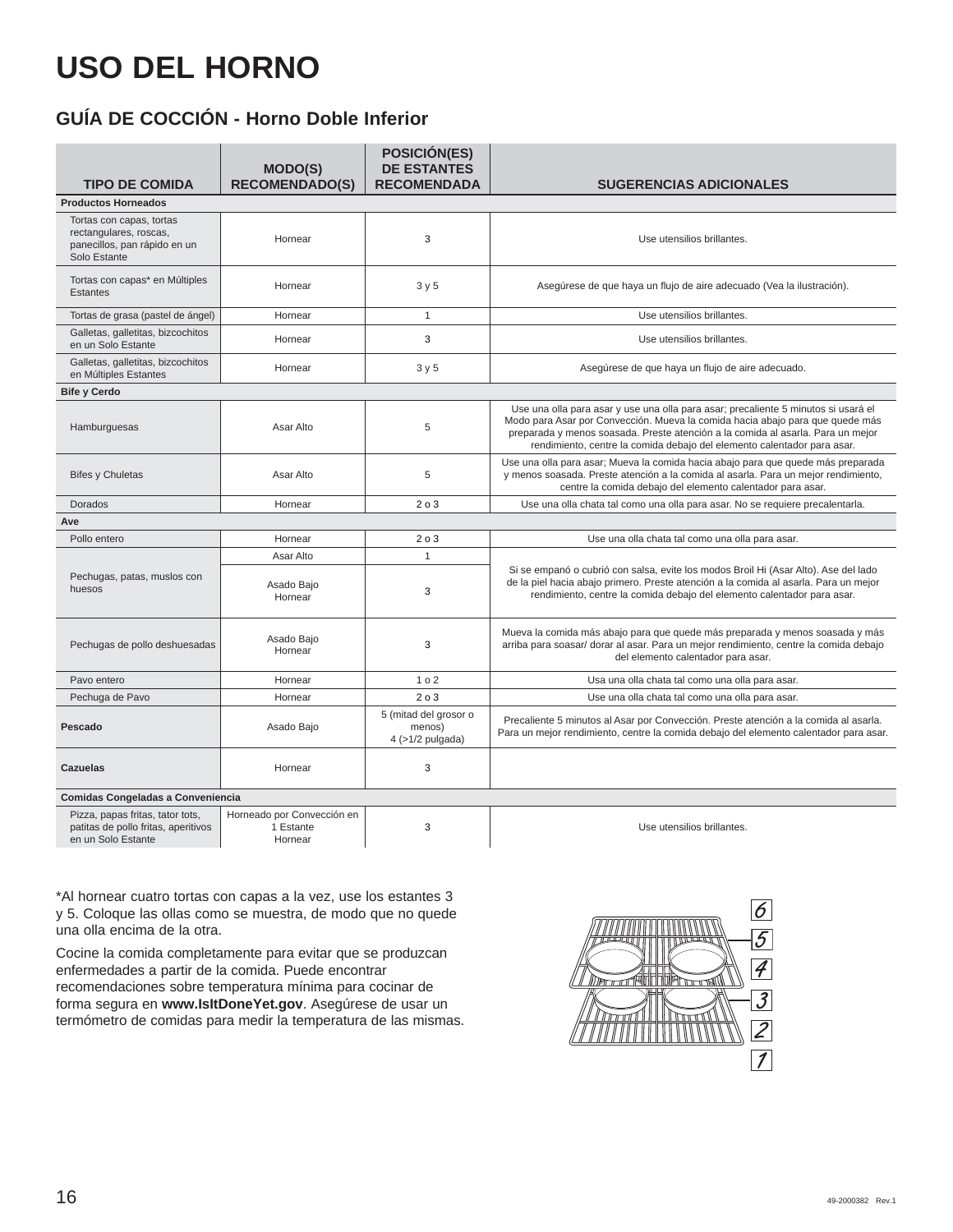## **CUIDADO Y LIMPIEZA**

Asegúrese de que la corriente eléctrica esté apagada y que todas las superficies estén frías antes de limpiar cualquier parte del horno.

## **PANEL DE CONTROL**

Una buena idea es limpiar el panel de control luego de cada uso. Limpie con un jabón suave y agua o vinagre y agua, enjuague con agua limpia y pula en seco con una tela suave.

No use limpiadores abrasivos, limpiadores líquidos fuertes, almohadillas para fregar de plástico ni limpiadores de horno en el panel de control; dañarán el acabado.

## **EXTERIOR DEL HORNO**

No use limpiadores de horno, limpiadores abrasivos, limpiadores líquidos fuertes, estropajos de acero, almohadillas para fregar de plástico, ni polvos limpiadores en el interior o el exterior del horno. Limpie el mismo con agua y jabón o una solución de vinagre y agua. Enjuague con agua limpia y seque con una tela seca. Al limpiar supeficies, asegúrese de que estén a temperatura ambiente y fuera del contacto con la luz solar.

 Si las manchas en el borde de la ventana de la puerta son persistentes, use un limpiador abrasivo suave o una esponja con estropajo para obtener un mejor resultado.

El derrame de adobo, jugos de fruta, salsas de tomate y líquidos para humedecer que contengan ácidos pueden ocasionar descoloración y se deberán limpiar de inmediato. Deje que las superficies calientes se enfríen, y luego limpie y enjuague.

### **Superficies de Acero Inoxidable**

No use virutas de acero; éstas dañarán la superficie.

Para limpiar la superficie de acero inoxidable, use agua tibia con jabón o un limpiador o pulidor para acero inoxidable. Siempre limpie la superficie en la dirección del veteado. Siga las instrucciones del limpiador para limpiar la superficie de acero inoxidable.

incluyendo limpiadores o pulidores para electrodomésticos de acero inoxidable, consulte las secciones de Accesorios y Soporte al Consumidor al final de este manual.

## **INTERIOR DEL HORNO**

El interior de su nuevo horno puede ser limpiado de forma manual o utilizando los modos Steam Clean (Limpieza con Vapor) o Self Clean (Limpieza Automática).

El derrame de adobo, jugos de fruta, salsas de tomate y líquidos para humedecer que contengan ácidos pueden ocasionar descoloración y se deberán limpiar de inmediato. Espere a que las superficies calientes se enfríen, y luego limpie y enjuague.

### **Limpieza Manual**

No use limpiadores de horno, limpiadores abrasivos, limpiadores líquidos fuertes, estropajos de acero, almohadillas para fregar, ni polvos limpiadores en el interior del horno. Limpie el mismo con agua y jabón o una solución de vinagre y agua. Enjuague con agua limpia y seque con una tela seca. Al limpiar supeficies, asegúrese de que estén a temperatura ambiente y fuera del contacto con la luz solar.

### **Modo de Limpieza con Vapor**

La finalidad de la función **Steam Clean** (Limpieza con Vapor) es usar agua para limpiar la suciedad leve de su horno en una temperatura inferior a la de **Self Clean** (Limpieza Automática).

Para usar la función **Steam Clean** (Limpieza con Vapor), limpie las grasas y suciedades del horno. Vierta una taza de agua en la parte inferior del horno. Cierre la puerta. Seleccione **Steam Clean** (Limpieza con Vapor) y luego presione **Start** (Iniciar) sobre la parte derecha de la pantalla. La puerta del horno se bloqueará. No podrá abrir la puerta durante los 30 minutos de la limpieza con vapor, ya que esto reducirá su rendimiento. Al finalizar el ciclo de limpieza con vapor, la puerta se desbloqueará. Limpie cualquier exceso de agua y cualquier suciedad que haya quedado. **NOTA:** El agua en la parte inferior del horno podrá estar caliente justo después de finalizado el ciclo.

### **Modo de Limpieza Automática**

Lea las Instrucciones de Seguridad del Horno con Limpieza Automática, en el comienzo de este manual, antes de usar el modo Self Clean (Limpieza Automática). Este modo usa temperaturas muy altas para limpiar el interior del horno. Cuando use esta función, la puerta del horno se trabará. Antes de utilizar el ciclo de limpieza automática, limpie la grasa y restos de comida que haya en el horno. Retire todos los artículos del horno, excepto los estantes esmaltados (color oscuro). Los estantes brillantes o de plata, la sonda para carne, y cualquier utensilio u otros artículos deberán ser retirados del horno antes de iniciar un ciclo de limpieza automática. Cierre la puerta. Si usará un horno doble, seleccione qué horno desea limpiar. Seleccione **Self Clean** (Limpieza Automática). Elija un ciclo de 3, 4 o 5 horas y seleccione la tecla **Start** (Iniciar) iluminada sobre la parte derecha de la pantalla. Para hornos con niveles de suciedad excesiva, se recomienda usar el tiempo de limpieza máximo de 5 horas. Si desea usar el tiempo por omisión, presione la tecla **Start** (Iniciar) inmediatamente luego de seleccionar **Self Clean** (Limpieza Automática). El horno mostrará que la puerta fue bloqueada y exhibirá la cantidad de tiempo restante en el ciclo. Presione la tecla iluminada **Cancel** (Cancelar) sobre la parte derecha de la pantalla, si desea detener el ciclo. El horno se apagará de forma automática cuando el ciclo de limpieza automática sea completado. La puerta permanecerá bloqueada hasta que el horno se haya enfriado. Una vez que el horno se haya enfriado, limpie cualquier ceniza que haya quedado en el horno.

Durante el primer ciclo de limpieza, le recomendamos ventilar su cocina con una ventana abierta o usar un ventilador o campana de ventilación.

La suciedad en la estructura frontal del horno y la parte externa de la junta de la puerta se deberán limpiar de forma manual. Limpie estas áreas con agua caliente, estropajos de acero con jabón o limpiadores tales como Soft Scrub®. Enjuague bien con agua caliente y seque.

No limpie la junta. El material de fibra de vidrio de la junta de la puerta del horno no resiste la abrasión. Es esencial que la junta permanezca intacta. Si observa que comienza a gastarse o deshilacharse, reemplace la misma.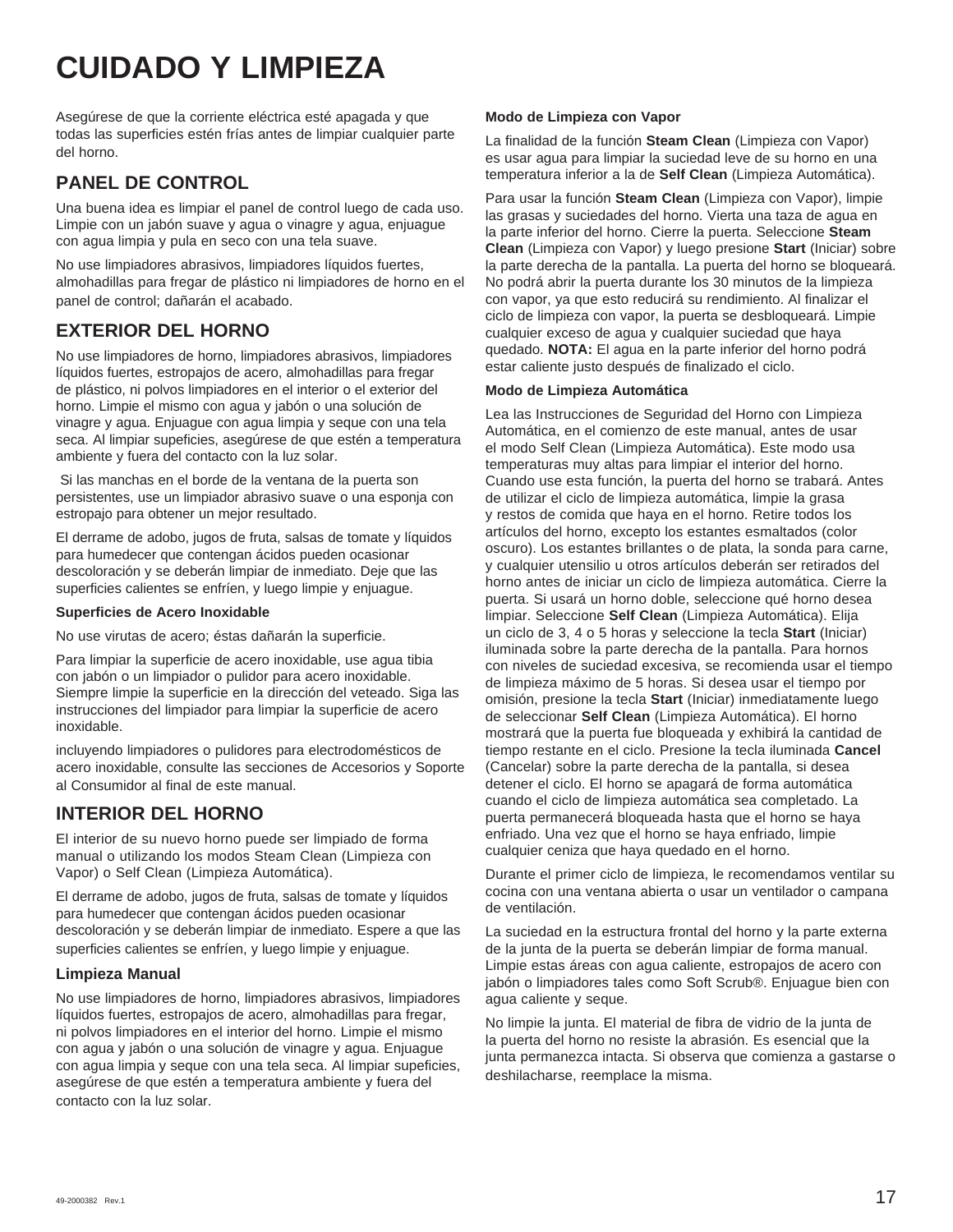## **CUIDADO Y LIMPIEZA**

## **INTERIOR DEL HORNO (Cont.)**

Asegúrese de que el cobertor de la lámpara de luz del horno se encuentre en su lugar y que la luz del mismo esté apagada. Al usar el modo Self Clean (Limpieza Automática) en un horno doble, sólo el horno superior o inferior podrán utilizar el ciclo uno por vez. De forma adicional, ningún otro modo podrá ser iniciado en la cavidad del horno alterna mientras el ciclo de limpieza automática se encuentre en progreso.

**IMPORTANTE:** Las emanaciones producidas por el ciclo de autolimpieza de cualquier horno afectan la salud de algunas aves de manera notoria. Procure llevar sus aves a otra habitación bien ventilada.

## **ESTANTES DEL HORNO**

Los estantes que fueron provistos con el horno (estantes oscuros esmaltados, no brillantes) pueden permanecer en el horno durante el ciclo de limpieza automática, ya que este ciclo no los dañará.

Para limpiar los estantes de forma manual, use agua caliente y jabón. Asegúrese de no lavar el espacio de deslizamiento de un estante extensible.

Si resulta difícil retirar los estantes del horno, coloque un poco de aceite vegetal en una tela seca o toalla de papel y frote sobre los soportes de los estantes del horno. No limpie el aceite en el espacio de deslizamiento del estante extensible.

**NOTA:** El uso de otros aceites de cocina provocará una descoloración o un residuo de color similar al óxido en los estantes y laterales de las cavidades. Para limpiar este residuo, use agua y jabón o una solución de vinagre y agua. Enjuague con agua limpia y seque con una tela seca.



## **REEMPLAZO DE LA MANIJA DEL HORNO**

Algunos modelos tienen manijas a la medida. Siga las instrucciones que vienen con la manija para la instalación correcta.

## **PUERTAS DE HORNO**

### **Puerta del Horno Desmontable**

La puerta es muy pesada. Tenga cuidado al retirar y levantar la puerta.

No levante la puerta usando la manija.

### **Para retirar la puerta:**

- 1. Abra la puerta totalmente.
- 2. Empuje los bloqueos de la bisagra hacia abajo en dirección a la estructura de la puerta, hasta la posición desbloqueada. Es posible que necesite una herramienta tal como un destornillador pequeño de punta plana.



Bloqueo de la bisagra

Empuje los bloqueos de la bisagra hacia abajo para desbloquear

- 3. Firmemente tome ambos lados de la puerta por la parte superior.
- 4. Cierre la puerta hasta la posición de retiro de la misma. La puerta debería ser abierta aproximadamente a 3", sin obstrucción sobre la misma.



Posición de retiro

5. Levante la puerta hacia arriba y afuera, hasta que los brazos de las bisagras queden fuera de las ranuras.

### **Para reemplazar la puerta:**

- 1. Firmemente tome ambos lados de la puerta por la parte superior.
- 2. Comenzando desde el lado izquierdo, con la puerta en el mismo ángulo de la posición de retiro, apoye la hendidura del brazo de la bisagra en el extremo inferior de la ranura de la bisagra. La abertura en el brazo de la bisagra deberá estar totalmente apoyada en la parte inferior de la ranura. Repita el procedimiento del lado derecho.



Extremo inferior de la ranura

- 3. Abra la puerta totalmente. Si la puerta no se abre totalmente, la hendidura no está correctamente apoyada en el extremo inferior de la ranura.
- 4. Empuje los bloqueos de la bisagra contra la estructura frontal de la cavidad del horno, hasta la posición de bloqueo.



5. Cierre la puerta del horno.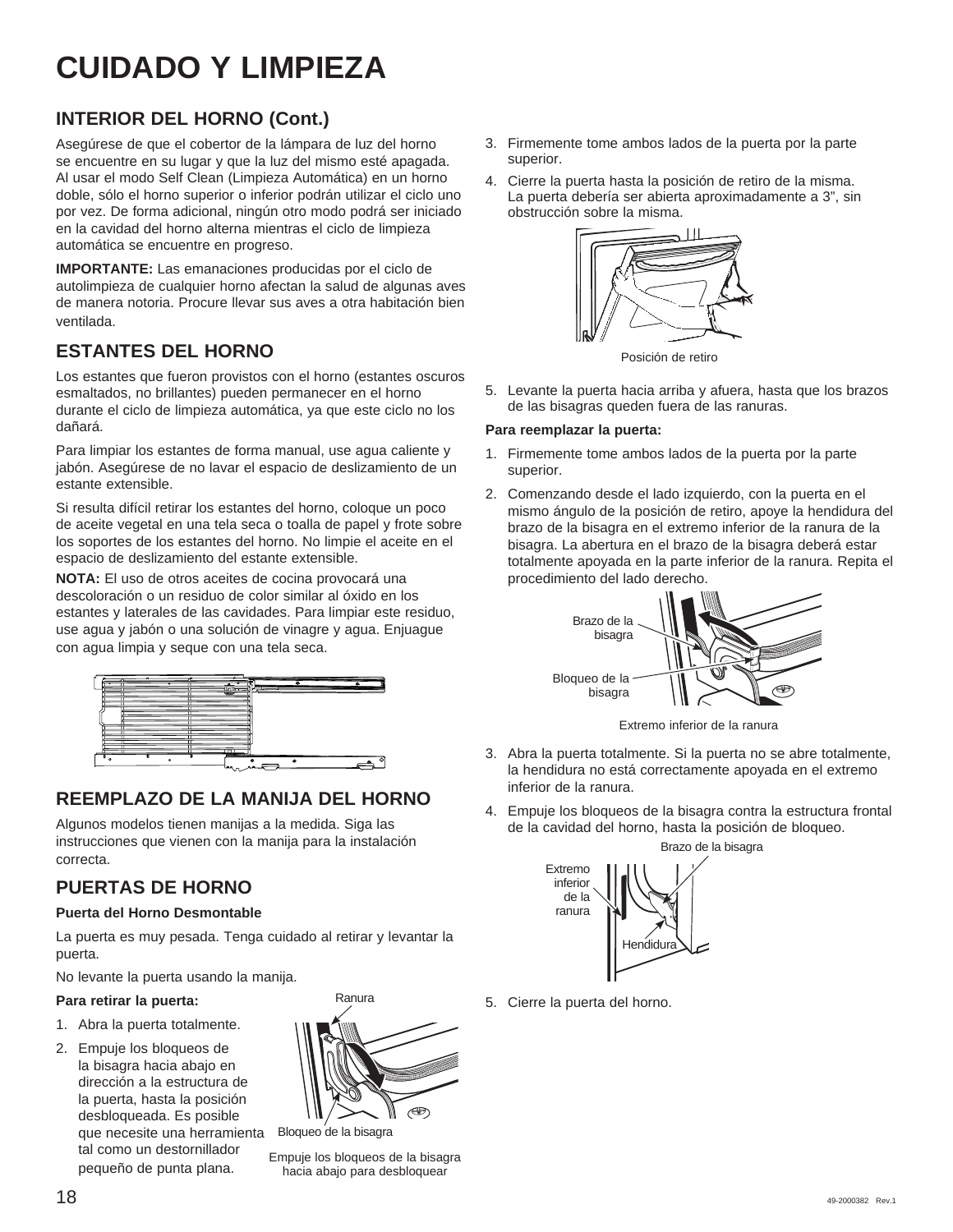## **CUIDADO Y LIMPIEZA**

## **LUZ DEL HORNO**

**ADVERTENCIA PELIGRO DE DESCARGA O QUEMADURAS:** Antes de reemplazar la lámpara de luz del horno, desconecte la conexión eléctrica del horno del fusible principal o del panel del disyuntor. Si esto no se cumple, se podrá producir una descarga eléctrica o un incendio.

**PRECAUCIÓN RIESGO DE INCENDIO:** La tapa de vidrio y la lámpara de luz se deberán retirar cuando estén frías. Tocar el vidrio caliente sin protección en las manos o con un trapo húmedo puede ocasionar quemaduras.

- 1. Desconecte la corriente desde el fusible principal o el panel del disyuntor.
- 2. Retire los estantes del horno.
- 3. Deslice un destornillador de punta plana entre la caja y la tapa de luz de vidrio.
- 4. Apoye la tapa de luz de vidrio con dos dedos para evitar que se caiga al fondo del horno. Tenga cuidado de no astillar la cubierta del horno.
- 5. De forma suave, gire la punta del destornillador para aflojar la tapa de luz de vidrio.
- 6. Retire la tapa de luz de vidrio.
- 7. Retire la lámpara sosteniendo firmemente y deslizando la misma hacia afuera, hasta que las dos clavijas hayan dejado el soporte de cerámica.
- 8. No toque el vidrio de la nueva lámpara con los dedos. Esto hará que la lámpara falle al dar luz. Tome la lámpara de reemplzado con una toalla limpia o un pañuelo de papel con las clavijas hacia abajo. Aliñe las dos clavijas en el soporte de cerámica, presionando suavemente hasta que la lámpara quede asegurada en la ficha de cerámica.
- 9. Deslice las lentes protectoras del soporte y presione hasta que las pinzas queden enganchadas en la caja.
- 10. Vuelva a conectar la corriente.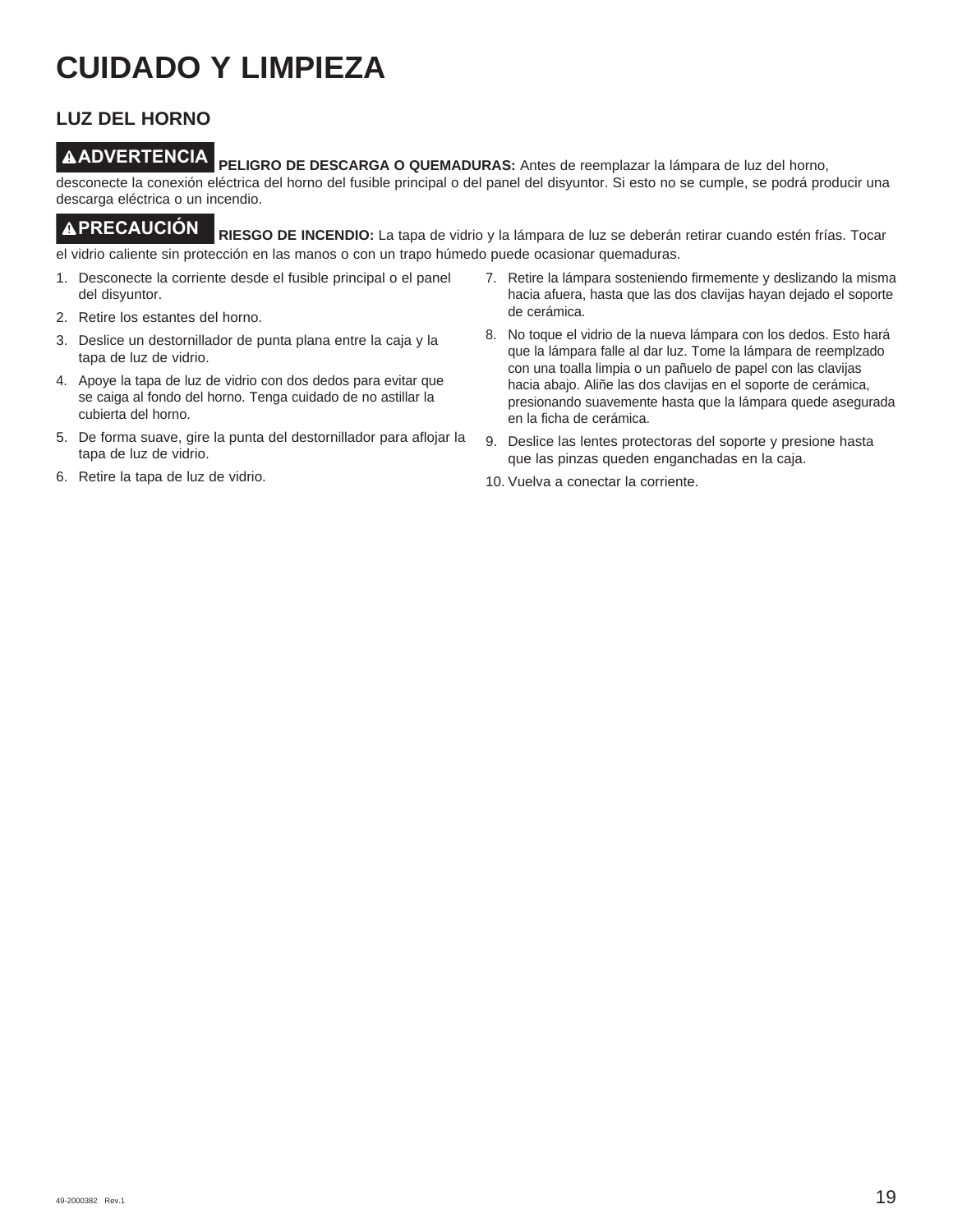## **CONSEJOS PARA LA SOLUCIÓN DE PROBLEMAS**

## **ANTES DE SOLICITAR EL SERVICIO TÉCNICO**

¡Ahorre tiempo y dinero! Primero revise los cuadros que aparecen en las siguientes páginas y es posible que no necesite solicitar reparaciones.

| Problema                                                                                                           | <b>Causa Posible</b>                                                                                                                                                                                                                                                                                                                                                | Qué Hacer                                                                                                                                                                                                                                                                                                                                                                                                                                                                                                                                                                                                                                                                                                                                              |
|--------------------------------------------------------------------------------------------------------------------|---------------------------------------------------------------------------------------------------------------------------------------------------------------------------------------------------------------------------------------------------------------------------------------------------------------------------------------------------------------------|--------------------------------------------------------------------------------------------------------------------------------------------------------------------------------------------------------------------------------------------------------------------------------------------------------------------------------------------------------------------------------------------------------------------------------------------------------------------------------------------------------------------------------------------------------------------------------------------------------------------------------------------------------------------------------------------------------------------------------------------------------|
| Mi horno nuevo no cocina<br>como el anterior. ¿Hay<br>algún problema con<br>las configuraciones de<br>temperatura? | Su horno nuevo cuenta con un sistema de cocción<br>diferente con relación al anterior y, por lo tanto, es<br>posible que cocine de forma diferente.                                                                                                                                                                                                                 | En los primeros usos, use los tiempos y temperaturas de<br>su receta con cuidado. Si aún piensa que su horno nuevo<br>cocina con demasiado calor o demasiado frío, podrá ajustar el<br>termostato usted mismo para aplicar su preferencia de cocción<br>específica. Para ajustar la temperatura del horno, consulte la<br>sección de Funciones Especiales. NOTA: Este ajuste afecta<br>las temperaturas de los modos Traditional Bake (Horneado<br>Tradicional), Convection Bake (Hornear por Convección) y<br>Convection Bake Multi (Horneado por Convección Múltiple);<br>éste no afectará los modos Convection Roast (Dorar por<br>Convección), Traditional Broil (Asado Tradicional), Convection<br>Broil (Asar por Convección) o Clean (Limpiar). |
| La comida no se hornea de                                                                                          | Controles del horno configurados de forma incorrecta.                                                                                                                                                                                                                                                                                                               | Consulte la sección Modos de Cocción.                                                                                                                                                                                                                                                                                                                                                                                                                                                                                                                                                                                                                                                                                                                  |
| forma apropiada                                                                                                    | La posición del estante es incorrecta o el estante no está<br>nivelado.                                                                                                                                                                                                                                                                                             | SeConsulte la sección Modos de Cocción y la Guía de Cocción.                                                                                                                                                                                                                                                                                                                                                                                                                                                                                                                                                                                                                                                                                           |
|                                                                                                                    | Uso de una cacerola incorrecta o de una cacerola de<br>tamaño incorrecto.                                                                                                                                                                                                                                                                                           | Consulte la sección Utensilios.                                                                                                                                                                                                                                                                                                                                                                                                                                                                                                                                                                                                                                                                                                                        |
|                                                                                                                    | La temperatura del horno debe ser ajustada.                                                                                                                                                                                                                                                                                                                         | Consulte la opción Cooking (Cocción) en la sección Settings<br>(Configuraciones).                                                                                                                                                                                                                                                                                                                                                                                                                                                                                                                                                                                                                                                                      |
|                                                                                                                    | Sustitución de ingredientes                                                                                                                                                                                                                                                                                                                                         | Sustituir ingredientes puede modificar el resultado de la receta.                                                                                                                                                                                                                                                                                                                                                                                                                                                                                                                                                                                                                                                                                      |
| La comida no asa de forma<br>apropiada                                                                             | Controles del horno configurados de forma incorrecta.                                                                                                                                                                                                                                                                                                               | Asegúrese de seleccionar el modo correcto para asar. NOTA:<br>El modo para cocción crocante por convección no es para asar<br>comidas.                                                                                                                                                                                                                                                                                                                                                                                                                                                                                                                                                                                                                 |
|                                                                                                                    | Se usó una posición incorrecta del estante.                                                                                                                                                                                                                                                                                                                         | Para acceder a sugerencias de ubicación de estantes, consulte<br>la Guía de Cocción.                                                                                                                                                                                                                                                                                                                                                                                                                                                                                                                                                                                                                                                                   |
|                                                                                                                    | Se cocinó comida en una olla caliente.                                                                                                                                                                                                                                                                                                                              | Asegúrese de que el utensilio esté frío                                                                                                                                                                                                                                                                                                                                                                                                                                                                                                                                                                                                                                                                                                                |
|                                                                                                                    | Utensilio de cocina inadecuado para asar.                                                                                                                                                                                                                                                                                                                           | Use una olla específicamente diseñada para asar                                                                                                                                                                                                                                                                                                                                                                                                                                                                                                                                                                                                                                                                                                        |
|                                                                                                                    | El papel de aluminio usado para la olla y la rejilla para<br>asar no se ajustó ni cortó de forma apropiada, según lo<br>recomendado.                                                                                                                                                                                                                                | Si usará papel de aluminio, deberá usarse conforme con las<br>aberturas de la olla.                                                                                                                                                                                                                                                                                                                                                                                                                                                                                                                                                                                                                                                                    |
|                                                                                                                    | En algunas áreas, es posible que el nivel de corriente<br>(voltaje) sea bajo.                                                                                                                                                                                                                                                                                       | Precaliente el elemento para asar durante 10 minutos.                                                                                                                                                                                                                                                                                                                                                                                                                                                                                                                                                                                                                                                                                                  |
| La temperatura del horno<br>es demasiado caliente o<br>demasiado fría                                              | La temperatura del horno debe ser ajustada.                                                                                                                                                                                                                                                                                                                         | Consulte la opción Cooking (Cocción) en la sección Settings<br>(Configuraciones).                                                                                                                                                                                                                                                                                                                                                                                                                                                                                                                                                                                                                                                                      |
| El horno no funciona o<br>parece no funcionar                                                                      | Es posible que un fusible de su hogar se haya quemado<br>o que el disyuntor se haya desconectado.                                                                                                                                                                                                                                                                   | Reemplace el fusible o reinicie el disyuntor.                                                                                                                                                                                                                                                                                                                                                                                                                                                                                                                                                                                                                                                                                                          |
|                                                                                                                    | Controles del horno configurados de forma incorrecta.                                                                                                                                                                                                                                                                                                               | Consulte la sección Uso del Horno.                                                                                                                                                                                                                                                                                                                                                                                                                                                                                                                                                                                                                                                                                                                     |
|                                                                                                                    | El horno se encuentra en Sabbath Mode (Modo Sabático)                                                                                                                                                                                                                                                                                                               | Verifique que el horno no esté en Sabbath Mode (Modo<br>Sabático). Consulte la opción Sabbath (Sabático) en la sección<br>Settings (Configuraciones).                                                                                                                                                                                                                                                                                                                                                                                                                                                                                                                                                                                                  |
| Sonido de "chisporroteo" o<br>"traqueo"                                                                            | Éste es el sonido de metal calentándose o enfriándose<br>durante las funciones de cocción y limpieza                                                                                                                                                                                                                                                                | Esto es normal.                                                                                                                                                                                                                                                                                                                                                                                                                                                                                                                                                                                                                                                                                                                                        |
| ¿Por qué la estufa hace un<br>sonido de "clic" cuando<br>uso el horno?                                             | Su estufa fue diseñada para mantener un control más<br>ajustado sobre la temperatura del horno. Es posible que<br>escuche que los elementos de calentamiento del horno<br>hagan sonidos de "clic" con mayor frecuencia que con<br>hornos más antiguos para lograr mejores resultados<br>durante los ciclos de horneado, asado, convección y<br>limpieza automática. | Esto es normal.                                                                                                                                                                                                                                                                                                                                                                                                                                                                                                                                                                                                                                                                                                                                        |
| El reloj y el temporizador no<br>funcionan                                                                         | Es posible que un fusible de su hogar se haya quemado<br>o que el disyuntor se haya desconectado.                                                                                                                                                                                                                                                                   | Reemplace el fusible o reinicie el disyuntor.                                                                                                                                                                                                                                                                                                                                                                                                                                                                                                                                                                                                                                                                                                          |
| La luz del horno no<br>funciona                                                                                    | La lámpara está floja o presenta defectos.                                                                                                                                                                                                                                                                                                                          | Ajuste o reemplace la lámpara.                                                                                                                                                                                                                                                                                                                                                                                                                                                                                                                                                                                                                                                                                                                         |
| El modo de limpieza<br>automática del horno no                                                                     | La temperatura del horno es demasiado caliente como<br>para configurar la limpieza automática.                                                                                                                                                                                                                                                                      | Espere a que el horno se enfríe y reinicie los controles.                                                                                                                                                                                                                                                                                                                                                                                                                                                                                                                                                                                                                                                                                              |
| funciona                                                                                                           | Los controles del horno están configurados de forma<br>incorrecta.                                                                                                                                                                                                                                                                                                  | Consulte la sección de Limpieza del Horno.                                                                                                                                                                                                                                                                                                                                                                                                                                                                                                                                                                                                                                                                                                             |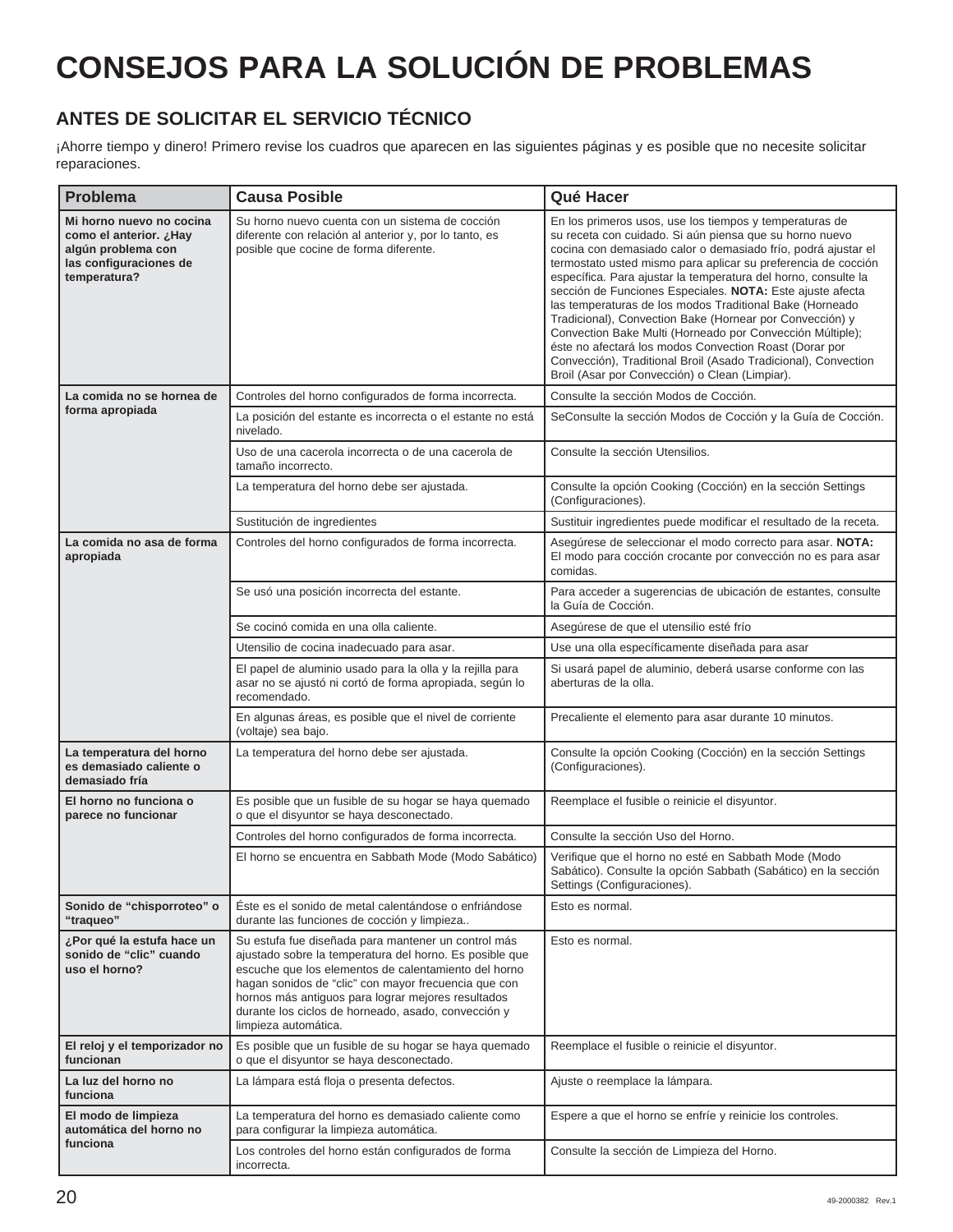## **CONSEJOS PARA LA SOLUCIÓN DE PROBLEMAS**

| <b>Problema</b>                                                                                                | <b>Causa Posible</b>                                                                                                                                                                                                            | Qué Hacer                                                                                                                                                                                                                               |
|----------------------------------------------------------------------------------------------------------------|---------------------------------------------------------------------------------------------------------------------------------------------------------------------------------------------------------------------------------|-----------------------------------------------------------------------------------------------------------------------------------------------------------------------------------------------------------------------------------------|
| Exceso de humo durante un<br>ciclo de limpieza                                                                 | Suciedad o grasa excesiva.                                                                                                                                                                                                      | Presione Cancel (Cancelar) sobre la tecla que se encuentra sobre<br>la parte derecha de la pantalla para detener el ciclo. Limpie el<br>exceso de suciedad y reinicie el ciclo de limpieza.                                             |
| Humo excesivo al asar                                                                                          | La comida está demasiado cerca del quemador.                                                                                                                                                                                    | Baje la posición del estante con comida.                                                                                                                                                                                                |
| La puerta del horno no se<br>abrirá luego de un ciclo de<br>limpieza                                           | El horno está demasiado caliente.                                                                                                                                                                                               | Espere a que el horno se enfríe por debajo de la temperatura de<br>bloqueo.                                                                                                                                                             |
| El horno no limpia luego de<br>un ciclo de limpieza                                                            | Los controles del horno están configurados de forma<br>incorrecta.                                                                                                                                                              | Consulte la sección de Limpieza del Horno.                                                                                                                                                                                              |
|                                                                                                                | El horno estaba demasiado sucio.                                                                                                                                                                                                | Limpie derrames excesivos antes de iniciar el ciclo de limpieza. Es<br>posible que, en hornos con mucha suciedad, sea necesario usar<br>la limpieza automática nuevamente o usarla durante un período de<br>tiempo más prolongado.      |
| "F - y un número o letra"<br>son exhibidos en la pantalla<br>de LCD                                            | Tiene un código de error de función.                                                                                                                                                                                            | Presione Dismiss (Descartar) en la pantalla de LCD. Vuelva a<br>poner el horno en funcionamiento.                                                                                                                                       |
|                                                                                                                | Si el código de función se repite.                                                                                                                                                                                              | Desconecte totalmente la corriente de la cocina durante por lo<br>menos 30 minutos y vuelva a conectar la misma. Si el código de<br>error de función se repite, llame al servicio técnico.                                              |
| El LCD no está funcionando<br>correctamente                                                                    | Es posible que un fusible de su hogar se haya<br>quemado o que el disyuntor se haya desconectado.                                                                                                                               | Reemplace el fusible o reinicie el disyuntor.                                                                                                                                                                                           |
|                                                                                                                | Los controles del horno están configurados de forma<br>incorrecta.                                                                                                                                                              | Consulte la sección de Modos de Cocción o Configuraciones para<br>asegurar un uso correcto. Asegúrese de que la unidad se encuentre<br>actualizada con el software más reciente.                                                        |
|                                                                                                                | La pantalla de LCD está bloqueada.                                                                                                                                                                                              | Desbloquee la pantalla presionando el ícono Unlock (Desbloquear).<br>Si esto no corrige el problema, haga circular corriente por el<br>disyuntor y asegúrese de que la unidad se encuentre actualizada<br>con el software más reciente. |
|                                                                                                                | El LCD es defectuoso.                                                                                                                                                                                                           | Haga circular corriente por el disyuntor y asegúrese de que la<br>unidad se encuentre actualizada con el software más reciente. Si el<br>problema persiste, comuníquese con el servicio técnico para evaluar<br>el mismo.               |
| Corte de corriente, el reloj<br>se reinicia                                                                    | Corte o exceso de corriente                                                                                                                                                                                                     | Reinicie el reloj. Si el horno se encontraba en uso, deberá reiniciar el<br>mismo presionando la tecla Cancel (Cancelar), configurando el reloj<br>y reiniciando cualquier función de cocción.                                          |
| Olor a "quemado"<br>o "aceite" desde la<br>ventilación                                                         | Esto es normal en un horno nuevo y desaparecerá<br>con el tiempo.                                                                                                                                                               | Para acelerar el proceso, configure un ciclo de limpieza automática<br>por un mínimo de 3 horas. Consulte la sección de Limpieza del<br>Horno.                                                                                          |
| Olor fuerte                                                                                                    | Un olor en la aislación alrededor del interior del horno<br>es normal desde las primeras veces en que el horno<br>es usado.                                                                                                     | Esto es temporario y desaparecerá luego de varios usos o de un<br>ciclo de limpieza automática.                                                                                                                                         |
| Ruido del ventilador                                                                                           | Es posible que un ventilador de enfriamiento se active<br>automáticamente.                                                                                                                                                      | Esto es normal. El ventilador de enfriamiento se encenderá para<br>enfriar las partes internas. Es posible que funcione hasta durante<br>una hora y media, una vez que el horno se haya apagado.                                        |
| La puerta de vidrio del<br>horno parece estar "teñida"<br>o tener un color "arcoíris".<br>¿Es esto un defecto? | No. El vidrio del horno interno está cubierto con una<br>barrera de calor que refleja este último nuevamente<br>hacia el horno, a fin de evitar la pérdida de calor y de<br>mantener fría la puerta externa mientras se hornea. | Esto es normal. Bajo ciertas luces y ángulos, es posible que<br>visualice esta tinta o arcoíris.                                                                                                                                        |
| A veces el horno tarda más<br>en precalentarse a la misma<br>temperatura                                       | Utensilio o comida en el horno                                                                                                                                                                                                  | El utensilio o la comida en el horno hará que éste tarde más en<br>precalentarse. Retire estos artículos para reducir el tiempo de<br>precalentamiento.                                                                                 |
|                                                                                                                | Número de estantes en el horno                                                                                                                                                                                                  | Agregar más estantes al horno hará que éste tarde más en<br>precalentarse. Retire algunos estantes.                                                                                                                                     |
|                                                                                                                | Diferentes modos de cocción                                                                                                                                                                                                     | Los diferentes modos de cocción utilizan diferentes métodos de<br>precalentamiento para calentar el horno en un modo de cocción<br>específico. Algunos modos tardarán más que otros (tales como:<br>horneado por convección múltiple).  |
| El horno no funciona en<br>forma remota                                                                        | Problemas en el enrutador, no hay señal inalámbrica,<br>etc.                                                                                                                                                                    | Para solicitar asistencia con la conectividad de red inalámbrica,<br>comuníquese al 1-800-220-6899.                                                                                                                                     |
|                                                                                                                | El horno no está conectado.                                                                                                                                                                                                     |                                                                                                                                                                                                                                         |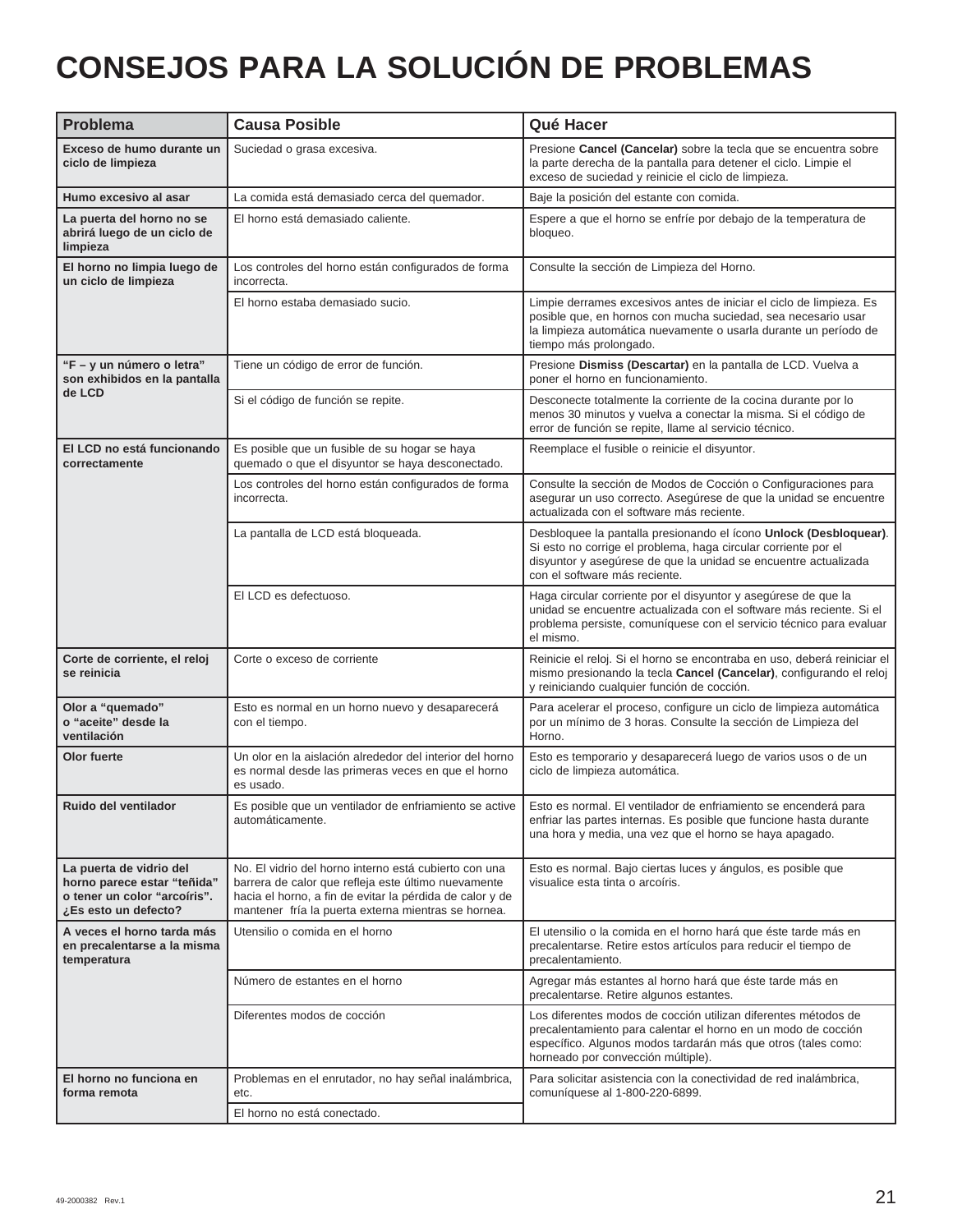## **ACCESORIOS**

## **¿Busca Algo Más?**

### **¡Monogram ofrece una variedad de accesorios para mejorar sus experiencias de cocción y mantenimiento!**

Para acceder a números telefónicos e información de sitios Web, consulte la página de Soporte para el Consumidor.

Estos y otros productos están disponibles:

## **Accesorios**

Olla para Asar Extra Grande (17 ¾ " x 1 ¼" x 19 ½ ")

## **Piezas**

Estantes del horno

Elementos del horno

Lámparas de luz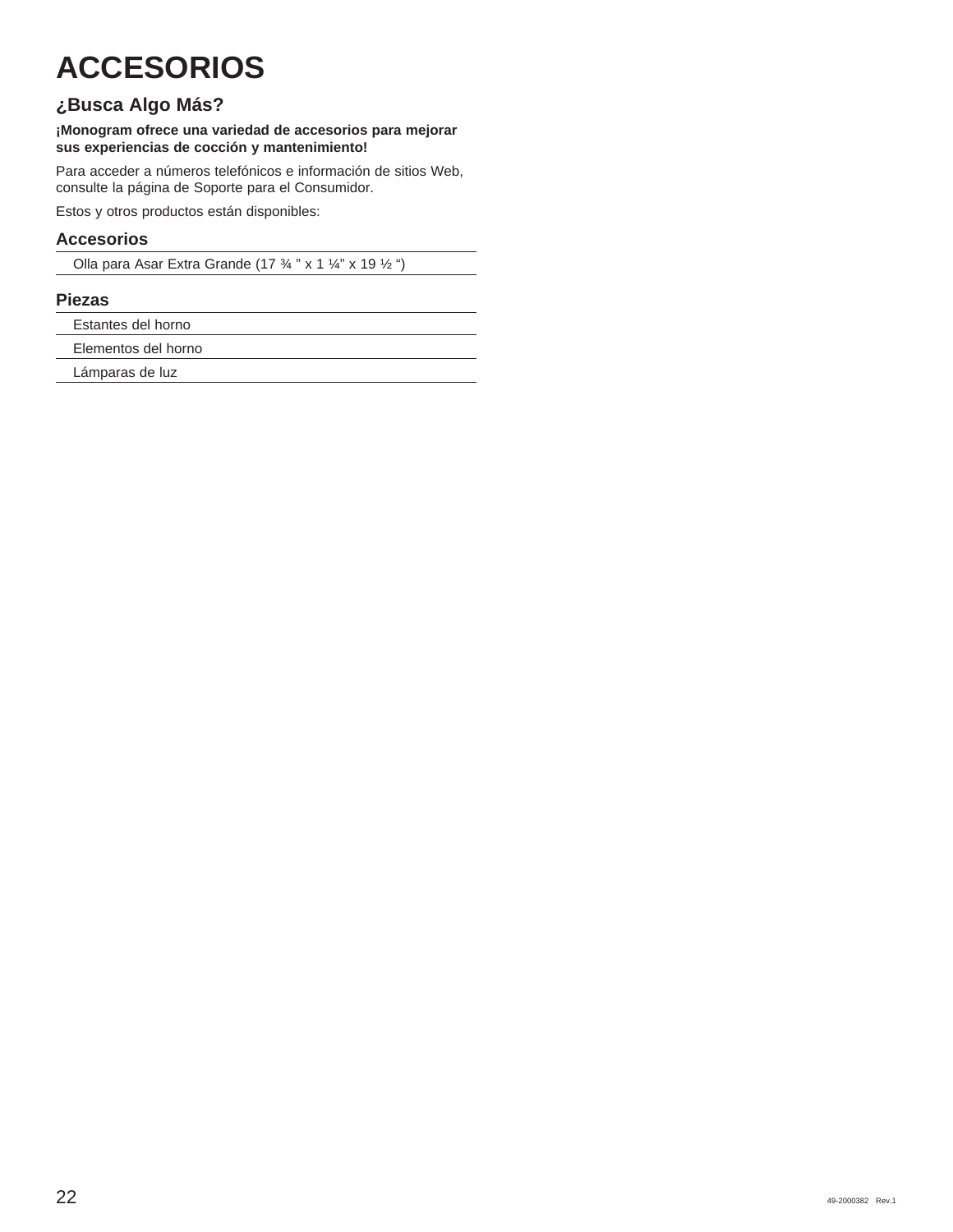## **GARANTÍA LIMITADA DE MONOGRAM**

## **Monogram.com**

Todo el servicio de garantía es provisto por nuestros Centros de Servicio de Fabricación, o un técnico autorizado de Customer Care®. Para programar una visita del servicio técnico a través de Internet, visítenos en **monogram.com.**

Para realizar el servicio técnico de su electrodoméstico, se podrá requerir el uso de datos del puerto de abordaje para su diagnóstico. Esto da al técnico del servicio de fábrica la habilidad de diagnosticar de forma rápida cualquier problema con su electrodoméstico, y ayuda a Monogram a mejorar sus productos al brindarle a Monogram la información sobre su electrodoméstico. Si no desea que los datos de su electrodoméstico sean enviados a Monogram, solicitamos que le indique a su técnico no entregar los datos a Monogram en el momento del servicio.

| Por el Período de    | Monogram Appliances reemplazará                                                               |  |
|----------------------|-----------------------------------------------------------------------------------------------|--|
| Por dos años desde   | Cualquier parte del horno que falle debido a un defecto en los materiales o la fabricación.   |  |
| la fecha original de | Durante esta garantía limitada de dos años, Monogram Appliances también proveerá, sin         |  |
| compra               | costo, todo el trabajo y los costos del servicio relacionado con el reemplazo de la parte que |  |
|                      | presente defectos.                                                                            |  |

## **Qué no cubrirá Monogram:**

- Viajes del técnico del servicio a su hogar para enseñarle **sobre cómo usar el producto.**
- $\blacksquare$  Instalación, entrega o mantenimiento inadecuados.
- **Exallas del producto en caso de abuso, mal uso, modificación o uso para propósitos diferentes al original o uso comercial.**
- Reemplazo de fusibles de la casa o reinicio de disyuntores.
- **Daños ocasionados sobre el producto por accidente, incendio, inundaciones o catástrofes naturales.**
- **Daños incidentales o consecuentes causados por posibles defectos sobre este producto.**
- **Daño causado después de la entrega.**
- **Producto no accesible para brindar el servicio requerido.**
- Solicite el servicio técnico para reparar o reemplazar las **lámparas, excepto las lámparas LED.**

## **EXCLUSIÓN DE GARANTÍAS IMPLÍCITAS**

Su único y exclusivo recurso es la reparación del producto como se establece en la presente Garantía Limitada. Las garantías implícitas, incluyendo garantías de comerciabilidad y aptitud para un objetivo particular, se encuentran limitadas a un año o el período más corto permitido por la ley.

Esta garantía limitada se extiende al comprador original y a cualquier dueño subsiguiente de productos comprados para uso hogareño dentro de EE.UU. Si el producto se encuentra en un área donde no se encuentra disponible un proveedor autorizado del servicio técnico, usted será responsable por el costo de un viaje o se le podrá requerir que traiga el producto a una ubicación Autorizada del Servicio Técnico. En Alaska, la garantía limitada excluye el costo de envío o llamadas del servicio a su hogar. Algunos estados no permiten la exclusión o limitación de daños fortuitos o consecuentes. Esta garantía limitada le da derechos legales específicos y es posible que tenga otros derechos legales que varían entre un estado y otro. Para conocer cuáles son sus derechos legales, consulte a la oficina de asuntos del consumidor local o estatal o al Fiscal de su estado.

Autorizada del Servicio Técnico. En Alaska, la garantía limitada e toctude enviro de la feracho de manda de la servicio de manda de la garantía limitada e di servicio de servicio de manda de la difera de la contar el difer Algunos estados/ provincias no permiten la exclusión o limitación de daños incidentales o consecuentes, de modo que es posible que dicha limitación o exclusión no se aplique en su caso. Esta garantía le da derechos legales específicos, y es posible que usted tenga otros derechos que varían entre un estado y otro, o entre una provincia y otra. Para conocer cuáles son sus derechos legales en su estado/ provincia, consulte a la oficina de asuntos del consumidor local o estatal o al Fiscal de su Estado.

**Garante:** GE Appliances, *a* **Haier** *company* Louisville KY,40225